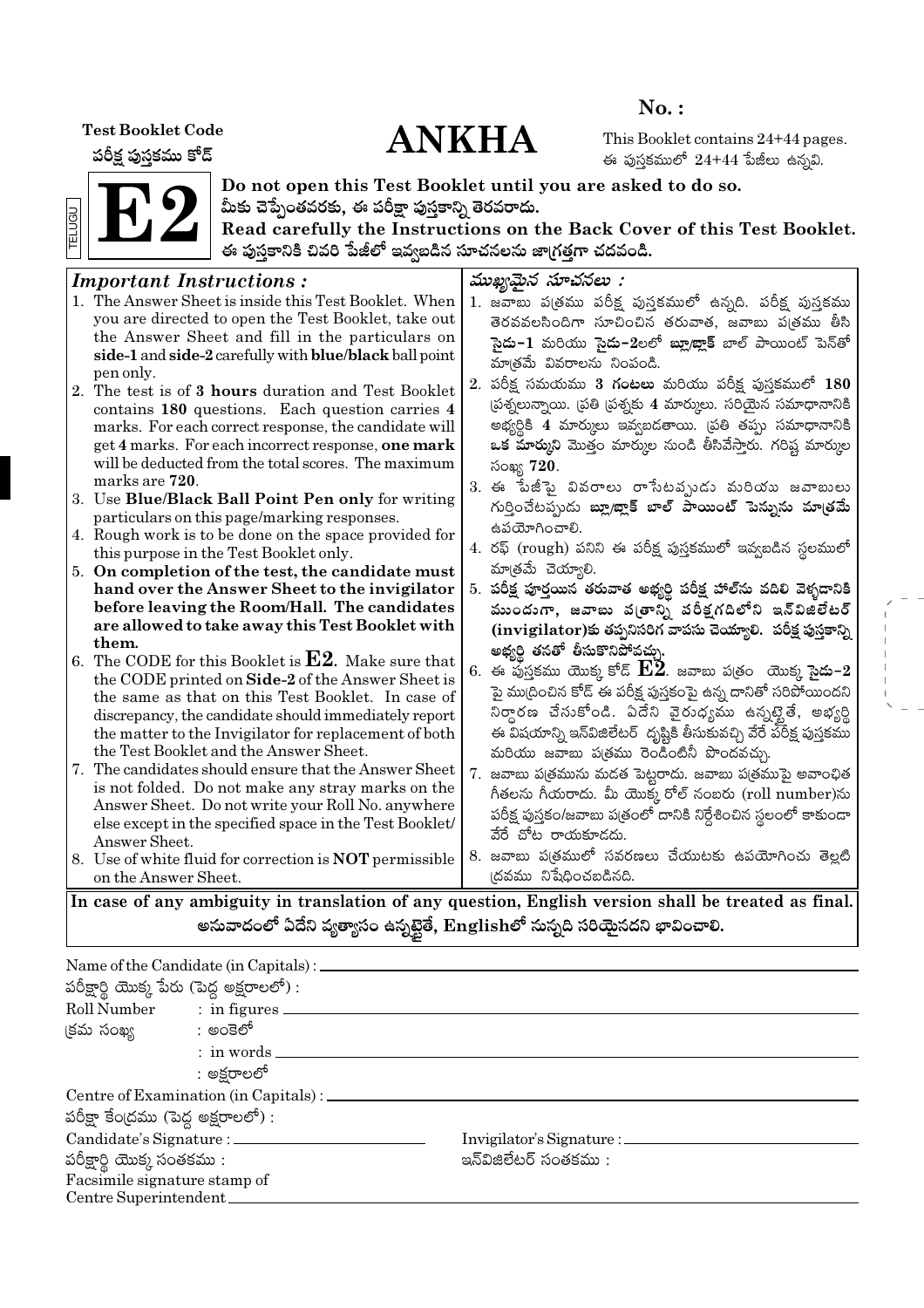|    |     |                                                                                    | $\bf{2}$ |              |                                |                        |                            | <b>TELUGU</b>                                                                                                                                                             |
|----|-----|------------------------------------------------------------------------------------|----------|--------------|--------------------------------|------------------------|----------------------------|---------------------------------------------------------------------------------------------------------------------------------------------------------------------------|
| 1. |     | ఈ క్రింది ఏ ఎమీన్ కార్బైలెమీన్ పరీక్షను యిస్తుంది ?                                | 3.       |              |                                |                        |                            | క్రింది వాటిని జతచేసి <b>సరైన</b> ఐచ్ఛికాన్ని గుర్తించండి.                                                                                                                |
|    |     | NH <sub>2</sub>                                                                    |          |              |                                |                        |                            | (a) $CO(\bar{\infty}) + H_2(\bar{\infty})$ (i) $Mg(HCO_3)_2 + Ca(HCO_3)_2$                                                                                                |
|    | (1) |                                                                                    |          |              | (b) నీటి తాత్కాలిక<br>కాఠిన్యత |                        |                            | (ii) ఎల్కక్టాన్ కొరత హైడైడ్                                                                                                                                               |
|    |     | NHCH <sub>3</sub>                                                                  |          | (c) $B_2H_6$ |                                |                        |                            | (iii) సింథెసిస్ గ్యాస్                                                                                                                                                    |
|    | (2) |                                                                                    |          |              | (d) $H_2O_2$                   |                        |                            | (iv) సమతలం కాని నిర్మాణం                                                                                                                                                  |
|    |     | $\rm NCH_3)_2$                                                                     |          |              | (a)                            | (b)                    | $\left( \mathrm{c}\right)$ | (d)                                                                                                                                                                       |
|    |     |                                                                                    |          | (1)          | (iii)                          | (i)                    | (ii)                       | (iv)                                                                                                                                                                      |
|    | (3) |                                                                                    |          | (2)          | (iii)                          | (ii)                   | (i)                        | (iv)                                                                                                                                                                      |
|    |     | NHC <sub>2</sub> H <sub>5</sub>                                                    |          | (3)          | (iii)                          | (iv)                   | (ii)                       | (i)                                                                                                                                                                       |
|    |     |                                                                                    |          | (4)          | (i)                            | (iii)                  | (ii)                       | (iv)                                                                                                                                                                      |
| 2. | (4) | ఒక ఆల్కీన్ ఒజోనీకరణం ద్వారా మిథనాల్ని ఒక ఉత్పన్నంగా<br>యిస్తుంది. దాని నిర్మాణము : | 4.       |              |                                |                        |                            | బెంజీన్ భునీభవన స్థాన నిమ్నత స్థిరాంకం $(K_f)$<br>$5.12\ {\rm K\ kg\ mol^{-1}}$ . బెంజీన్లో అవిద్యుద్విశ్లేష్య (దావితం<br>ఉన్న [దావణం మోలాలిటి 0.078 m యొక్క ఘనీభవన స్థాన |
|    |     | $CH = CH - CH3$                                                                    |          |              |                                |                        |                            | నిమ్నత. (రెండు దెసిమల్ స్థానాలకు కుదించబడింది) :                                                                                                                          |
|    | (1) |                                                                                    |          | (1)          | $0.20\,\mathrm{K}$             |                        |                            |                                                                                                                                                                           |
|    |     |                                                                                    |          | (2)          | 0.80K                          |                        |                            |                                                                                                                                                                           |
|    |     | $CH_2-CH_2-CH_3$                                                                   |          | (3)          | $0.40\,\mathrm{K}$             |                        |                            |                                                                                                                                                                           |
|    | (2) |                                                                                    |          | (4)          | $0.60\,\mathrm{K}$             |                        |                            |                                                                                                                                                                           |
|    |     | $CH_2-CH=CH_2$                                                                     | 5.       |              | ఉత్పన్నము :                    |                        |                            | ప్లాటినం (Pt) ఎల్కక్టోడ్లను ఉపయోగించి సజల సల్ఫ్యూరిక్<br>ఆమ్లమును విద్యుద్విశ్లేషణ చేయగా, ఆనోడ్ వద్ద లభించే                                                               |
|    | (3) |                                                                                    |          | (1)          |                                | హై(దోజన్ వాయువు        |                            |                                                                                                                                                                           |
|    |     | $CH_2CH_2CH_3$                                                                     |          | (2)          |                                | ఆక్సిజన్ వాయువు        |                            |                                                                                                                                                                           |
|    | (4) |                                                                                    |          | (3)          |                                | $H_2S$ వాయువు          |                            |                                                                                                                                                                           |
|    |     |                                                                                    |          | (4)          |                                | $\mathrm{SO}_2$ వాయువు |                            |                                                                                                                                                                           |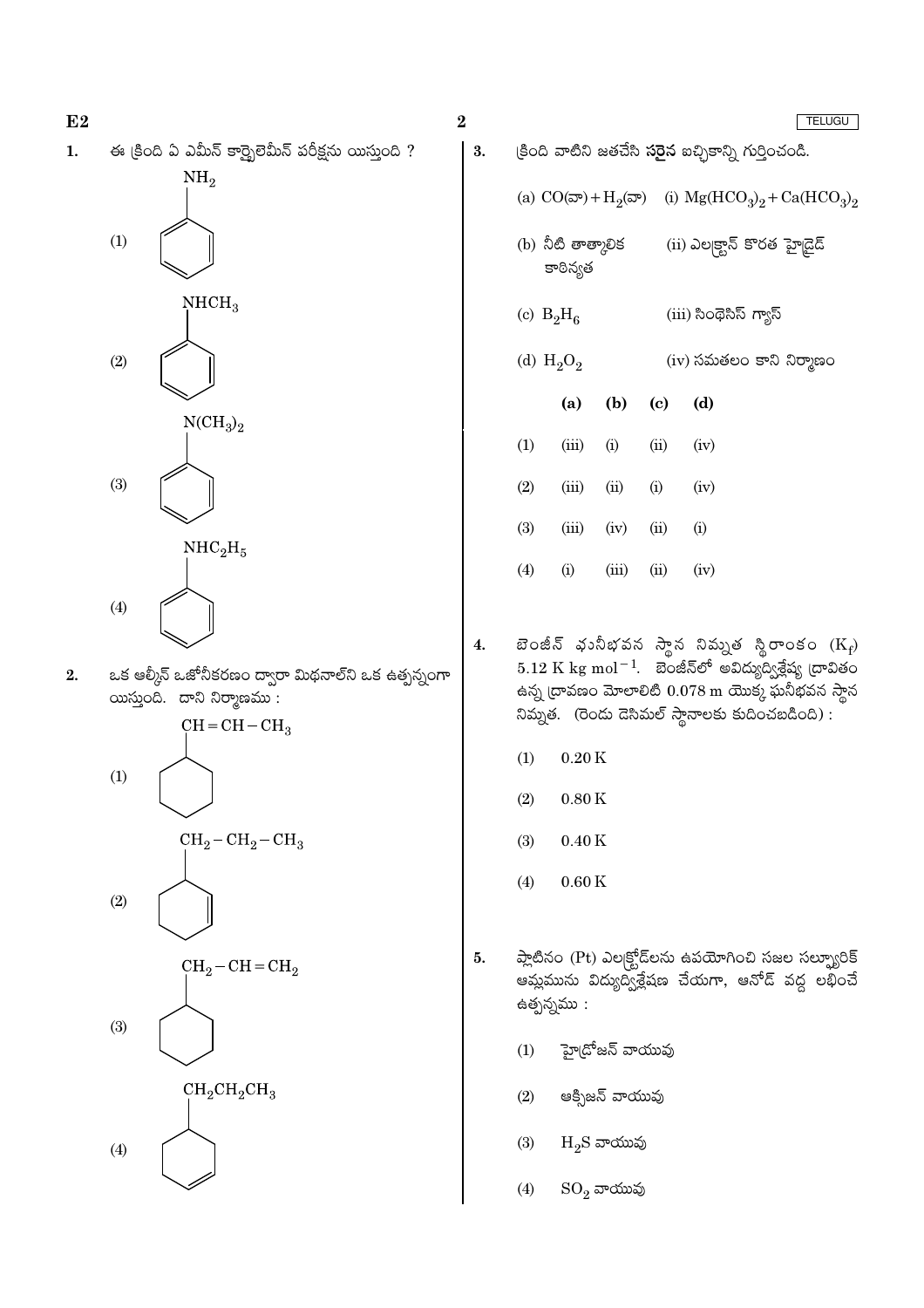$\beta$ ంది చర్యల పరంపరలలో సమ్మేళనం X ను గుర్తించండి : 6.

## $CH<sub>3</sub>$ **CHO**  $Cl<sub>2</sub>/h\nu$  $H_2O$





 $CHCl<sub>2</sub>$  $(3)$ 

 $CCl<sub>3</sub>$  $(4)$ 

- క్రింది వాటిలో దేనిలో అత్యధిక పరమాణువుల సంఖ్య  $7.$ eomog ?
	- $1 g Ag(x)$  లో [Ag పరమాణు (దవ్యరాశి =  $108$ ]  $(1)$
	- $(2)$ 1 g  $Mg(x)$ ) లో [Mg పరమాణు (దవ్యరాశి = 24]
	- 1 g  $O_2(\infty)$  లో [O పరమాణు (దవ్యరాశి = 16]  $(3)$
	- $(4)$ 1 g Li $(\tilde{\omega})$  లో [Li పరమాణు (దవ్యరాశి = 7]

 $\bf{3}$ 

 $\vert$  8.

- కింది వాటిలో **సరి అయిన** వివరణను గురించండి.
	- $(1)$ చేత ఇనుము  $4\%$  కార్బన్ గల మలిన ఇనుము.
	- బ్లిస్టర్ (బొబ్బర్లు) కాపర్కు పగుళ్ళ (బొబ్బర్ల) రూపం  $(2)$  $CO<sub>2</sub>$  వెలువడటం వల్ల వస్తుంది.
	- వాన్ ఆర్కెల్ పద్దతితో బాష్పట్రావస్థ శోధనం నికెల్కు  $(3)$ జరుపబడుతుంది.
	- దుక్క ఇనుమును రకరకాల ఆకారాలలోకి పోతపోయ  $(4)$ వచ్చును.
- ఈ క్రింది దానిలో దేనివల్ల ఒక టెర్నియరి బ్యూటైల్  $9<sub>1</sub>$ కార్భొకాటయాన్ ఒక సెకండరీ బ్యూటైల్ కార్భొకాటయాన్ కంటే అధిక స్థిరత్వం కలిగి ఉంటుంది ?
	- $-CH<sub>3</sub>$  (గూపుల $-I$  (పభావం వల్ల  $(1)$
	- $(2)$  $-CH<sub>3</sub>$  (గూపుల  $+R$ (పభావం వల్ల
	- $(3)$  $-CH_3$  (గూపుల  $-R$  (పభావం వల్ల
	- అతిసంయుగ్మము  $(4)$
- యూరియా నీటితో చర్య జరిగి  $\bf A$  ఏర్పడుతుంది, అది 10. వియోగము చెంది B ని యిస్తుంది.  $Cu^{2+}$  (జల) ద్వారా B ని పంపినప్పుడు ముదురు నీలి రంగు (దావణం  $\, {\bf C} \,$  $\delta$ රායාණංයි. (පීංයි వాటిలో  $C$  ఫార్ములా ఏది ?
	- $(1)$  $CuSO<sub>4</sub>$
	- $[Cu(NH_3)_4]^2$ <sup>+</sup>  $(2)$
	- $(3)$  $Cu(OH)_{2}$
	- $CuCO<sub>3</sub>·Cu(OH)<sub>2</sub>$  $(4)$
- ఒక స్థూపంలోని  $N_2$  మరియు Ar వాయువుల మి(శమములో 11.  $7\,\mathrm{g}\,\,\mathrm{N}_2$  మరియు  $8\,\mathrm{g}\,\,\mathrm{Ar}$  ఉన్నవి. స్థూపంలోని వాయువుల మి(శమము మొత్తం పీడనం  $27~{\rm bar}$  అయిన  $\rm N^{}_2$  పాక్షిక పీదనము :

[ పరమాణు (దవ్యరాసులు (g mol<sup>-1</sup> లలో) :  $N = 14$ ,  $Ar = 40$  ఉపయోగించండి ]

- 9 bar  $(1)$
- $(2)$  $12<sub>bar</sub>$
- $(3)$  $15<sub>bar</sub>$
- $(4)$ 18 bar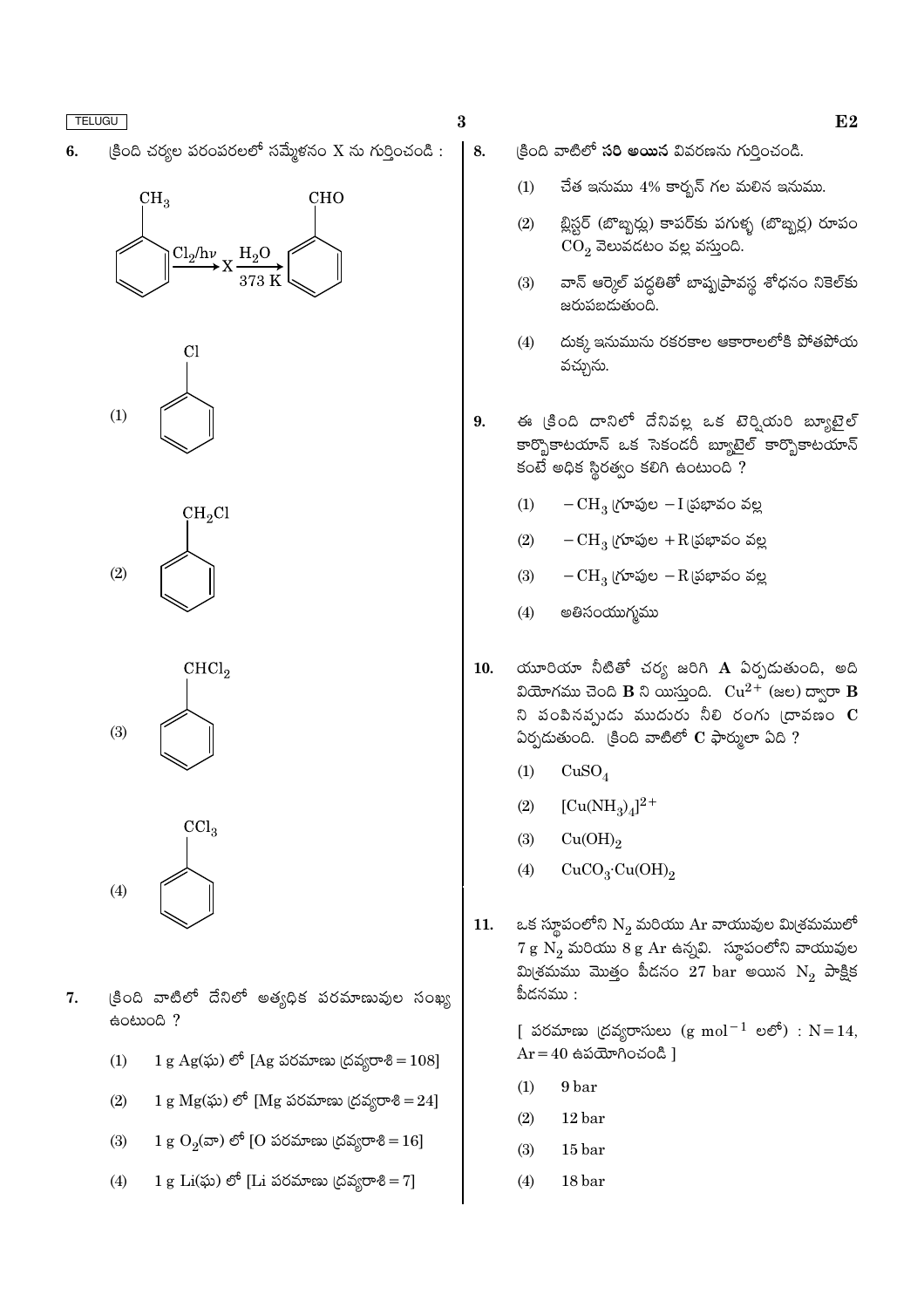| న (bcc) నిర్మాణం కలిగి ఉన్నది. ఆ మూలకపు                                                                               |     |                            | ఆక్పైడ్                                                                                             |                                                      |       | స్వభావం                                                                             |  |  |
|-----------------------------------------------------------------------------------------------------------------------|-----|----------------------------|-----------------------------------------------------------------------------------------------------|------------------------------------------------------|-------|-------------------------------------------------------------------------------------|--|--|
| సార్థము :                                                                                                             |     | (a)                        | CO                                                                                                  |                                                      | (i)   | క్షార                                                                               |  |  |
| $288 \text{ pm}$                                                                                                      |     | (b)                        | BaO                                                                                                 |                                                      | (ii)  | తటస్థ                                                                               |  |  |
|                                                                                                                       |     |                            |                                                                                                     |                                                      |       |                                                                                     |  |  |
| 288 pm                                                                                                                |     | $\left( \mathrm{c}\right)$ | $\text{Al}_2\text{O}_3$                                                                             |                                                      | (iii) | ఆమ్ల                                                                                |  |  |
| $288 \text{ pm}$                                                                                                      |     | (d)                        | Cl <sub>2</sub> O <sub>7</sub>                                                                      |                                                      | (iv)  | ద్వి స్వభావిక                                                                       |  |  |
|                                                                                                                       |     |                            |                                                                                                     |                                                      |       | (కిందివాటిలో <b>సరి అయిన</b> ఐచ్ఛికము ఏది ?                                         |  |  |
| $288 \text{ pm}$                                                                                                      |     |                            | (a)                                                                                                 | (b)                                                  | (c)   | (d)                                                                                 |  |  |
|                                                                                                                       |     | (1)                        | (i)                                                                                                 | (ii)                                                 | (iii) | (iv)                                                                                |  |  |
| ంకచర్య రేటు స్థిరాంకం $4.606 \times 10^{-3}$ $\mathrm{s}^{-1}$ .                                                      |     | (2)                        | (ii)                                                                                                | (i)                                                  | (iv)  | (iii)                                                                               |  |  |
| కాన్ని $0.2$ g లకు తగ్గించటానికి అవసరమైన                                                                              |     | (3)                        | (iii)                                                                                               | (iv)                                                 | (i)   | (ii)                                                                                |  |  |
|                                                                                                                       |     | (4)                        | (iv)                                                                                                | (iii)                                                | (ii)  | (i)                                                                                 |  |  |
|                                                                                                                       | 18. | ఏది ?                      |                                                                                                     |                                                      |       | కార్బన్ మొనాక్పైడ్ గురించి (కిందివాటిలో సరి అయినది <b>కానిది</b>                    |  |  |
| ఘ మిథైల్మెగ్నిషియం క్ <u>లోర</u> ెడ్ మధ్య చర్య                                                                        |     | (1)                        |                                                                                                     |                                                      |       | ఇది కార్బాక్సిహీమోగ్లోబిన్ని ఏర్పరుస్తుంది.                                         |  |  |
| క్షేషణ ద్వారా వచ్చేది :<br>స్టల్ ఆల్కహాల్                                                                             |     | (2)                        | చేస్తుంది.                                                                                          |                                                      |       | ఇది రక్తం ఆక్సిజన్ని రవాణాచేసే సామర్థ్యాన్ని క్షీణింప                               |  |  |
| బ్యూటైల్ ఆల్కహాల్<br>బ్యూటైల్ ఆల్కహాల్                                                                                |     | (3)                        | కార్బాక్సిహీమోగ్లోబిన్ (హీమోగ్లోబిన్ $CO$ తో బంధం<br>ఏర్పడింది) ఆక్సిహీమోగ్లోబిన్ కంటే అస్థిరమైనది. |                                                      |       |                                                                                     |  |  |
| టైల్ ఆల్కహాల్                                                                                                         |     | (4)                        |                                                                                                     |                                                      |       | దహన చర్య పూర్తి కాకపోవడం వలన ఇది ఏర్పడినది.                                         |  |  |
| ఏ అణువుల సమితికి ద్వ <mark>ి</mark> ధ్రువ (భామకము<br>$\overline{?}$<br>)యూ, బెరిలియం డైఫ్ల్లోరైడ్, నీరు,<br>రోబెంజీన్ | 19. |                            |                                                                                                     |                                                      |       | కొల్లాయిడ్ (దావణం ఏ ధర్మాన్ని కనుగొనటానికి జీటా<br>పొటెన్నియల్ కొలత ఉపయోగపడుతుంది ? |  |  |
| <u>ుెఫ్టోర</u> ెడ్, హై(దోజన్ ఫ్లోరైడ్, కార్బన్ డైఆక్బైడ్,                                                             |     | (1)                        | స్నిగ్ధత                                                                                            |                                                      |       |                                                                                     |  |  |
| రోబెంజీన్                                                                                                             |     | (2)                        |                                                                                                     | <b>ద్రావణీయత</b>                                     |       |                                                                                     |  |  |
| ్ ట్రైఫ్లోరైడ్, బెరిలియం డైఫ్లోరైడ్, నీరు,<br>రోబెంజీన్                                                               |     | (3)<br>(4)                 |                                                                                                     | కొల్లాయిడ్ కణాల స్థిరత్వం<br>కొల్హాయిడ్ కణాల పరిమాణం |       |                                                                                     |  |  |
| రైఫ్లోరైడ్, బెరిలియం డైఫ్లోరైడ్, కార్బన్ డైఆక్పైడ్,<br>రోబెంజీన్                                                      | 20. |                            |                                                                                                     |                                                      |       | (కింది వాటిలో సమన్వయ సమ్మేళనాలు ఏర్పాటులో లైగాండ్                                   |  |  |
| •ర్భన్ ఆక్సీకరణ సంఖ్యలో మార్పు ఎంత ?                                                                                  |     |                            |                                                                                                     |                                                      |       | క్షేత్ర బలము పెరిగే సరి అయిన క్రమము ఏది ?                                           |  |  |
| $l_2(\infty) \rightarrow CCl_4(\&) + 4HCl(\infty)$                                                                    |     | (1)                        |                                                                                                     |                                                      |       | $SCN^- < F^- < C_2O_4^{2-} < CN^-$                                                  |  |  |
| $+4$                                                                                                                  |     | (2)                        |                                                                                                     |                                                      |       | $SCN^- < F^- < CN^- < C_2O_4^{2-}$                                                  |  |  |
|                                                                                                                       |     | (3)                        |                                                                                                     |                                                      |       | $F^-$ < SCN <sup>-</sup> < $C_2O_4^{2-}$ < CN <sup>-</sup>                          |  |  |
| +4                                                                                                                    |     |                            |                                                                                                     |                                                      |       |                                                                                     |  |  |
|                                                                                                                       |     | (4)                        |                                                                                                     |                                                      |       | $CN^- < C_2O_4^{2-} < SCN^- < F^-$                                                  |  |  |

యూనిట్ సెల్ అంచు పొడవు  $288\,\mathrm{pm}$  తో ఒక మూలకము  $\mid$  17.  $\mid$ కింది వాటిని జతచేయండి :  $12.$ అంత:కేంద్రిత ఘ పరమాణువు వ్యా

 $\frac{\sqrt{3}}{4}$   $\times$  $(1)$  $rac{\sqrt{2}}{4}$   $\times$ <br> $rac{4}{\sqrt{3}}$   $\times$  $(2)$  $(3)$ 

- $\frac{4}{\sqrt{2}}$  ×  $(4)$
- 13. ఒక (పథమ (క్రమా  $2.0$  g (కియాజన కాలము :
	- $100 s$  $(1)$
	- $200 s$  $(2)$
	- $(3)$  $500 s$
	- $(4)$  $1000 s$
- ఎసిటోన్ మరియ 14. తరువాత జలవిశ్లే
	- $(1)$ ಐನಿ್(ಪ್ರೌ
	- సెకండరీ  $(2)$
	- **టె**ర్ఫియరీ  $(3)$
	- $(4)$ ಐನ್ಐಸ್ಟ್
- క్రింది వాటిలో శ 15. సున్న ఉంటుంది
	- అవె్నూని  $(1)$  $1,4$ - $\overline{G}$  $\overline{S}^{6}$
	- బోరాన్ <sub>క్</sub>  $(2)$  $1,3$ -ුදුම්
	- నై(టోజన్  $(3)$  $1,3 - 25$
	- బోరాన్ టై  $(4)$  $1,4$ -ධූහි
- (కింది చర్యలో కా 16.  $CH_4(\overline{\infty})+4Cl$ 
	- $+4$  to  $(1)$
	- $(2)$  $0 \text{ to } +4$
	- $(3)$  $-4$  to -
	- $0 \text{ to } -4$  $(4)$

 $\boldsymbol{4}$ 

**TELUGU** 

 $E2$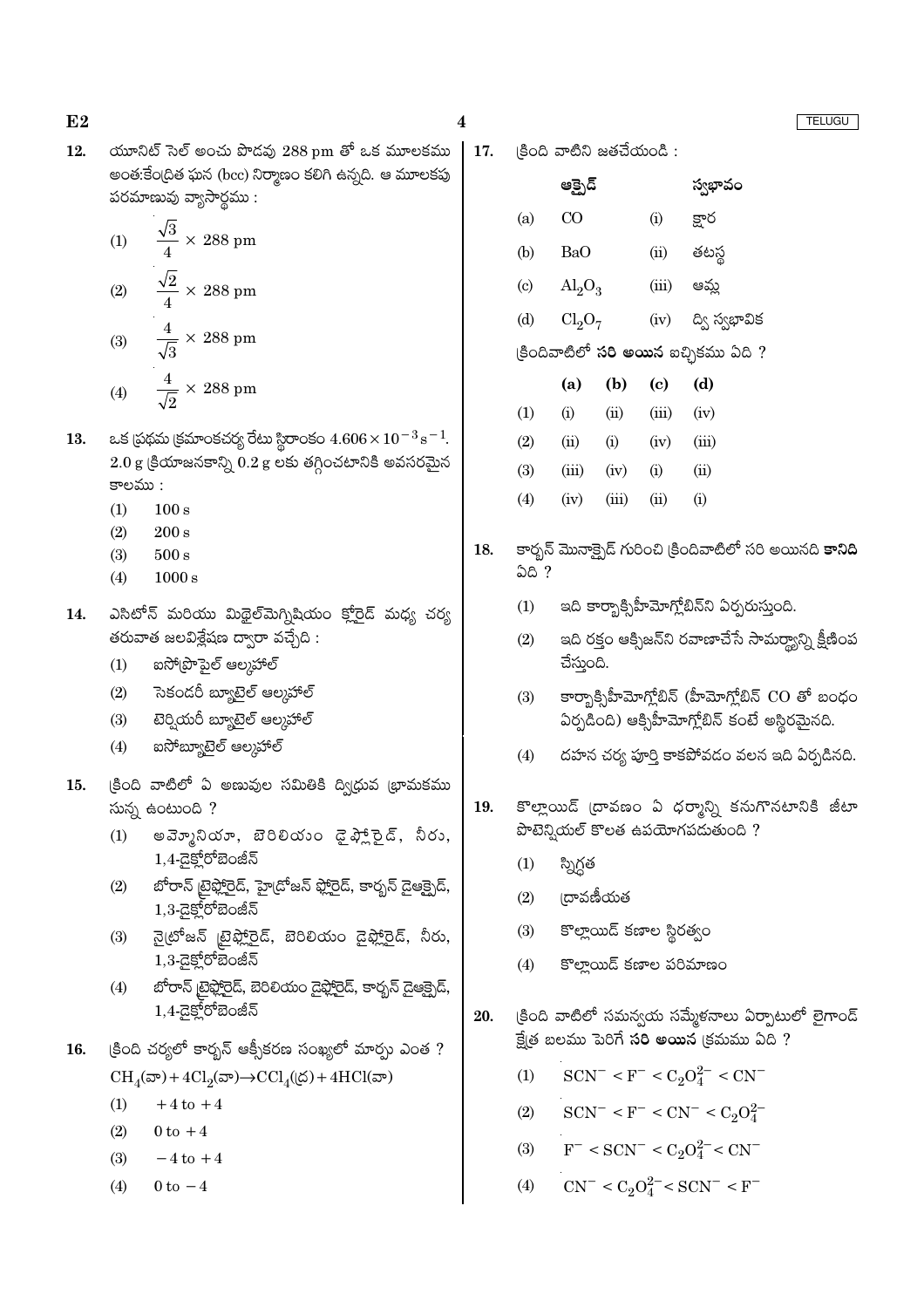- 2-(బోమో–పెంటేన్ నుండి పెంట్-2-ఈన్ ఏర్పడే బహిషురణ 21. చర్య :
	- $(a)$  $\beta$ -బహిషురణ చర్య
	- జైట్ సెవ్ నియమాన్ని పాటిస్తుంది  $(b)$
	- డిహై(దోహాలొజనీకరణ చర్య  $(c)$
	- నిర్జలీకరణ చర్య  $(d)$
	- $(a), (b), (c)$  $(1)$
	- $(2)$  $(a), (c), (d)$
	- $(3)$  $(b), (c), (d)$
	- $(4)$  $(a), (b), (d)$
- స్థిరోష్ణక పరిస్థితులలో ఆదర్శ వాయువు స్వేచ్ఛా వ్యాకోచంనకు 22. సరైన ఐచ్చికము :
	- $q = 0$ ,  $\Delta T = 0$  మరియు  $w = 0$  $(1)$
	- $q = 0$ ,  $\Delta T < 0$  మరియు  $w > 0$  $(2)$
	- $(3)$  $q < 0$ ,  $\Delta T = 0$  మరియు  $w = 0$
	- $q > 0$ ,  $\Delta T > 0$  మరియు  $w > 0$  $(4)$
- 23. సరి అయిన వివరణ కానిదానిని గుర్తించండి.
	- నీటిలో  $Cr^{2+}(d^4)$ ,  $Fe^{2+}(d^6)$  కంటే బలమైన  $(1)$ క్రయకరణ కారకము.
	- బహు ఆక్సీకరణ స్థితులు మరియు సంశ్లిష్టాలను  $(2)$ .<br>ఏర్పరచటాన్ని అనుసరించే సామర్థ్యం ఉన్నవి కనుక పరివర్తన మూలకాలు మరియు వాటి సమ్మేళనాలు ఉత్పేరక క్రియాశీలత కలిగి ఉన్నాయి.
	- H, C లేదా N లాంటి చిన్న పరమాణువులు, లోహాల  $(3)$ స్పటిక జాలకంలో చిక్కుకు పోయినప్పుడు ఏర్పడే సమ్మేకనాలను అల్పాంతరాక సమ్మేకనాలు అంటారు.
	- $\mathrm{CrO}_4^{2-}$  మరియు  $\mathrm{Cr}_2\mathrm{O}_7^{2-}$ లలో (కోవిుయం  $(4)$ ఆక్సీకరణ స్థితులు ఒకటి కావు.

#### సరిగా జత కానిదానిని గుర్తించండి. 24.

|                            | పెరు            |       | TUPAC పేరు       |
|----------------------------|-----------------|-------|------------------|
| (a)                        | Unnilunium      | (i)   | మెండలీవియం       |
|                            |                 |       | (Mendelevium)    |
| (b)                        | Unniltrium      | (ii)  | లారెన్సియం       |
|                            |                 |       | (Lawrencium)     |
| $\left( \mathrm{c}\right)$ | Unnilhexium     | (iii) | సీబొర్గియం       |
|                            |                 |       | (Seaborgium)     |
| (d)                        | Unununnium      | (iv)  | డర్మ్హేష్టడ్టియం |
|                            |                 |       | (Darmstadtium)   |
| (1)                        | (a), (i)        |       |                  |
| (2)                        | $(b)$ , $(ii)$  |       |                  |
| (3)                        | $(c)$ , $(iii)$ |       |                  |
| (4)                        | $(d)$ , $(iv)$  |       |                  |
|                            |                 |       |                  |

- నజల  $\mathrm{NaOH}$  నమక్షంలో బెంజాల్డిహైడ్ మరియు 25. ఎసిటోఫినోన్ల మధ్య జరిగే చర్య పిలువబడేది :
	- ఆల్డాల్ సంఘననం  $(1)$
	- కెనిజారో చర్య  $(2)$
	- మి(శమ కెనిజారో చర్య  $(3)$
	- మిశ్రమ ఆల్గాల్ సంఘననం  $(4)$
- (కింది సల్పర్ ఆక్సోఆమ్లంలో దేనికి  $-0-0-$  బంధనము 26. eocood ?
	- $\mathrm{H_{2}SO_{3}}$ , సల్ఫ్యూరస్ ఆమ్లం  $(1)$
	- $H_2SO_4$ , సల్బ్యూరిక్ ఆమ్లం  $(2)$
	- $H_2S_2O_8$ , పెరాక్సోడైసల్బ్యూరిక్ ఆమ్లం  $(3)$
	- $H_2S_2O_7$ , పైరోసల్బ్యూరిక్ ఆమ్లం  $(4)$
- CaCl<sub>2</sub>, MgCl<sub>2</sub> మరియు NaCl ద్రావణం ద్వారా HCl 27. పంపబడింది.  $\overline{\phantom{a}}$ కింది ఏ సమ్మేళనము(లు) స్ఫటికీకరణం చెందును ?
	- $MgCl<sub>2</sub>$  మరియు  $CaCl<sub>2</sub>$  రెండు  $(1)$
	- $NaCl$  మా $\check{\rm s}$ మే  $(2)$
	- $(3)$  $MgCl<sub>2</sub>$  మా(తమే
	- $(4)$  $NaCl, MgCl<sub>2</sub>$  మరియు  $CaCl<sub>2</sub>$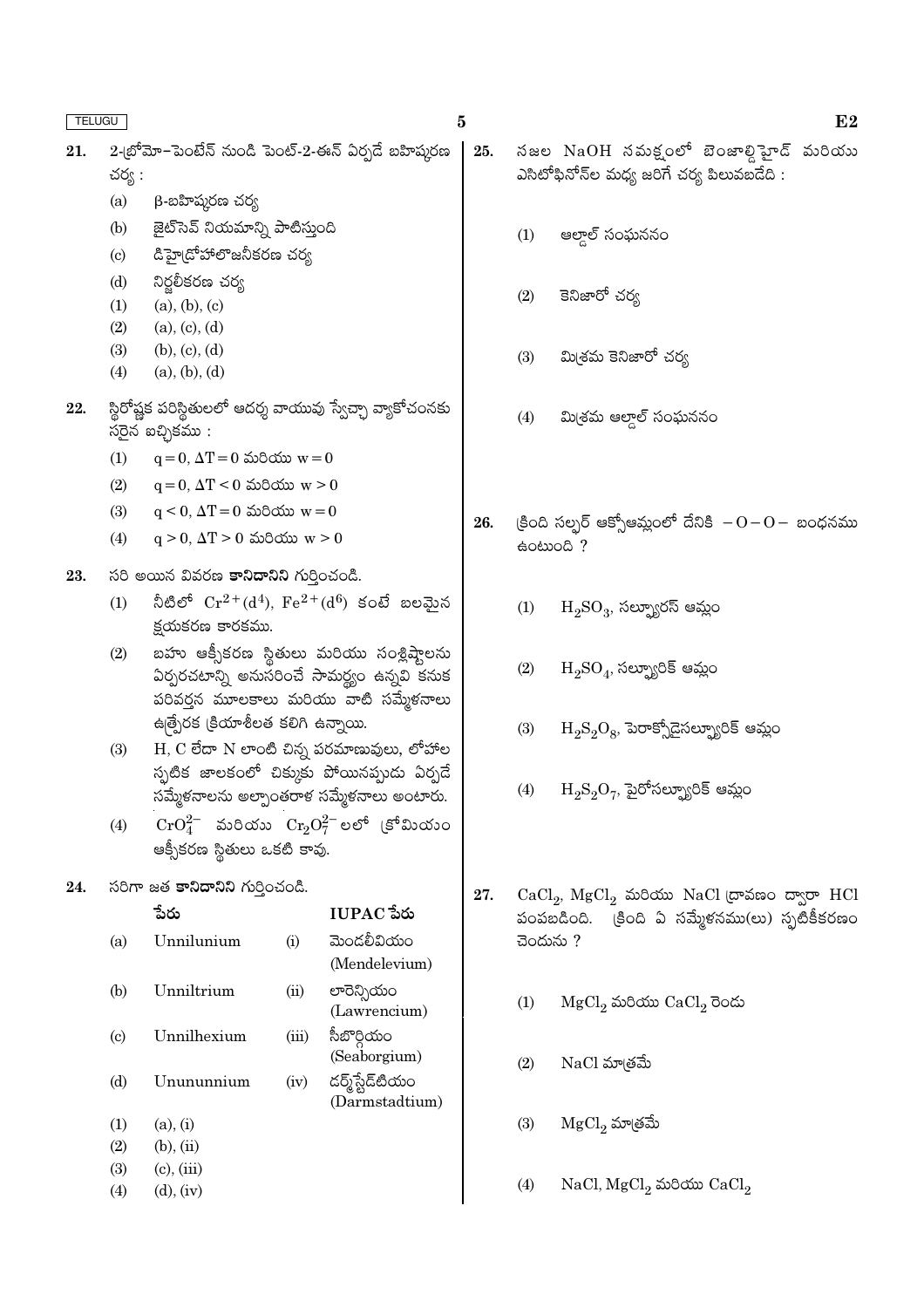$E2$  $\boldsymbol{6}$ TELUGU ఎనిసోల్ ను HI తో విదళనము (cleavage) గావించినపుడు 28. 30.  $2Cl(g) \rightarrow Cl_2(g)$  ఈ చర్యకు సరైన ఐచ్చికము: ఏర్పడునది:  $(1)$  $\Delta F = 0$  మరియు  $\Delta F = 0$  $\Delta_r H > 0$  మరియు  $\Delta_r S < 0$  $(2)$ **OH**  $(3)$  $\Delta_r H < 0$  మరియు  $\Delta_r S > 0$  $\Delta_r H \leq 0$  మరియు  $\Delta_r S \leq 0$  $(4)$  $(1)$  $+CH<sub>3</sub>I$ పేపర్ (కోమటో(గాఫీకి ఉదాహరణ : 31. అధిశోషణ (కోమటో(గాఫీ  $(1)$  $(2)$ వితరణ (కోమటో(గాఫీ పలుచని పొర క్రోమటో(గాఫీ  $(3)$ కాలమ్ (కోమటో(గాఫీ  $(2)$  $(4)$  $+CH<sub>3</sub>OH$ ఉర్ఆర్ట్ చర్య ద్వారా ఈ క్రింది ఏ ఆల్కేన్ను అధిక దిగుబడిలో 32.  $\overline{\mathbf{C}}$ ဝ $\overline{\mathbf{C}}$ වේಮು ? **OH** n-హెక్సేన్  $(1)$  $2,3$ -డైమిథైల్ బ్యూటేన్  $(2)$  $(3)$ n-హెప్టేన్  $(3)$  $+ C<sub>2</sub>H<sub>5</sub>I$ n-బ్యూటేన్  $(4)$ ఒక చర్యలో క్రియాజనకాల గాఢతలను పెంచడం దేనిలో 33. మార్గుకు దారి తీస్తుంది ? ఉత్తేజిత శక్తి  $(1)$  $(4)$  $+ C<sub>2</sub>H<sub>5</sub>OH$  $(2)$ చర్యోష్ణము පරංభ శక్తి (threshold energy)  $(3)$ తాడన పౌన:ఫున్యం  $(4)$ 29. క్రింది వివరణలలో **సరైనవి** గుర్తించండి. గలన  $CaCl<sub>2</sub>$  నుంచి 20 g కాల్వియం ఉత్పాదనకు అవసరమైన 34.  $CO<sub>2</sub>(a)$ ను ఐస్–క్రీమ్ మరియు అతిశీతలమైన  $(a)$ ఫారదే (F) ల సంఖ్య (Ca పరమాణువు (దవ్యరాశి= ఆహారములకు (ప్రశీతకంగా ఉపయోగిస్తారు.  $40$  g mol<sup>-1</sup>):  $\mathrm{C}_{60}$  నిర్మాణం పన్నెండు ఆరు కార్బన్ల వలయాలు  $(b)$  $(1)$  $\mathbf{1}$ మరియు ఇరవై ఐదు కారృన్ల వలయాలు కలిగి  $(2)$  $\overline{2}$ ఉంటుంది.  $(3)$ 3 ఒక రకమైన జియొలైట్, ZSM-5ను ఆలుహాల్లను  $\left( \mathrm{c}\right)$  $(4)$  $\overline{4}$ గాసోలీన్గా మార్చడానికి ఉపయోగిస్తారు. రౌల్ట్ నియమము నుండి ధనాత్మక విచలనాన్ని (పదర్శించే 35.  $CO$  రంగు లేని మరియు వాసన లేని వాయువు.  $(d)$ మి(శమము:  $(a)$ ,  $(b)$  మరియు  $(c)$  మాత్రమే  $(1)$ ఇథనోల్ + ఎసిటోన్  $(1)$  $(a)$  మరియు  $(c)$  మా $(\check{\mathrm{ad}})$  $(2)$ బెంజీన్ + టోలీన్  $(2)$ (b) మరియు $(c)$  మా $(e)$ ఎసిటోన్ + క్లోరోఫారమ్  $(3)$  $(3)$ క్తోరోఈథేన్ + బోమోఈథేన్  $(4)$  $(c)$  మరియు  $(d)$  మా $(d)$  $(4)$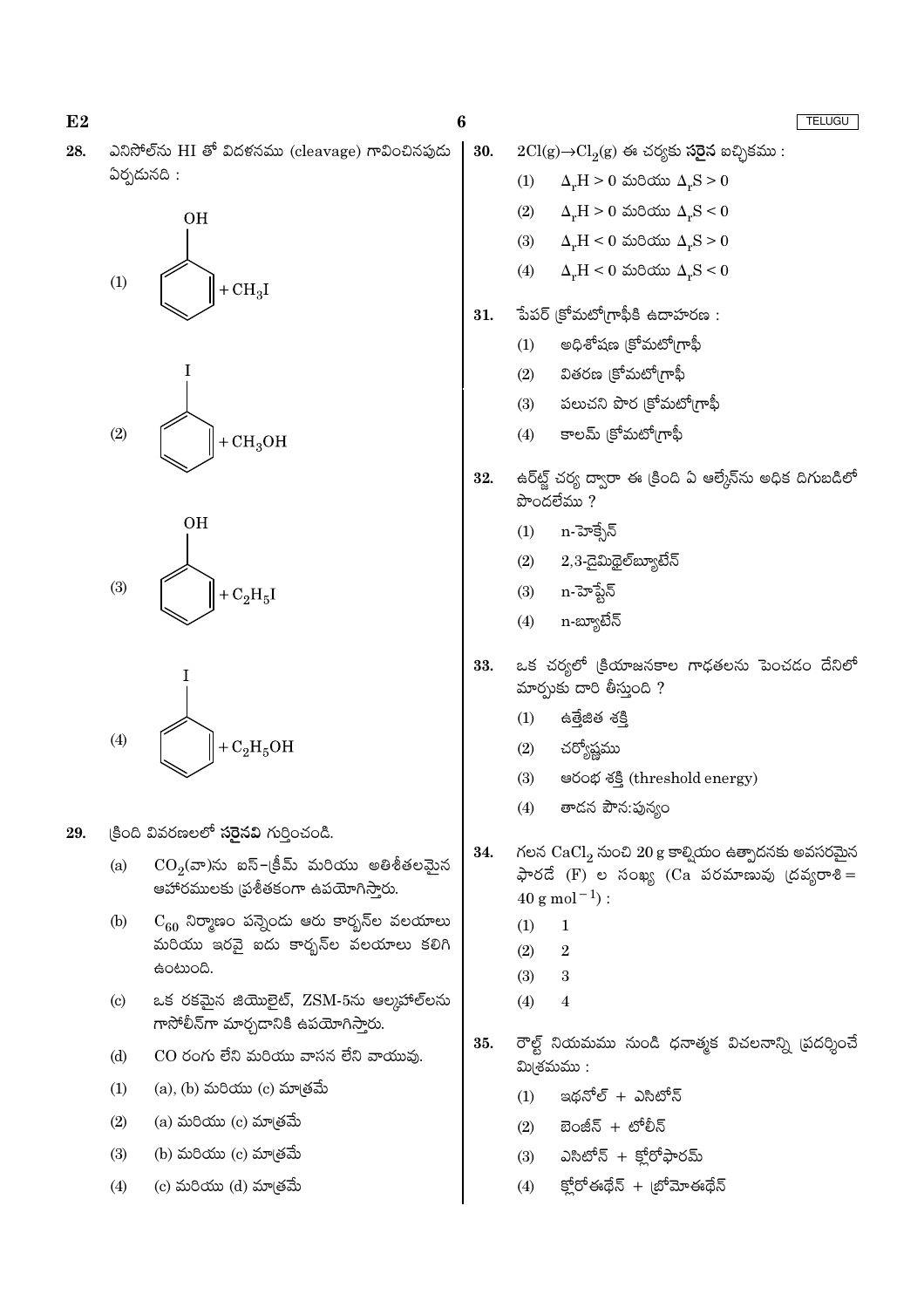| <b>TELUGU</b> |     | 7                                                                                                                                                       |
|---------------|-----|---------------------------------------------------------------------------------------------------------------------------------------------------------|
| 36.           |     | సుక్రోజ్ జలవిశ్లేషణ (కింది చర్య ద్వారా ఇవ్వడమైనది :                                                                                                     |
|               |     | సుక్రోజ్ + $H_2O \rightleftharpoons$ గ్లూకోజ్ + (ఫక్హోజ్                                                                                                |
|               |     | $300~\rm{K}$ వద్ద సమతాస్థితి స్థిరాంకం $\rm{(K^{}_c)}$ $2\!\times\!10^{13}$ అయిన<br>అదే ఉష్ణో(గత వద్ద $\Delta_{\mathbf{r}}\mathbf{G}^{\ominus}$ విలువ : |
|               | (1) | $-8.314 \,\mathrm{J}$ mol <sup>-1</sup> K <sup>-1</sup> ×300 K×ln(2×10 <sup>13</sup> )                                                                  |
|               |     | (2) $8.314 \text{ J mol}^{-1}\text{K}^{-1} \times 300 \text{ K} \times \ln(2 \times 10^{13})$                                                           |
|               |     | (3) $8.314 \,\mathrm{J} \,\mathrm{mol}^{-1} \mathrm{K}^{-1} \times 300 \,\mathrm{K} \times \ln(3 \times 10^{13})$                                       |
|               |     | (4) $-8.314 \,\mathrm{J} \,\mathrm{mol}^{-1} \mathrm{K}^{-1} \times 300 \,\mathrm{K} \times \ln(4 \times 10^{13})$                                      |
| 37.           |     | సుక్రోజ్ జలవిశ్లేషణలో ఏర్పడేవి :                                                                                                                        |
|               | (1) | $\beta$ - $D$ -గ్లూకోజ్ + $\alpha$ - $D$ -(ఫక్హోజ్                                                                                                      |
|               |     | $(2)$ $\alpha$ -D-గ్లూకోజ్ + β-D-గ్లూకోజ్                                                                                                               |
|               |     | (3) $\alpha$ -D-గ్లూకోజ్ + β-D-(ఫక్టోజ్                                                                                                                 |
|               | (4) | $\alpha$ - $\mathrm{D}$ -(ఫ్రక్షోజ్ + β- $\mathrm{D}$ -(ఫ్రక్షోజ్                                                                                       |
| 38.           |     | $\mathrm{Cr^{2+}}$ అయాన్కు లెక్కించిన (భమణ–ఆధారిత (భామకము                                                                                               |
|               |     | (spin only):                                                                                                                                            |
|               | (1) | $3.87\,\mathrm{BM}$                                                                                                                                     |
|               |     | $(2)$ 4.90 BM                                                                                                                                           |
|               |     | $(3) 5.92$ BM                                                                                                                                           |
|               |     | $(4)$ 2.84 BM                                                                                                                                           |
| 39.           |     | క్రిందివాటిలో సహజ పాలిమర్ ఏది ?                                                                                                                         |
|               | (1) | $\partial\bar{z}\bar{\cdot}1,4$ -పాలిఐసో(పీన్                                                                                                           |
|               |     | (2) పాలి (బ్యుటాడయాన్–స్కైరీన్)                                                                                                                         |
|               | (3) | పాలిబ్యుటాడయాన్                                                                                                                                         |
|               | (4) | పాలి (బ్యుటాడయాన్–ఎకైలోన్నైటైల్)                                                                                                                        |
| 40.           |     | క్రింది వాటిలో క్షార ఎమినో ఆమ్లము ఏది ?                                                                                                                 |
|               | (1) | సెరైన్                                                                                                                                                  |
|               |     | (2) ఎలనైన్                                                                                                                                              |
|               |     | $(3)$ టైరోసిన్                                                                                                                                          |
|               |     | $(4)$ లైసీన్                                                                                                                                            |
| 41.           |     | క్రిందివాటిలో కేటయానిక్ డిటర్టైంటు ఏది ?                                                                                                                |
|               | (1) | సోడియం లారిల్ సల్ఫేట్                                                                                                                                   |
|               | (2) | సోడియం స్టియరేట్                                                                                                                                        |
|               |     | (3)     సిటైల్[టైమిథైల్ అమోనియం [బోమైడ్                                                                                                                 |
|               |     | (4) సోడియం దోడెకైల్ఐెంజీన్ సల్ఫోనేట్                                                                                                                    |
|               |     |                                                                                                                                                         |

 $1\times10^{-13}\,\mathrm{M}$  $(3)$  $1\times10^8\,\rm M$  $(4)$ ఉనికి లేని అణువును గుర్తించు.  $(1)$ He<sub>2</sub>  $(2)$  $Li<sub>2</sub>$  $(3)$  $C_2$  $(4)$  $O<sub>2</sub>$ (కింది లోహము అయాన్ చాలా ఎంజైములను ఉత్తేజ 44. పరుస్తుంది, గ్లూకోజ్ని ఆక్సీకరణం చేసి  $\mathop{\mathrm{ATP}}$  ని తయారు చేయడంలో పాల్గొంటుంది మరియు Na తో కలిసి నాడీ సంకేతాలను (పసారం చేయదానికి పని చేస్తుంది :

 $0.1\,\mathrm{M\,NaOH}$  లో  $\mathrm{Ni(OH)}_2$  ద్రావణీయతను కనుగొనండి.

 $Ni(OH)_{2}$  అయానిక్ లబ్ధము  $2 \times 10^{-15}$  గా యివ్వనైనది.

 $2\times10^{-13}\,\mathrm{M}$ 

 $2 \times 10^{-8}$  M

ఐరన్  $(1)$ 

42.

43.

 $(1)$ 

 $(2)$ 

- $(2)$ కాపర్
- $(3)$ క్యాల్నియం
- పొటాషియం  $(4)$
- $^{175}_{71}$ Lu లో (ఫోటాన్లు, న్యూటాన్లు మరియు ఎల|క్టాన్ల 45. సంఖ్యలు వరుసగా:
	- $71, 104$  మరియు  $71$  $(1)$
	- $104, 71$  మరియు  $71$  $(2)$
	- $(3)$  $71, 71$  మరియు  $104$
	- $175, 104$  మరియు  $71$  $(4)$
- $20 \text{ cm}^2$  ఉపరితల వైశాల్యము కలిగిన ఒక అపరావర్తక 46. తలంపై  $20 \text{ W/cm}^2$  సగటు అభివాహము (ఫ్లక్స్) గల కాంతి అభిలంబంగా పతనమైనపుడు, ఒక నిమిష కాలం నిడివిలో ఆ తలం పొందిన శక్తి :
	- $10 \times 10^3$  J  $(1)$
	- $12\times10^3$  J  $(2)$
	- $(3)$  $24 \times 10^3$  J
	- $48 \times 10^3$  J  $(4)$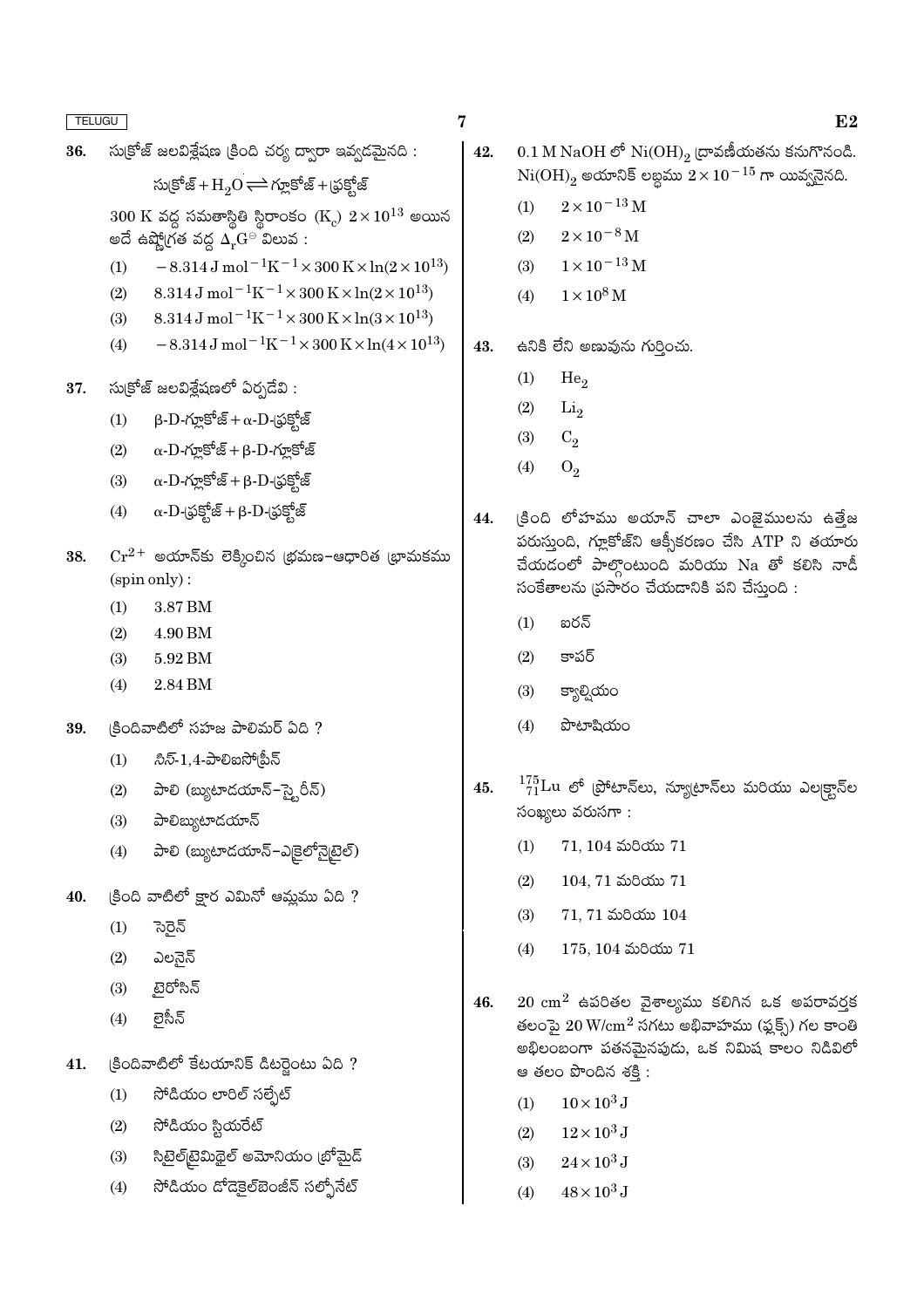8

- (టాన్నిస్టర్ పని చేయుటకు ఈ క్రింది వివరణలలో ఏది 47. నిజమైనది ?
	- బేస్, ఎమిటర్ మరియు కలెక్టర్ (పాంతాలు ఒకే డోపింగ్  $(1)$ సాంద్రత కలిగి ఉండాలి.
	- $(2)$ బేస్, ఎమిటర్ మరియు కలెక్టర్ (పాంతాలు ఒకే పరిమాణము కలిగి ఉండాలి.
	- ఎమిటర్ మరియు కలెక్టర్ సంధులు రెండు పురో  $(3)$ శక్మములో ఉండవలెను.
	- బేస్ (పాంతము చాల పలుచగా మరియు తేలికగా డోప్  $(4)$ చేయబడవలెను.
- ఈ ළීංది గ్రాఫులలో ఏది రాగి యొక్క ఉష్ణోగ్రతలోని (T) 48. మారృునకు అనుగుణంగా నిరోధకత  $(\rho)$  యెుకు మార్చును సూచిస్తుంది ?







- $0.2~\mathrm{m}^3$  ఘనపరిమాణము గల ఒక (పదేశము అంతట  $5~\mathrm{V}$ 49. విద్యుత్ పొటెన్నియల్ కలిగియున్నది. ఆ ప్రదేశంలో గల విద్యుత్  $\frac{2}{5}$ (తము పరిమాణము:
	- $(1)$ zero
	- $(2)$  $0.5$  N/C
	- $1 N/C$  $(3)$
	- 5 N/C  $(4)$



- $40 \mu$ F గల ఒక కెపాసిటర్  $200 \text{ V}$  మరియు 50 Hz ac  $51.$ సరఫరాకు కలుపబడినది. ఆ వలయంలోని విద్యుత్ (పవాహము యొక్క rms విలువ సుమారుగా :
	- $(1)$  $1.7A$
	- $(2)$  $2.05A$
	- $(3)$  $2.5A$
	- 25.1 A  $(4)$
- ఒక సిలిందరు  $249$  kPa పీదనము మరియు  $27^{\circ}\text{C}$  ఉష్ణో(గత 52. వద్ద హై(డోజన్ వాయువును కలిగియున్నచో దాని యొక్క సాంద్రత :  $(R = 8.3 J \text{ mol}^{-1} K^{-1})$ 
	- $0.5 \text{ kg/m}^3$  $(1)$
	- $(2)$  $0.2 \text{ kg/m}^3$
	- $(3)$  $0.1 \text{ kg/m}^3$
	- $0.02 \text{ kg/m}^3$  $(4)$
- సార్థక నంఖ్యలను వరిగణనలోకి తీసికొనినవుడు 53.  $9.99 \text{ m} - 0.0099 \text{ m}$  ctos 2 කාර් :
	- $(1)$  $9.9801 \text{ m}$
	- $(2)$ 9.98 m
	- $(3)$  $9.980 \text{ m}$
	- $(4)$  $9.9<sub>m</sub>$

#### TELUGU

 $E2$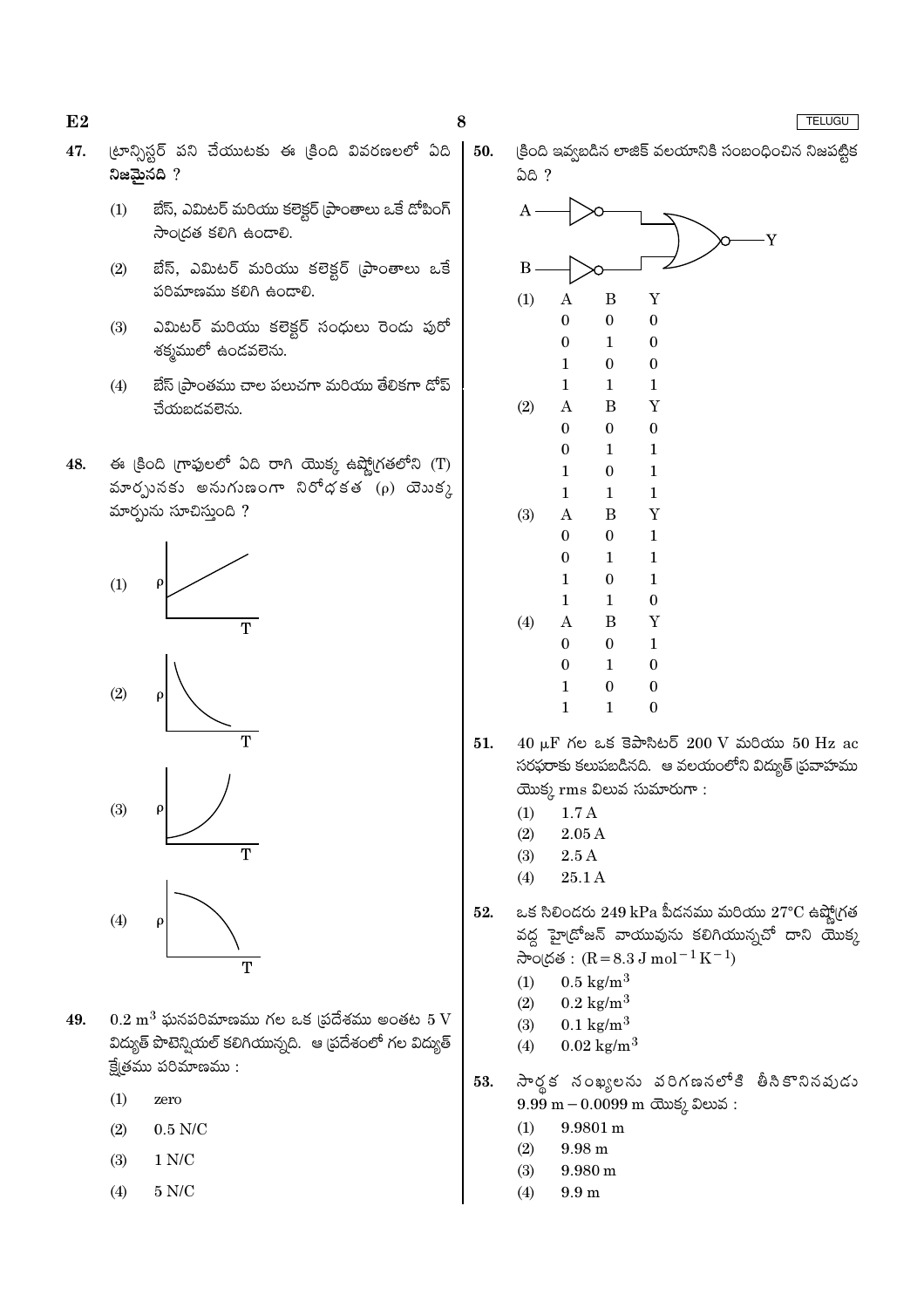54. d అణు వ్యాసము మరియు అణుసంఖ్యా సాంద్రత n కలిగిన వాయువు యొక్క స్వేచ్ఛా పథ మధ్యమమును క్రింది విధంగా వ్యక్తీకరించవచ్చును :

$$
(1) \qquad \frac{1}{\sqrt{2} \, n\pi d} \\ 1
$$

(2) 
$$
\sqrt{2} \text{ n} \pi d^2
$$
  
(3)  $\frac{1}{\sqrt{2} \text{ n}^2 \pi d^2}$ 

(4) 
$$
\frac{1}{\sqrt{2} \pi^2 \pi^2 d^2}
$$

599 ససెప్టబీలిటీ కలిగిన ఒక ఇనుపు కడ్డీని  $1200\,\mathrm{A\,m^{-1}}$ 55. .<br>అయస్కాంత క్షేతములో ఉంచినపుడు ఆ కడ్డీ పదార్థము యొక్క  $\S$ బ్ వేశ్యశీలత (పెర్మియబిలిటి):

 $(\mu_0 = 4\pi \times 10^{-7} \text{ T m A}^{-1})$ 

 $2.4\pi\times10^{-4}$  T m  $\mathrm{A}^{-1}$  $(1)$ 

(2) 
$$
8.0 \times 10^{-5}
$$
 T m A<sup>-1</sup>

(3) 
$$
2.4\pi \times 10^{-5}
$$
 T m A<sup>-1</sup>

(4) 
$$
2.4\pi \times 10^{-7}
$$
 T m A<sup>-1</sup>

ఒక లఘు విద్యుత్ ద్విధృవము యొక్క ద్విధృవ భామకము 56.  $16 \times 10^{-9}$  C m. ద్విధృవ అక్షానికి 60° కోణం చేయుచు మరియు ద్విధృవము మధ్య నుంచి  $0.6$  m దూరంలో ఉన్న ఒక బిందువు వద్ద ఏర్పడే విద్యుత్ పొటెన్నల్ :  $\frac{1}{4\pi\epsilon}$  = 9 × 10<sup>9</sup> N m<sup>2</sup>/C<sup>2</sup>

$$
\left( \mathbf{a}_{\mathbf{u}}\mathbf{a}_{\mathbf{v}}\right)
$$

- $(1)$ 50 V
- $(2)$ 200 V
- 400 V  $(3)$
- $(4)$ zero
- భూమి ఉపరితలం పైన ఒక వస్తువు యొక్క బరువు 57.  $72$  N.  $\,$ భూమి వ్యాసార్థములో సగం $\,$  ఎత్తులో ఆ వస్తువును ఉంచినపుడు దానిపై పని చేయు గురుత్వ బలం :
	- 48 N  $(1)$
	- $(2)$ 32 N
	- $(3)$ 30 N
	- $(4)$ 24 N
- ఋణ ఉష్ణో(గతా నిరోధక గుణకము కలిగిన పదార్థములు : 58.
	- లోహాలు  $(1)$
	- $(2)$ బంధకాలు మాౖతమే
	- $(3)$ అర్ధవాహకాలు మాత్రమే
	- బంధకాలు మరియు అర్ధవాహకాలు  $(4)$

ఫోటో సూక్ష్మగ్రాహక పదార్థముపై 1.5 రెట్లు ఆరంభ 59. పౌన:పున్యము గల కాంతి పతనమైనది. పౌన:పున్యాన్ని సగానికి .<br>తగ్గించి కాంతి తీవ్రతను రెండింతలు చేసినపుడు వెలువడె ఫోటో విద్యుత్ (పవాహము \_\_\_\_\_\_\_\_\_\_\_\_ అవుతుంది.

- రెండింతలు  $(1)$
- $(2)$ నాలుగింతలు
- $(3)$ నాల్గవవంతు
- సున్నా  $(4)$
- ఒక LCR (శేణి వలయము ac వోల్లేజి జనకమునకు 60. కలుపబడినది. వలయము నుంచి  $L$  ను తొలగించినపుడు విద్యుత్ (పవాహము మరియు వోల్టేజిల మధ్య దిశా భేదం $\,\,\frac{\pi}{3}.$ దీనికి బదలు C ని తొలగించినపుడు కూడా విద్యుత్ (పవాహం, వోల్టేజిల మధ్య దిశా భేదము $\frac{\pi}{3}$  అయినచో వలయం యొక్క సామర్థ్య కారకము (power factor):
	- $(1)$ zero
	- $(2)$  $0.5$
	- $(3)$  $1.0$  $(4)$  $-1.0$
- $10 \text{ cm}$  వ్యాసార్ధము కలిగిన ఒక గోళీయ వాహకముపై 61.  $3.2\times10^{-7}~\mathrm{C}$  ఆవేశము ఏకరీతిగా వితరణ చెంది ఉన్నది.  $\tilde{\pi}$ కము యొక్క కేంద్రము నుండి 15  $\rm cm$  దూరంలో గల బిందువు వద్ద గల విద్యుత్ క్షేత్రము పరిమాణము :

$$
\left(\frac{1}{4\pi\epsilon_0} = 9 \times 10^9 \text{ N m}^2/\text{C}^2\right)
$$
  
(1) 1.28 × 10<sup>4</sup> N/C  
(2) 1.28 × 10<sup>5</sup> N/C  
(3) 1.28 × 10<sup>6</sup> N/C  
(4) 1.28 × 10<sup>7</sup> N/C

- 62.  $2\,\stackrel{\scriptstyle\frown}{k}$  m  $\,$ స్తాన సదిశ కలిగిన ఒక కణంపై మూల బిందువు దగ్గర గల  $3\hat{j}$  N బలం పని చేసినపుడు ఉత్పన్నమయ్యే టార్క్ :
	- $(1)$  $6i$  N m
	- $6\hat{i}$  N m  $(2)$
	- $-6\hat{i}$  N m  $(3)$
	- $6k$  N m  $(4)$
- $3 \times 10^{-10}$  Vm $^{-1}$  విద్యుత్ క్షేత్రములో ఒక ఆవేశిత కణము 63. యొక్క అపసర వేగం  $7.5 \times 10^{-4}$  m  $\rm s^{-1}$ . ఆ కణము యొక్క చలనశీలత  $m^2 V^{-1} s^{-1}$  లో:
	- $2.25 \times 10^{15}$  $(1)$
	- $(2)$  $2.5 \times 10^{6}$
	- $2.5 \times 10^{-6}$  $(3)$
	- $2.25 \times 10^{-15}$  $(4)$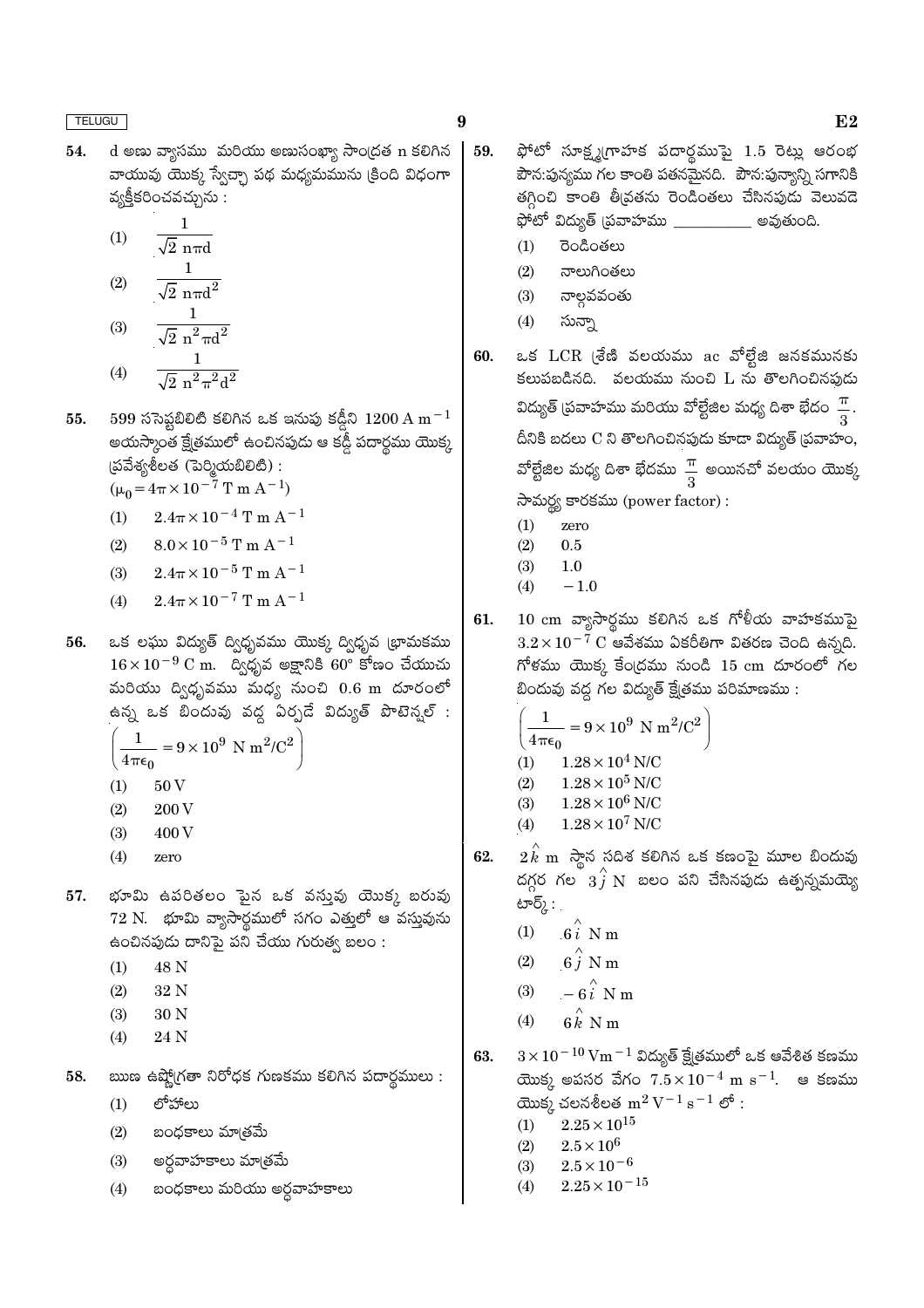- ఒక అల్ప కోణ పట్టకము ((పిజమ్ కోణం A) తలంపై పతన 64. కోణం  $i$  చేస్తూ ఒక కిరణము పతనమైనపుడు సాధారణంగా ఆ కిరణం ఎదురు తలం గుండా బహిర్గతమవుతుంది. ఆ పట్టకము యొక్క వ(క్రీభవన గుణకము  $\mu$  అయినచో పతన కోణం  $i$  సుమారుగా :
	- $\boldsymbol{A}$  $(1)$
	- $2<sub>u</sub>$  $2A$
	- $(2)$  $\mu$
	- $(3)$  $\mu A$
	- $\mu A$  $(4)$  $\overline{2}$
- $r_1$  మరియు  $r_2$  వ్యాసార్ధములను  $(r_1 = 1.5 r_2)$  కలిగిన రెండు 65. రాగి ఘన గోళముల ఉష్మోగత  $1 \text{ K}$  పెంచుటకు అవసరమైన ఉష్ణశక్తుల నిష్పత్తి:
	- 27  $(1)$
	- $\overline{8}$
	- $\frac{9}{4}$   $\frac{3}{2}$  $(2)$
	- $(3)$
	- $\overline{5}$
	- $(4)$
- యురేనియం ఐసొటోపు  $^{235}_{92}{\rm U}$  ను న్యూటాన్చే తాడనం 66. చెందించినపుడు  $^{89}_{36}\mathrm{Kr}$ , మూడు న్యూటాన్లు మరియు \_ లను ఉత్పాదనము చేస్తుంది.
	- $\frac{144}{56}$ Ba  $(1)$
	- $\frac{91}{40}Zr$  $(2)$
	- $^{101}_{36}$ Kr  $(3)$
	- $\frac{103}{36}\mathrm{Kr}$  $(4)$
- సరళ హరాత్మక చలనములో గల ఒక కణము యొక్క 67. స్థాన(భంశము మరియు త్వరణముల మధ్య దిశా భేదము :
	- $(1)$  $\pi$  rad
	- $\frac{3\pi}{2}$  rad  $(2)$  $\overline{2}$
	- $\frac{\pi}{\pi}$  rad  $(3)$
	- $\overline{2}$  $(4)$ zero
- 68. ఒక మీటరు (బిడ్జ్ ఎడమ అంతరములో ఒక నిరోధపు తీగను ఉంచి కుడి వైపు అంతరములో  $10\,\Omega$  నిరోధమునుంచినపుడు మీటరు (బిడ్జ్ యొక్క తీగను  $3:2$  నిష్పత్తిలో విభాజించె బిందువు వద్ద తుల్యత చెందుతుంది. ఒక వేళ నిరోధపు తీగ యొక్క పొడవు  $1.5$  m అయినచో  $1 \Omega$  పొడవు గలగిన నిరోధపు తీగ యొక్క పొడవు:
	- $1.0 \times 10^{-2}$  m  $(1)$
	- $1.0 \times 10^{-1}$  m  $(2)$
	- $1.5 \times 10^{-1}$  m  $(3)$
	- $1.5 \times 10^{-2}$  m  $(4)$
- r వ్యాసార్థము గల కేశనాళికను నీటిలో ముంచినపుడు దానిలో 69. నీరు h ఎత్తుకు ఎగట్రాకుతుంది. కేశనాళికలోని నీటి యొక్క  $\lfloor \text{Gasyve} \otimes 5 \rfloor$  g.  $2r$  వ్యాసార్థము కలిగిన మరొక కేశనాళికను నీటిలో ముంచినపుడు దానిలో పైకి ఎగఁటాకిన నీటి యొక్క (దవ్యరాశి:
	- $(1)$  $2.5 g$

10

- $(2)$  $5.0 g$
- $(3)$  $10.0<sub>g</sub>$
- $(4)$  $20.0 g$
- విద్యుత్ మరియు అయుస్కాంత క్షేత్రములు చేయు 70. అంశదానములకు మరియు విద్యుదయస్కాంత తరంగము యొక్క తీ|వతకు గల నిష్పత్తి (c=విద్యుదయస్కాంత తరంగము యొక్క వడి) :
	- $(1)$  $c:1$
	- $(2)$  $1:1$
	- $1:c$  $(3)$
	- $1 : c<sup>2</sup>$  $(4)$
- యంగ్ జంట చీలికల (పయోగంలో రెండు సంబద్ధ కాంతి 71. జనకాల మధ్య వేర్పాటును సగానికి తగ్గించి తెర మరియు సంబద్ద కాంతి జనకాల మధ్య దూరాన్ని రెండింతలు చేసినపుడు పట్టిక యొక్క వెదల్పు:
	- రెండింతలు  $(1)$
	- $(2)$ సగం
	- $(3)$ నాలుగింతలు
	- నాల్గవవంతు  $(4)$
- 72.  $100$  చుట్లు కలిగి  $50$  cm పొదవు గల ఒక పొడవాటి సోలెనాయిడ్లలో  $2.5\,\mathrm{A}$  విద్యుత్తు (పవహిస్తుంది. ఆ సోలెనాయిడ్ మధ్యలో ఉండె అయస్కాంత క్షేత్రము :

 $(\mu_0 = 4\pi \times 10^{-7} \text{ T m A}^{-1})$ 

- $(1)$  $6.28 \times 10^{-4}$  T
- $(2)$  $3.14 \times 10^{-4}$  T
- $(3)$  $6.28 \times 10^{-5}$  T  $3.14 \times 10^{-5}$  T
- $(4)$
- 73. ఒక బంతి శిఖరము పై నుండి క్రిందికి 20 m/s వేగంతో విసరబడినది. ఆ బంతి కొంత సమయం తర్వాత  $80 \text{ m/s}$ వేగంతో భూమిని తాకినచో ఆ శిఖరము యొక్క ఎతు :  $(g = 10 \text{ m/s}^2)$ 
	- $(1)$ 360 m
	- $(2)$ 340 m
	- $(3)$ 320 m
	- $(4)$  $300 \text{ m}$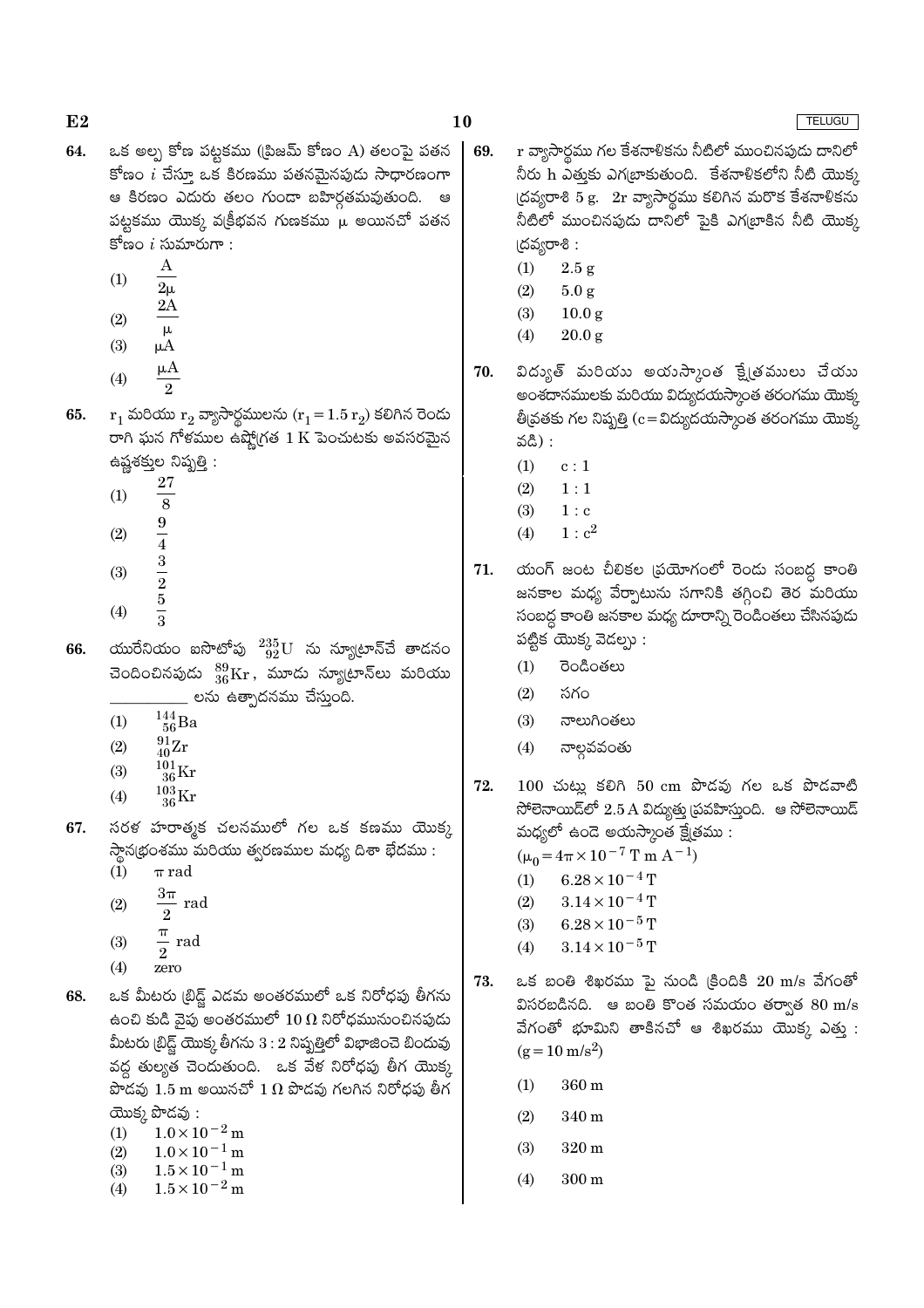- ఈ కింది వాటిలో దేనికి బోర్ నమోనా చెల్లదు ? 74.
	- హై(దోజన్ పరమాణువు  $(1)$
	- ఒకే సారి అయనీకరించిన హీలియం పరమాణువు  $(2)$  $(He<sup>+</sup>)$
	- దూటెరాన్ పరమాణువు  $(3)$
	- ఒకే సారి అయనీకరించిన నియాన్ పరమాణువు  $(4)$  $(Ne^+)$
- ఒక ఏక పరమాణుక వాయువు యొక్క సగటు ఉష్ణశక్తి : 75.  $(k_B = \mathcal{S}^5 \mathcal{S}_{\mathbf{a}})$ మన్ స్థిరాంకము మరియు  $T = \mathcal{S}$ రమ ఉష్ణో(గత)
	- $\frac{1}{2}$   $\mathbf{k}_\textrm{B}\mathbf{T}$  $(1)$  $\frac{3}{2}$   ${\rm k_BT}$  $(2)$  $\frac{5}{2}$   ${\rm k_BT}$  $(3)$
	- $rac{7}{2}$  k<sub>B</sub>T  $(4)$
- $5 \text{ kg}$  మరియు  $10 \text{ kg}$  (దవ్యరాశులు గల రెండు కణములు 76. 1 m పొడవు మరియు ఉపేక్షణీయ (దవ్యరాశి గల దృఢమైన కడ్డీకి ఇరువైపుల అమర్చబడినవి.

ఆ వ్యవస్థ యొక్క (దవ్యరాశి కేం(దమునకు 5 kg (దవ్యరాశి గల కణము నుండి గల దూరం సుమారుగా:

- $(1)$ 33 cm
- $(2)$  $50 \text{ cm}$
- $(3)$ 67 cm
- $(4)$ 80 cm
- ఒక గితార్లో ఒకే పదార్థముతో చేయబడిన A మరియు B 77. రెండు తీగలు మధ్య స్వల్ప శృతి భేదము వలన 6 Hz పౌన:పున్యము గల విస్పందనాలు ఉత్పత్తి అవుచున్నవి. B తీగలో స్వల్పంగా తన్యత తగ్గించడము వలన విస్పందనాల పౌన:పున్యము 7 Hz కు పెరిగినది. A తీగ యొక్క పౌన:పున్యం  $530$  Hz అయినచో B తీగ యొక్క మొదటి పౌన:పున్యం:
	- $523\,\mathrm{Hz}$  $(1)$
	- $(2)$  $524\,\mathrm{Hz}$
	- $(3)$ 536 Hz
	- 537 Hz  $(4)$
- సమాన సామర్థ్యము గల A మరియు B రెండు సిలిండర్**లు** 78. స్తాప్ కాక్ ద్వారా కలుపబడినవి. (పమాణ ఉష్మోగత మరియు పీడనముల వద్ద A సిలిండరు ఆదర్శ వాయువు కలిగి ఉన్నది.  $\, {\bf B} \,$  సిలిండరు పూర్తిగా ఖాళీగా ఉన్నది. ఈ మొత్తము వ్యవస్థ ఉష్ణీయ బంధకం గావించబడినది. అపుడు అకస్మాత్తుగా స్తాప్ కాక్ తెరచినపుడు జరిగే (ప్రక్రియ :
	- $(1)$ సమ ఉష్మో(గత
	- స్థిరోష్ణక  $(2)$
	- పీదన ఉష్మో(గత రేఖ  $(3)$
	- సమపీదన  $(4)$
- గాలి మాధ్యమము కలిగిన సమాంతర ఫలకల కెపాసిటర్ యొక్క 79. కెపాసిటెన్స్ 6  $\mu$ F. రెండు వలకల మధ్య విద్యుత్ రోధకమునుంచినపుడు, కెపాసిటర్ యొక్క కెపాసిటెన్స్  $30\,\rm \mu F.$ విద్యుత్ రోధకము యొక్క పెర్మిటివిటి :
	- $(\epsilon_0 = 8.85 \times 10^{-12} \text{ C}^2 \text{ N}^{-1} \text{ m}^{-2})$
	- $0.44 \times 10^{-13}$  C<sup>2</sup> N<sup>-1</sup> m<sup>-2</sup>  $(1)$
	- $1.77 \times 10^{-12}$  C<sup>2</sup> N<sup>-1</sup> m<sup>-2</sup>  $(2)$
	- $0.44 \times 10^{-10}$  C<sup>2</sup> N<sup>-1</sup> m<sup>-2</sup>  $(3)$
	- $5.00 C^2 N^{-1} m^{-2}$  $(4)$
- ఒక ఎలక్ట్రాన్ విరామము నుండి V వోల్ట్ పొటెన్నియల్ భేదముతో 80. త్వరణించబడినది. ఆ ఎలక్ట్రాన్ యొక్క డీ టాగ్లీ తరంగదైర్హ్యము  $1.227 \times 10^{-2}$ nm. అయినచో పొటెన్నియల్ భేదము యొక్క విలువ :
	- $(1)$ 10<sub>V</sub>
	- $10^2\,\rm{V}$  $(2)$
	- $10^3\,\mathrm{V}$  $(3)$
	- $10^4$  V  $(4)$
- L పొడవు మరియు A మధ్యచ్చేద వైశాల్యము గల ఒక తీగ 81. స్థిర ఆధారమునకు వేలాడ తీయబడినది. ఆ తీగకు  $\overline{M}$ (దవ్యరాశిని వేలాడ తీసినపుడు దాని యొక్క పొడవు  $\mathrm{L}_1$  నకు మార్చు చెందినది. దాని యంగ్స్ గుణకమునకు సమాసము :
	- $MgL_1$  $(1)$  $AL$  $Mg(L_1 - L)$  $(2)$  $AL$
	- MgL  $(3)$  $AL_1$ MgL
	- $(4)$  $A(L_1 - L)$
- 82. ఉమ్మడి తలమునకు ఉండవలసిన (బివిస్టర్ కోణము  $i_h$ విలువ :
	- $(1)$  $0^{\circ} < i_b < 30^{\circ}$
	- $30^{\circ} < i_b < 45^{\circ}$  $(2)$
	- $45^{\circ} < i_h < 90^{\circ}$  $(3)$
	- $(4)$  $i_h = 90^{\circ}$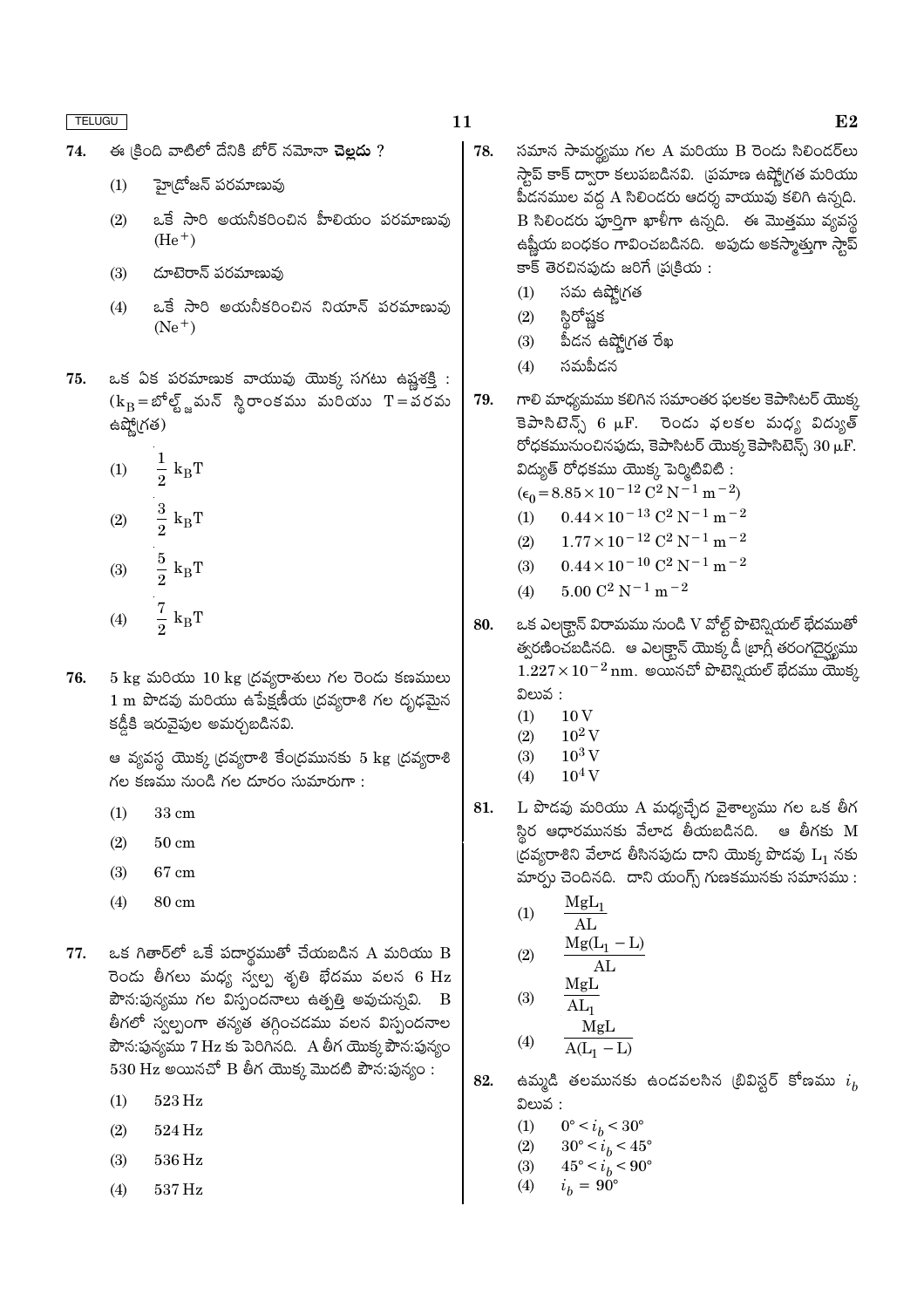83.  $4 \text{ kg}$  మరియు  $6 \text{ kg}$  (దవ్యరాశులు కలిగిన రెండు వస్తువులు శూన్య (దవ్యరాశి కలిగిన దారంతో బంధించబడినవి. ఆ దారం ఘర్షణ లేని కప్పీ పై పోవుచున్నప్పుడు (పటంలో చూపినట్లు), ఆ వ్యవస్థ యొక్క త్వరణమును గురుత్వ త్వరణాలలో (g) తెలిపినప్పుడు:



- $(1)$ g
- $(2)$  $g/2$
- $(3)$  $g/5$
- $(4)$  $g/10$
- 84. (పతిబలము యొక్క మితి ఫార్ములా:
	- $[MLT^{-2}]$  $(1)$
	- $[ML^2T^{-2}]$  $(2)$
	- $[ML^0T^{-2}]$  $(3)$
	- $[ML^{-1}T^{-2}]$  $(4)$
- ఒక  $\ket{\mathbf{\hat{w}}\mathbf{\hat{y}}}$  గేజి యొక్క కనీసపు కొలత  $0.01 \text{ mm}$  మరియు 85. దాని వృత్తాకారపు స్కేలుపై 50 విభాజనములున్నచో ఆ మ్రా  $\vec{a}$ జి యొక్క పిచ్ :
	- $(1)$  $0.01$  mm
	- $(2)$  $0.25$  mm
	- $(3)$  $0.5 \text{ mm}$
	- $(4)$  $1.0 \text{ mm}$
- DNA బంధాన్ని విడగొట్టడానికి కావలసిన శక్తి  $10^{-20}$  J. 86. దీనిని eV లలో వ్యక్తపరిచినపుడు సుమారుగా :
	- $(1)$ 6
	- $(2)$  $0.6$
	- $(3)$ 0.06
	- $(4)$ 0.006
- నిరోధము యొక్క రంగుల కోడ్ ను క్రింద చూపబడినది : 87.



నిరోధము యొక్క విలువ మరియు దానికి అనుమతించిన పరిమితి. వరుసగా:

- $470 \text{ k}\Omega, 5\%$  $(1)$
- $(2)$  $47 \text{ k}\Omega, 10\%$
- $(3)$ 4.7 k $\Omega$ , 5%
- $470 \Omega, 5\%$  $(4)$
- $600 \text{ nm}$  తరంగదైర్వము గల ఒక కాంతి కిరణము ఒక 88. నక్షత్రము నుంచి వచ్చినదను కొనవలెను. (ఆబ్హెక్టివ్) వస్తు కటకము యొక్క వ్యాసము  $2 \text{ m}$  అయినచో టెలిస్మాపు యొక్క పృథక్కరణ అవధి:
	- $3.66 \times 10^{-7}$  rad  $(1)$
	- $1.83 \times 10^{-7}$  rad  $(2)$
	- $7.32 \times 10^{-7}$  rad  $(3)$
	- $6.00 \times 10^{-7}$  rad  $(4)$
- 89. p-n జంక్షన్ డైయోడ్లో లేమి (పాంతం (depletion region) యొక్క వెడల్సు పెరుగుటకు గల కారణము:
	- పురోగమ శక్మము  $(1)$
	- $(2)$ తిరోగమ శక్మము
	- $(3)$ ఫురోగమ మరియు తిరోగమ శక్మములు రెండూ
	- పురోగమ శక్మ విద్యుత్ (పవాహాన్ని పెంచటం వలన  $(4)$
- 90.  $0.5$  g ల పదార్థము యొక్క తుల్య శక్తి:
	- $4.5 \times 10^{16}$  J  $(1)$
	- $4.5\times10^{13}\,\mathrm{J}$  $(2)$
	- $1.5\times10^{13}\,\mathrm{J}$  $(3)$
	- $(4)$  $0.5 \times 10^{13}$  J
- మానవ చర్యల వలన కలిగిన వాతావరణంలో మార్చుల వలన 91. పరిణామం చెందిన జీవులకు సంబంధించి సరియైన ఉదాహరణ(ల)ను గుర్తింపుము.
	- గాలపెగొస్ ద్వీపాలలోని డార్విన్ ఫించ్లు.  $(a)$
	- గుల్మనాశక రోగనిరోధక కలుఫు మొక్కలు.  $(b)$
	- మందులకు తట్టుకొను నిజ కేంద్రక జీవులు.  $\left( \text{c} \right)$
	- మానవునిచే సృష్టించబడిన కుక్కలవంటి పెంపుడు  $(d)$ జంతువుల జాతులు.
	- (a) మా\తమే  $(1)$
	- $(a)$  మరియు $(c)$  $(2)$
	- $(3)$ (b), (c) మరియు (d)
	- (d) మా(తమే  $(4)$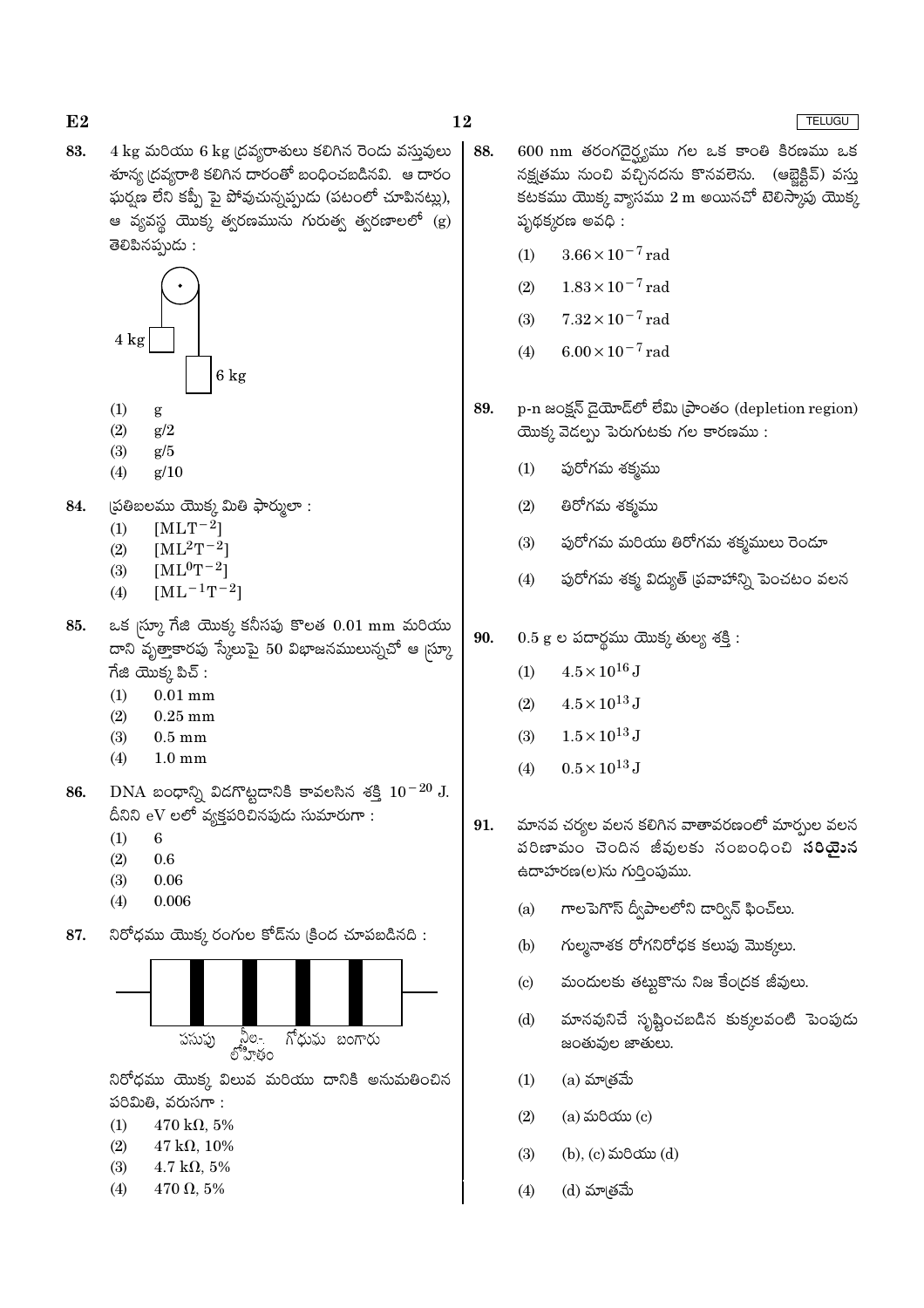| <b>TELUGU</b> |                             |                                                |                              |                             |       |                                                                                       | 13                                            | E2                                                                                                                                            |  |
|---------------|-----------------------------|------------------------------------------------|------------------------------|-----------------------------|-------|---------------------------------------------------------------------------------------|-----------------------------------------------|-----------------------------------------------------------------------------------------------------------------------------------------------|--|
| 92.           | గుర్తింపుము.                |                                                |                              |                             |       | ఈ క్రింది వరుసలలోని వానిని జతపరిచి <b>సరియైన</b> ఐచ్చికాన్ని                          | 95.                                           | కాంతి శ్వాస(కియలోని రూబిస్కో (RuBisCo) ఎంజైము చే<br>జరుపబడు ఆక్సీజనీకరణ (oxygenation) చర్యలో ఇవి                                              |  |
|               |                             | వరుస - I                                       |                              |                             |       | వరుస - II                                                                             |                                               | ఏర్పడుతాయి :                                                                                                                                  |  |
|               | (a)                         | కోర్టీ అంగము<br>(i)                            |                              |                             |       | చెవి మధ్య భాగాన్ని<br>మరియు (గసనిని<br>కలుపుతుంది                                     |                                               | (1)<br>3-C యౌగికం (compound) యొక్కరెండు అణువులు<br>3-C యౌగికం (compound) యొక్క ఒక అణువు<br>(2)<br>6-C యౌగికం (compound) యొక్క ఒక అణువు<br>(3) |  |
|               | (b)                         | కర్ణావర్తనం                                    | (ii)                         |                             |       | గహనం యొక్క<br>చుట్టుకొని ఉన్న<br>భాగం                                                 |                                               | 4-C యౌగికం (compound) యొక్క ఒక అణువు<br>(4)<br>మరియు 2-C యౌగికం (compound) యొక్క ఒక<br>అణువు                                                  |  |
|               | $\left( \mathrm{c}\right)$  |                                                | యూస్టేషియన్ నాళం (iii)       |                             |       | అందాకార సుషిరంతో<br>కలిసి ఉంటుంది                                                     | 96.                                           | <i>ప్లాస్మోడియం</i> యొక్క మానవ దేహంలోకి (పవేశించే సాంక్రమిక<br>దశ :                                                                           |  |
|               | (d)                         | కర్ణాంతరాస్థి                                  |                              |                             | (iv)  | బేసిల్లార్ త్వచంపై<br>ఉంటుంది                                                         |                                               | (టోఫోజాయిట్లు<br>(1)<br>స్పోరోజాయిట్లు<br>(2)                                                                                                 |  |
|               |                             | (a)                                            | (b)                          | $\left( \mathbf{c} \right)$ | (d)   |                                                                                       |                                               | న్తీ సంయోగ బీజమాతృకలు<br>(3)<br>పురుష సంయోగ బీజమాతృకలు                                                                                        |  |
|               | (1)                         | (ii)                                           | (iii)                        | (i)                         | (iv)  |                                                                                       |                                               | (4)                                                                                                                                           |  |
|               | (2)                         | (iii)                                          | (i)                          | (iv)                        | (ii)  |                                                                                       | 97.                                           | దిగువ ఇవ్వబడిన అంతర్వేశ దేహాల (inclusion bodies)<br>సంబంధిత వ్యాఖ్యలలో ఏది సరియైనది <mark>కాదు</mark> ?                                       |  |
|               | (3)                         | (iv)                                           | (ii)                         | (i)                         | (iii) |                                                                                       |                                               | ఇవి ఏ రకమైన త్వచాల చే పరిమితం కాకపోవడం<br>(1)                                                                                                 |  |
|               | (4)                         | (i)                                            | (ii)                         | (iv)                        | (iii) |                                                                                       |                                               | ఇవి ఆహార పదార్థ రేణువులను లోపలకి తీసుకోవడం<br>(2)                                                                                             |  |
| 93.           |                             |                                                |                              |                             |       | రోగనిరోధకతకు సంబంధించిన <b>సరిగాలేని</b> వ్యాఖ్యను                                    |                                               | (ingestion)                                                                                                                                   |  |
|               | గుర్తింపుము.                |                                                |                              |                             |       |                                                                                       |                                               | కణ(దవ్యంలో స్వేచ్ఛగా ఉండటం<br>(3)                                                                                                             |  |
|               | (1)                         |                                                |                              |                             |       | సజీవ లేక నిర్ణీవ (పతిజనకానికి గురి చేసినప్పుడు                                        |                                               | కణ(దవ్యంలో నిల్వ పదార్థాలుగా ఉండటం<br>(4)                                                                                                     |  |
|               |                             |                                                |                              |                             |       | స్రతిదేహాలు అతిథేయి దేహంలో ఉత్పత్తి అవుతాయి.<br>దీనిని "క్రియాశీల రోగనిరోధకత" అంటారు. | 98.                                           | సినాప్టోనీమల్ సంక్లిష్టం కణవిభజనలోని ఈ దశలో<br>కరిగిపోతుంది :                                                                                 |  |
|               | (2)                         |                                                |                              |                             |       | (పత్యక్షంగా ఇవ్వబడిన తయారైన (పతిదేహాలను                                               |                                               | పాచీటీన్<br>(1)                                                                                                                               |  |
|               |                             |                                                |                              |                             |       | ఇచ్చినప్పుడు "స్తబ్ధ రోగనిరోధకత" అంటారు.                                              |                                               | జైగోటీన్<br>(2)                                                                                                                               |  |
|               | (3)                         |                                                | (పతిచర్యను ఇస్తుంది.         |                             |       | క్రియాశీల రోగనిరోధకత వేగంగా ఉండి పూర్తి                                               |                                               | డిప్లోటీన్<br>(3)<br>లెప్టోటీన్<br>(4)                                                                                                        |  |
|               | (4)                         |                                                |                              |                             |       | తల్లినుండి పిండం కొన్ని (పతిదేహాలను పొందుతుంది.                                       | 99.                                           | రేఖ లఘు కిరణ పుష్పములు (Ray florets) దీనిని కలిగి                                                                                             |  |
|               |                             |                                                |                              |                             |       | ఇది "స్తబ్ద రోగనిరోధకత" కు ఒక ఉదాహరణ.                                                 |                                               | ఉందును ?                                                                                                                                      |  |
| 94.           |                             |                                                |                              |                             |       | ఉచ్చ్యాస జరిగేటప్పుడు జరిగే <b>సరియైన</b> క్రియలను గుర్తింపుము.                       |                                               | (1)<br>నిమ్న అందాశయం                                                                                                                          |  |
|               | (a)                         |                                                | విభాజకపటలం సంకోచిస్తుంది.    |                             |       |                                                                                       |                                               | (2)<br>ఊర్వ అందాశయం                                                                                                                           |  |
|               | (b)                         |                                                |                              |                             |       | బాహ్య పర్శుకాంతర కండరాలు సంకోచిస్తాయి                                                 |                                               | అందకోశాధిస్థిత అందాశయం<br>(3)<br>అర్ధ నిమ్న అండాశయం<br>(4)                                                                                    |  |
|               | $\left( \mathrm{c} \right)$ |                                                | పుపుస ఘనపరిమాణం తగ్గుతుంది   |                             |       |                                                                                       | 100.                                          | జెల్ ఎల(క్టోఫోరెసిస్ పద్ధతిలో దిగువ ఇవ్వబడిన వాటిలో                                                                                           |  |
|               | (d)                         |                                                | పుపుస అంతర పీడనం పెరుగుతుంది |                             |       |                                                                                       |                                               | ఒకదానిని ఉపయోగించి విభేదించబడిన DNA పోగులను                                                                                                   |  |
|               | (1)                         |                                                | $(a)$ మరియు $(b)$            |                             |       |                                                                                       |                                               | గుర్తించవచ్చు.  అది ఏది ?                                                                                                                     |  |
|               | (2)                         |                                                |                              |                             |       |                                                                                       | ప్రకాశవంతమైన నీలి కాంతిలో ఎసిటోకారమిన్<br>(1) |                                                                                                                                               |  |
|               |                             | $(c)$ మరియు $(d)$<br>$(a)$ , $(b)$ మరియు $(d)$ |                              |                             |       |                                                                                       | యు.వి. రేడియేషన్లో ఎథీడియం (బోమైడ్<br>(2)     |                                                                                                                                               |  |
|               | (3)                         |                                                |                              |                             |       |                                                                                       |                                               | యు.వి. రేడియేషన్లో ఎసిటోకారమిన్<br>(3)                                                                                                        |  |
|               | (4)                         |                                                | (d) మాత్రమే                  |                             |       |                                                                                       |                                               | ఇన్(ఫ్రారెడ్ రేడియేషన్లో ఎథీడియం (బోమైడ్<br>(4)                                                                                               |  |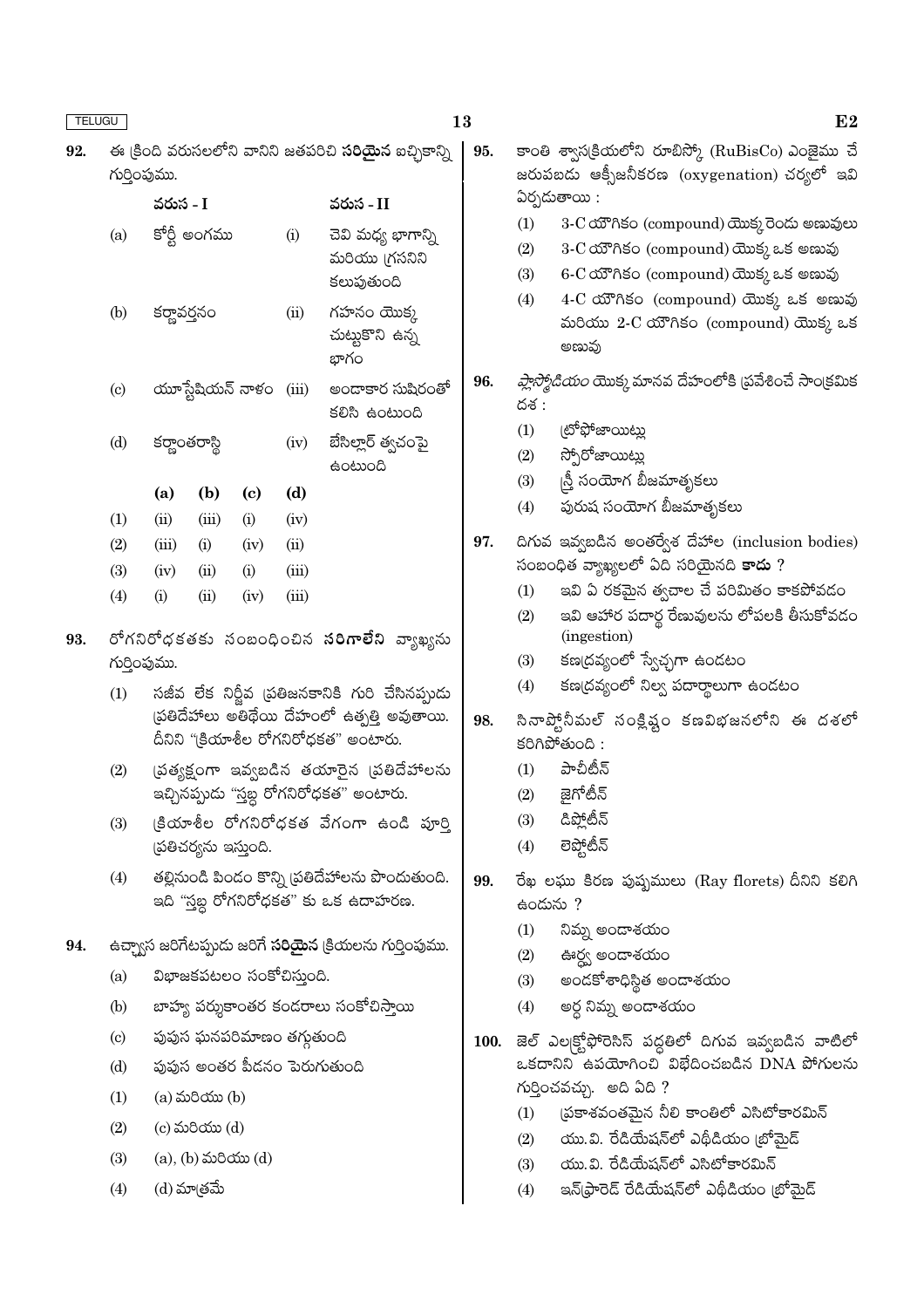14

- 101. ఈ క్రింది పద్ధతులలో దేనివలన గర్భధారణ చేయలేని స్త్రీలలో పిందాలను బదిలీ చేసారు ?
	- ZIFT మరియు IUT  $(1)$
	- $(2)$ GIFT మరియు ZIFT
	- ICSI మరియు ZIFT  $(3)$
	- GIFT మరియు ICSI  $(4)$
- 102. లైంగిక సంక్రామిక వ్యాధులు ఉన్న సమూహాన్ని గుర్తింపుము.
	- గనోరియా, సిఫిలిస్, జననాంగ హెర్బెస్  $(1)$
	- $(2)$ గనోరియా, మలేరియా, జననాంగ హెర్నెస్
	- $AIDS$ , మలేరియా, ఫైలేరియా  $(3)$
	- క్యాన్సర్, AIDS, సిఫిలిస్  $(4)$
- 103. ఆక్సిజన్ రవాణాకు సంబంధించిన సరిగాలేని వ్యాఖ్యను గుర్తింపుము.
	- హీమోగ్లోబిన్తో ఆక్సిజను బంధనం ముఖ్యంగా  $\mathrm{O}_2$  $(1)$ పాక్షిక పీడనానికి సంబంధించినది.
	- $(2)$  $\mathrm{CO}_2$  పాక్షిక పీడనం ఆక్సిజన్ను హీమోగ్లోబిన్తో బంధింపబడటానిని ఆటంకపరుస్తుంది.
	- వాయుకోశ గోణులలోని అదిక $H^+$  గాడత  $(3)$ ఆక్సీహీమోగ్హోబిన్ ఏర్పడునట్లు సహాయపడతాయి.
	- వాయుకోశ గోణులలో తక్కువ $pCO_2$ ఆక్సీహీమోగ్లోబిన్  $(4)$ ఏర్పడటానికి అనుకూలంగా ఉంటాయి.
- $104.$  దిగువ ఇవ్వబడిన వాటిలో ఏ వివరణ సరియైనది కాదు ?
	- అంతర్ధారువు నీటి (పసరణను జరుపదు కాని యాంత్రిక  $(1)$ బలాన్ని ఇస్తుంది.
	- $(2)$ రసదారువు నీరు మరియు ఖనిజలవణాలను వేరునుండి ప(తాలకు అంద చేయును.
	- రసదారువు తేలికైన రంగును కల్గి ద్వితీయ దారువు  $(3)$ లోపల ఉంటుంది.
	- టానిన్అు, రెసిన్లు, నూనేలు మొదలగునవి పేరుకొని  $(4)$ ఉండటంచే అంతర్గారువు ముదురు గోధుమ $\,\,\,$  (dark) రంగును కల్గి ఉందును.
- 105. రె|స్టిక్షన్ ఎంజైములకు సంబంధించిన సరిగాలేని వ్యాఖ్యను గుర్తింపుము.
	- (పతి రెగ్టిక్షన్ ఎంజైము DNA వరుస(కమం యొక్క  $(1)$ పొడవును గమనించి పని చేస్తుంది.
	- అవి DNA పోగుని పాలిం(డోమిక్ స్తానాలలో ఛేదన  $(2)$ (కట్) చేస్తాయి.
	- జన్యు ఇంజనీరింగ్లో అవి ఉపయోగపడతాయి.  $(3)$
	- $DNA$  లైగేజ్లను ఉపయోగించి జిగురుకొనలను  $(4)$ అతికించవచ్చు.
- 106. ప్లోరిడియను పిండి పదార్థ నిర్మాణం దేనిని పోలి (similar) ఉండును ?
	- $(1)$ పిండి పదార్థం మరియు సెల్యులోజు
	- అమైలోపెక్టిన్ మరియు గ్లైకోజెన్  $(2)$
	- మానిటాల్ మరియు అల్టిన్  $(3)$
	- లామినారిన్ మరియు సెల్యులోజు  $(4)$
- $107.$  దిగువనీయబడిన వాటిలో సరియైన జతను గుర్తింపుము.
	- రెండు DNA అణువులను  $(1)$ లైగాజులు కలుపుట
	- పాలిమెరేజెస్  $DNA \approx$  పోగులగా విరుపుట  $(2)$
	- న్యూక్లియేజెస్ రెండు DNA పోగులను వేరు  $(3)$ చేయడం
	- ఎక్సోన్యూక్షియేజెస్ -DNA యొక్క (పత్యేక  $(4)$ స్థానాలలో విభాజ్యము చేయడం
- 108. పరిణామంకు పిందోత్పత్తి ఆధారం అనునది సరియైనది కాదని వాదించిన శాగ్ర్టవేత్త :
	- కార్ల్ ఎర్న్స్ట్లు వాన్ బేర్  $(1)$
	- $(2)$ ఆల్[ఫెడ్ వాల్లెస్
	- చార్లెస్ దార్విన్  $(3)$
	- ఒపారిన్  $(4)$
- అనువాదంలోని మొదటి దశ : 109.
	- $\vec{p}$ හ්හි්කාණී m $\text{RNA}$  හංදිංచబడటము  $(1)$
	- $(2)$  $DNA$  అణువును గుర్తించడము
	- $\text{tRNA}$  యొక్క అమైనోఅసైలేషన్  $(3)$
	- $(4)$ ఒక ఆంటి కోడాన్ను గుర్తించడము
- 110. ఒక మొక్క భాగాలలో రెందు తరాలు ఉంటాయి ఒకటి మరొక ದಾನಿಲ್ $\cdot$ 
	- పరాగకోశంలోని పరాగ రేణువులు (a)
	- $(b)$ అంకురోత్పత్తి చెందుతున్న పరాగ రేణువు లోపల ఉన్న రెండు పురుష సంయోగ బీజాలు
	- ఫలములోని విత్తనం  $\left( \mathrm{c}\right)$
	- అండంలోని పిండకోశము  $(d)$
	- (a) మా@తమే  $(1)$
	- $(2)$  $(a)$ ,  $(b)$  మరియు $(c)$
	- $(3)$  $(c)$  మరియు $(d)$
	- $(4)$  $(a)$  మరియు $(d)$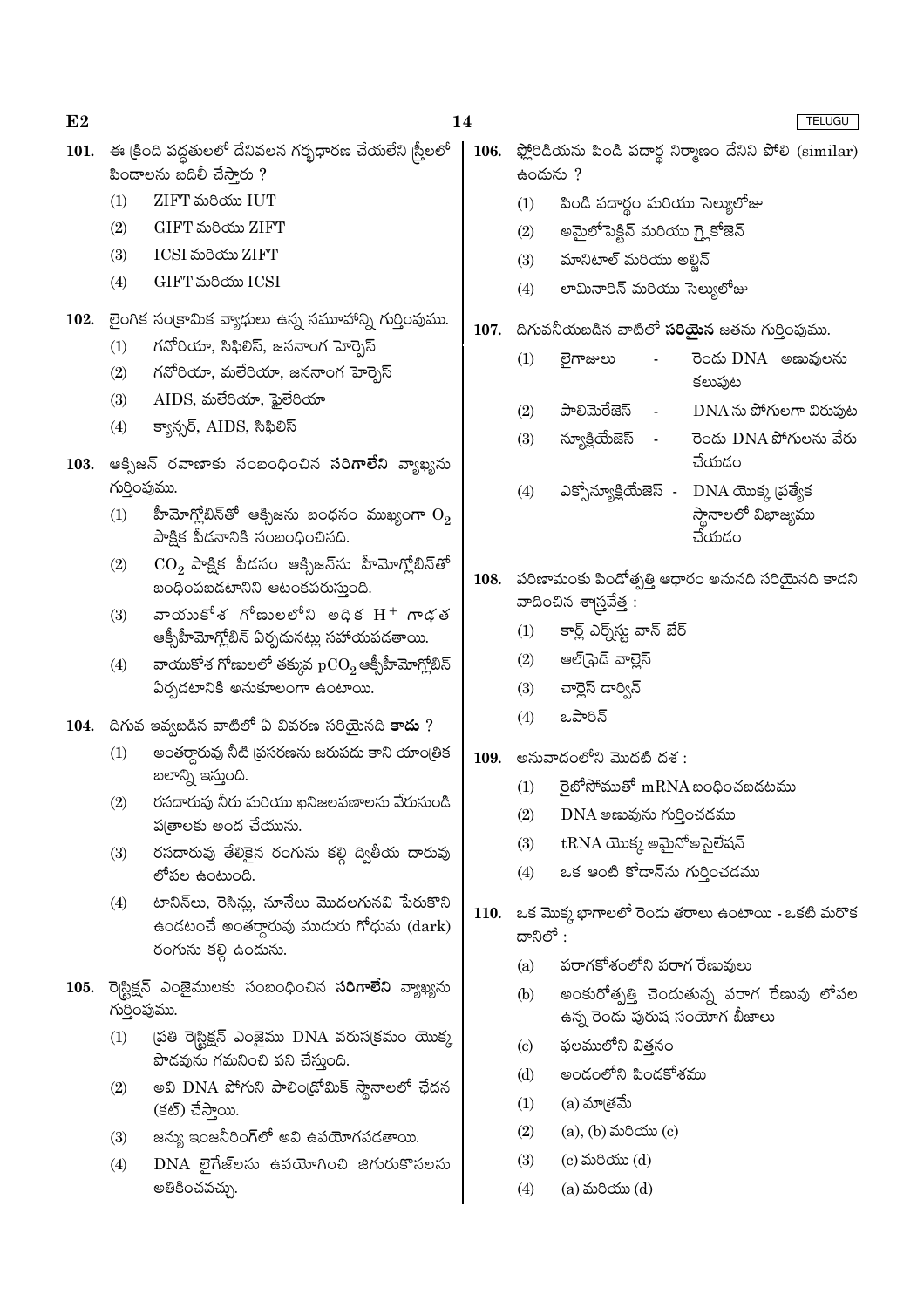| <b>TELUGU</b> |                            |                               |                                                |                             |       |                                                           | E2<br>15    |            |                                                                                                     |  |  |  |
|---------------|----------------------------|-------------------------------|------------------------------------------------|-----------------------------|-------|-----------------------------------------------------------|-------------|------------|-----------------------------------------------------------------------------------------------------|--|--|--|
|               |                            |                               |                                                |                             |       | 111. ఒక సారి (one turn) జరుగు సిట్రికామ్లం వలయంలోని       |             |            | 115. త్రమాణ $ECG$ లో QRS సంక్లిష్టం దీనిని సూచిస్తుంది:                                             |  |  |  |
|               |                            |                               |                                                |                             |       | అథస్థపదార్థస్థాయి ఫాస్ఫారిలేషనుల యొక్క సంఖ్య ఎంత ?        |             | (1)        | కర్ణికల పునర్ధృవీకరణ                                                                                |  |  |  |
|               | (1)                        | సున్నా                        |                                                |                             |       |                                                           |             | (2)        | కర్ణికల విధృవీకరణ                                                                                   |  |  |  |
|               | (2)                        | ఒకటి                          |                                                |                             |       |                                                           |             | (3)        | జరరికల విధృవీకరణ                                                                                    |  |  |  |
|               | (3)                        | రెండు                         |                                                |                             |       |                                                           |             | (4)        | జఠరికల పునర్ధృవీకరణ                                                                                 |  |  |  |
|               | (4)                        | మూదు                          |                                                |                             |       |                                                           | 116.        |            |                                                                                                     |  |  |  |
|               |                            |                               |                                                |                             |       |                                                           |             |            | దిగువ ఇవ్వబడిన వృద్ధికారకాన్ని చెఅకు మొక్కల పంట పైన<br>పిచికారి చేయడంచే మొక్కల కాండము పొడవు పెరగడమే |  |  |  |
| 112.          |                            |                               |                                                |                             |       | (కింది వరుసలలోని వానిని జతపరిచి <b>సరియైన</b> ఐచ్చికాన్ని |             |            | కాకుండా, పంట దిగుబడి పెరుగుతుంది ఆ వృద్ధి కారకము                                                    |  |  |  |
|               | గుర్తింపుము.               | వరుస - I                      |                                                |                             |       | వరుస - II                                                 |             | ఏది ?      |                                                                                                     |  |  |  |
|               |                            |                               |                                                |                             |       |                                                           |             | (1)        | సైటొఖైనిన్                                                                                          |  |  |  |
|               | (a)                        |                               | ప్లవక పర్శుకలు                                 |                             | (i)   | రెండవ మరియు ఏడవ<br>పర్శుకల మధ్య                           |             | (2)        | జిబ్బరిల్లిన్                                                                                       |  |  |  |
|               |                            |                               |                                                |                             |       | ఉంటుంది                                                   |             | (3)        | ఎథిలీన్                                                                                             |  |  |  |
|               | (b)                        |                               | ఏక్రోమియన్                                     |                             | (ii)  | భుజాస్థి శీర్షము                                          |             | (4)        | అబ్సిసిక్ ఆమ్లం                                                                                     |  |  |  |
|               | $\left( \mathrm{c}\right)$ |                               | అంసఫలకం                                        |                             | (iii) | జ@తుక                                                     | 117.        |            | మెండెల్ తన మొక్కల (పజననములో ఎన్ని బఠాని మొక్కలను,                                                   |  |  |  |
|               | (d)                        | ఉరోస్లితో<br>అంసకుహరం<br>(iv) |                                                |                             |       |                                                           |             |            | ఎన్ని జత లక్షణాలను ఎస్నుకున్నాడు.  వీటిలో అన్ని లక్షణాలు                                            |  |  |  |
|               |                            |                               |                                                |                             |       | సంధించబడి ఉండవు                                           |             |            | ఒకేలాగా ఉన్నాయి. కాని ఒకటి మాత్రము విభేదించాయి.                                                     |  |  |  |
|               |                            | (a)                           | (b)                                            | $\left( \mathbf{c} \right)$ | (d)   |                                                           |             | (1)        | 4                                                                                                   |  |  |  |
|               | (1)                        | (ii)                          | (iv)                                           | (i)                         | (iii) |                                                           |             | (2)        | $\sqrt{2}$                                                                                          |  |  |  |
|               | (2)                        | (i)                           | (iii)                                          | (ii)                        | (iv)  |                                                           |             | (3)<br>(4) | 14<br>8                                                                                             |  |  |  |
|               | (3)                        | (iii)                         | (ii)                                           | (iv)                        | (i)   |                                                           |             |            |                                                                                                     |  |  |  |
|               | (4)                        | (iv)                          | (iii)                                          | (i)                         | (ii)  |                                                           | 118.        |            | ద్విపార్శ్వ సౌష్ఠవం కలిగి అశరీర కుహర జంతువులకు                                                      |  |  |  |
|               |                            |                               |                                                |                             |       | $113.$ ఈ (కింద ఇవ్వబడిన వ్యాధులు, వాటిని కలుగజేసే జీవులను |             | ఉదాహరణ :   |                                                                                                     |  |  |  |
|               |                            |                               | జతపరిచి <b>సరియైన</b> ఐచ్చికాన్ని గుర్తింపుము. |                             |       |                                                           |             | (1)        | టీనోఫోరా                                                                                            |  |  |  |
|               |                            | వరుస - I                      |                                                |                             |       | వరుస - II                                                 |             | (2)        | ప్లాటీహెల్మింథెస్                                                                                   |  |  |  |
|               | (a)                        | బైఫాయిడ్                      |                                                |                             | (i)   | ఉకరేరియా                                                  |             | (3)        | ఆస్కెల్మింథెస్                                                                                      |  |  |  |
|               | (b)                        |                               | న్యుమోనియా                                     |                             | (ii)  | ప్లాస్మోడియం                                              |             | (4)        | అనెలిడా                                                                                             |  |  |  |
|               | $\left( \mathrm{c}\right)$ |                               | <u>్</u> హైలేరియాసిస్                          |                             | (iii) | సాల్మోనెల్లా                                              | 119.        |            | ఘనాకార ఉపకళ సూక్ష్మ చూషకాలు కలిగిన (బష్ ఉపరితలం                                                     |  |  |  |
|               | (d)                        | మలేరియా                       |                                                |                             | (iv)  | హీమోఫిలస్                                                 |             |            | గలవి ఉందు స్థానం :                                                                                  |  |  |  |
|               |                            | (a)                           | (b)                                            | $\left( \mathrm{c}\right)$  | (d)   |                                                           |             | (1)        | పేగు లోపలి తలం                                                                                      |  |  |  |
|               | (1)                        | (i)                           | (iii)                                          | (ii)                        | (iv)  |                                                           |             | (2)        | లాలాజల (గంథుల నాళాలు                                                                                |  |  |  |
|               | (2)                        | (iii)                         | (iv)                                           | (i)                         | (ii)  |                                                           |             | (3)        | నె(ఫ్రాన్లోని సమీప సంవళితనాళం                                                                       |  |  |  |
|               | (3)                        | (ii)                          | (i)                                            | (iii)                       | (iv)  |                                                           |             | (4)        | యూస్టేషియన్ నాళం                                                                                    |  |  |  |
|               | (4)                        | (iv)                          | (i)                                            | (ii)                        | (iii) |                                                           | <b>120.</b> |            | నిజ కేంద్రక (eukaryotic) కణాలలోని ఏ [పత్యేక స్థానంలో                                                |  |  |  |
| 114.          |                            |                               |                                                |                             |       | 1987 లో మాంట్రియాల్ (పోటోకాల్ దీని నియం(తణకు              |             |            | గై్లకోటోటీన్లు (glycoproteins) మరియు గ్లైకోలిపిదులు                                                 |  |  |  |
|               |                            | సంతకాలు చేసారు :              |                                                |                             |       |                                                           |             |            | (glycolipids) ఏర్పడుతాయి ?                                                                          |  |  |  |
|               | (1)                        |                               | వేరే దేశాలకు తదలించడం                          |                             |       | జస్యు మార్పిడికి లోనైన జీవులను ఒక దేశంనుండి               |             | (1)        | అంతర్జీవ (దవ్య కణజాలం (Endoplasmic<br>reticulum)                                                    |  |  |  |

- 
- ి పేరే దేశాలకు తదలించడం<br>(2) ఓజోను పొరకు హాని చేసే ఉద్గారాలు<br>(3) గ్రీన్ హౌజు గ్యాసెస్సు ఎక్కువగా వెలువరించడం<br>(4) ఇ–వేస్టులను తొలగించడం
- 

(3) గాల్గి దేహాలు (Golgi bodies)<br>(4) పాలిసోమ్ను (Polysomes)

(2) పెరాక్సిసోమ్ను (Peroxisomes)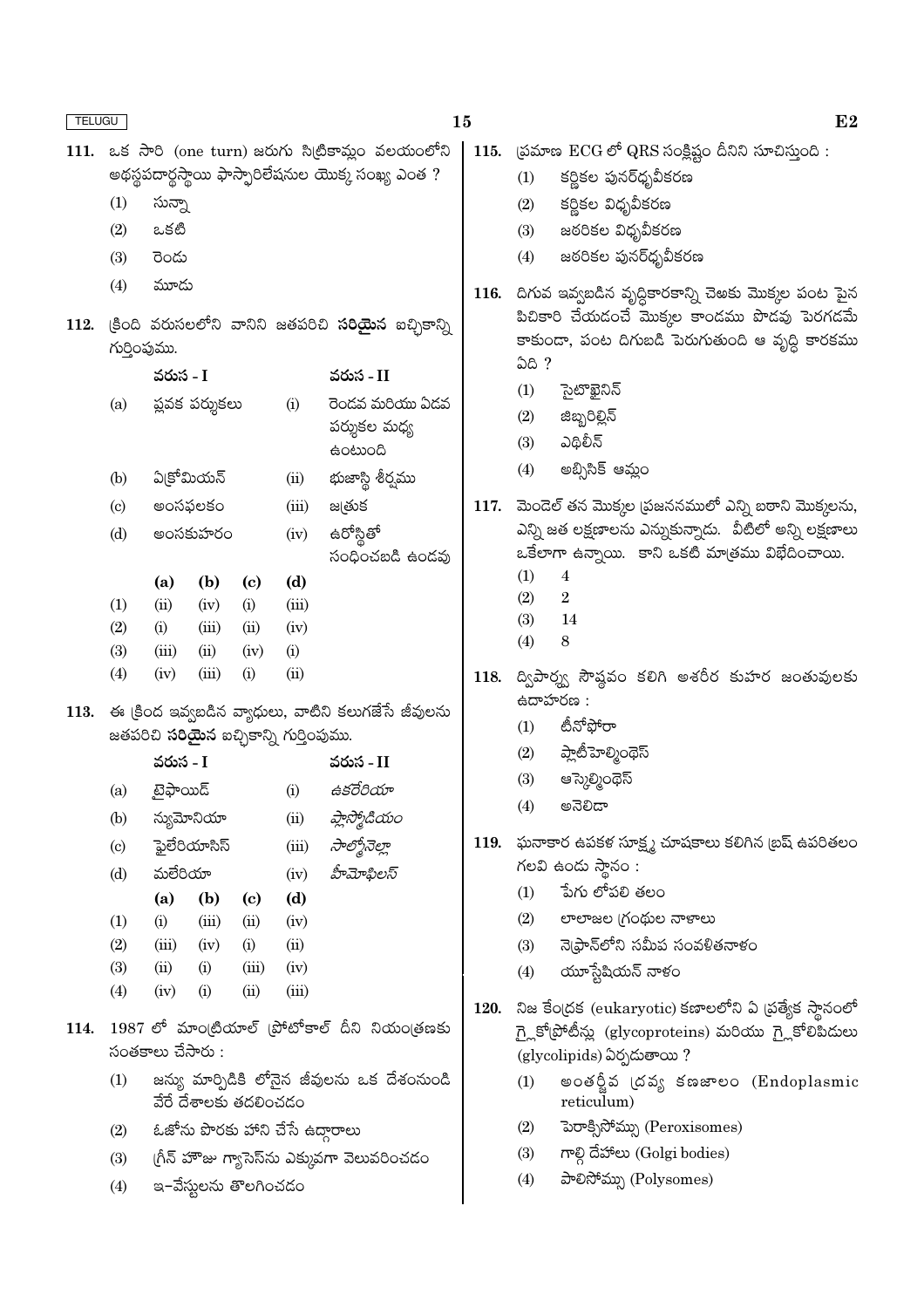| E2   |     |                                  |                 |                                     |                                                                        | 16   |                                                                                         |                                                                                        |                               |  |  |  |
|------|-----|----------------------------------|-----------------|-------------------------------------|------------------------------------------------------------------------|------|-----------------------------------------------------------------------------------------|----------------------------------------------------------------------------------------|-------------------------------|--|--|--|
| 121. |     | కల్గించడానికి వీలు కల్పిస్తుంది. |                 |                                     | కాంతి చర్యలో, ప్లాస్టోక్వినోన్ ఎల్కక్టానులలో బదిలీలను                  |      |                                                                                         | 126.  దిగువ ఇవ్వబడిన ఒకదానిలో వృద్ధి చెందే (ప(కియ అధికంగా<br>ఉంటుంది అది ఏది ?         |                               |  |  |  |
|      | (1) |                                  |                 |                                     | PS-II నుండి $\mathrm{Cytb}_6\mathrm{f}$ కాంప్లెక్స్ (complex)          |      | (1)                                                                                     | లాగ్ – ఫేజు $(\mathop{\rm Log\,phase})$                                                |                               |  |  |  |
|      | (2) |                                  |                 |                                     | $\mathrm{Cytb}_6$ f కాంప్లెక్స్ నుండి PS-I                             |      | (2)                                                                                     | లేగ్ – ఫేజు (Lag phase)                                                                |                               |  |  |  |
|      | (3) |                                  |                 | PS-I నుండి NADP <sup>+</sup>        |                                                                        |      | (3)                                                                                     | జీర్ణత (Senescence)                                                                    |                               |  |  |  |
|      | (4) |                                  |                 | PS-I నుండి ATP సింథేజు              |                                                                        |      | (4)                                                                                     | సుప్తావస్థ (Dormancy)                                                                  |                               |  |  |  |
| 122. |     |                                  |                 |                                     | మొక్కల సంబంధిత అవసరమైన ముఖ్య మూలకాలు మరియు                             | 127. | డయాబిటిస్ మెల్లిటస్ నిర్ధారణకు మూత్రంలో వీటివల్ల                                        |                                                                                        |                               |  |  |  |
|      |     |                                  |                 |                                     | వాటి సంబంధిత విధుల గురించి ఇవ్వబడిన వాటిని                             |      | అవుతుంది :                                                                              |                                                                                        |                               |  |  |  |
|      |     | జతపరచుము :                       |                 |                                     |                                                                        |      | యురీమియా మరియు కీటోన్యూరియా<br>(1)<br>యురీమియా మరియు వృక్క కాల్క్యులై<br>(2)            |                                                                                        |                               |  |  |  |
|      | (a) | ఐరన్                             |                 | (i)                                 | కాంతిజల విచ్చేధన                                                       |      |                                                                                         |                                                                                        |                               |  |  |  |
|      |     |                                  |                 |                                     | (Photolysis)                                                           |      | (3)                                                                                     | కీటోన్యూరియా మరియు గ్లైకోస్యూరియా                                                      |                               |  |  |  |
|      | (b) | జింకు                            |                 | (ii)                                | పరాగ రేణువుల అంకురోత్పత్తి                                             |      | వృక్క కాల్క్యులై మరియు హైపర్గ్లైకేమియా<br>(4)                                           |                                                                                        |                               |  |  |  |
|      | (c) | బోరాన్                           |                 | (iii)                               | ప(తహరిత జీవసంశ్లేషణ                                                    | 128. |                                                                                         | $\mathbf{\hat{a}}$ రిగా జతపరిచిన ఐచ్ఛికాన్ని గుర్తింపుము.                              |                               |  |  |  |
|      |     | మాంగనీస్                         |                 |                                     |                                                                        |      | (1)                                                                                     | హీమోఫిలియా                                                                             | Y సహలగ్న                      |  |  |  |
|      | (d) |                                  |                 | (iv)                                | $IAA$ జీవసంశ్లేషణ                                                      |      | (2)                                                                                     | ఫినైల్కీటోన్యూరియా -                                                                   | ఆటోసోమల్                      |  |  |  |
|      |     |                                  |                 |                                     | సరియైన సమాధానం ఎంపిక చేయుము:                                           |      |                                                                                         |                                                                                        | డామినెంట్ (టెయిట్             |  |  |  |
|      | (1) | (a)<br>(ii)                      | (b)<br>(i)      | $\left( \mathbf{c} \right)$<br>(iv) | (d)<br>(iii)                                                           |      | (3)                                                                                     | కొడవలి కణ రక్త హీనత -                                                                  | ఆటోసోమల్ రెసెసివ్<br>(టెయిట్, |  |  |  |
|      | (2) | (iv)                             | (iii)           | (ii)                                | (i)                                                                    |      |                                                                                         |                                                                                        | క్రోమోసోమ్ $-11$              |  |  |  |
|      | (3) | (iii)                            | (iv)            | (ii)                                | (i)                                                                    |      | (4)                                                                                     | థలస్సీమియా<br>$\sim 100$                                                               | $X$ సహలగ్న                    |  |  |  |
|      | (4) | (iv)                             | (i)             | (ii)                                | (iii)                                                                  |      |                                                                                         |                                                                                        |                               |  |  |  |
| 123. |     |                                  |                 |                                     | కాండం యొక్క పీఠభాగం నుండి ఉద్భవించు వేర్లను                            | 129. |                                                                                         | (స్టాబిలి (Strobili) లేదా శంకు (cone) కల్గి ఉన్నది ఏది ?                               |                               |  |  |  |
|      |     | ఏమంటారు ?                        |                 |                                     |                                                                        |      | సాల్వినియ<br>(1)                                                                        |                                                                                        |                               |  |  |  |
|      | (1) |                                  | తంతుయుత వేర్హు  |                                     |                                                                        |      | (2)<br>టెరిస్                                                                           |                                                                                        |                               |  |  |  |
|      | (2) |                                  | ్రపాథమిక వేర్తు |                                     |                                                                        |      | (3)<br>మార్థాన్షియ<br>ఈక్విజిటము<br>(4)                                                 |                                                                                        |                               |  |  |  |
|      | (3) | ఊడ వేర్హు                        |                 |                                     |                                                                        |      |                                                                                         |                                                                                        |                               |  |  |  |
|      | (4) | పార్మ్స వేర్లు                   |                 |                                     |                                                                        | 130. | $\bf{A} \bf{B} \bf{O}$ రక్త వర్గాన్ని నియం(తించు జన్యువు ' $\bf{\Gamma}$ ' కు సంబంధించి |                                                                                        |                               |  |  |  |
|      |     |                                  |                 |                                     |                                                                        |      |                                                                                         | <b>సరిగాలేని</b> వ్యాఖ్యను గుర్తింపుము.                                                |                               |  |  |  |
| 124. |     |                                  |                 |                                     | ఎస్.ఎల్. మిల్లర్ జరిపిన (పయోగాలలో, దిగువ ఇవ్వబడిన                      |      | (1)                                                                                     | జన్యువు (I) మూడు యుగ్మవికల్పాలు కలిగి ఉంటుంది.                                         |                               |  |  |  |
|      |     |                                  |                 |                                     | వాటిలో (గూపు/సముదాయాన్ని కలపడం చే అమైనో ఆమ్లాలను                       |      | (2)                                                                                     | ఒక వ్యక్తి మూడింటిలో రెండు యుగ్మవికల్పాలు                                              |                               |  |  |  |
|      |     |                                  |                 |                                     | ఒక మూసి వేయబడిన ఫ్లాస్కులో సృష్టించాడు :                               |      |                                                                                         | మాత్రమే కలిగి ఉంటాడు.                                                                  |                               |  |  |  |
|      | (1) |                                  |                 |                                     | $CH_4$ , $H_2$ , $NH_3$ మరియు నీటి ఆవిరి – $800^{\circ}$ C వద్ద        |      | (3)                                                                                     | $I^A$ మరియు $I^B$ రెండూ కలిసి ఉన్నప్పుడు, అవి ఒకే<br>రకమైన చక్కెరను వ్యక్తపరుస్తాయి.   |                               |  |  |  |
|      | (2) |                                  |                 |                                     | $\rm CH_3,\rm H_2,\rm NH_4$ మరియు నీటి ఆవిరి – $\rm 800^{\circ}C$ వద్ద |      | (4)                                                                                     | యుగ్మవికల్పం 'i' విటువంటి చక్కెరను ఉత్పత్తి చేయదు.                                     |                               |  |  |  |
|      | (3) |                                  |                 |                                     | $CH_4$ , $H_2$ , $NH_3$ మరియు నీటి ఆవిరి – 600°C వద్ద                  |      |                                                                                         |                                                                                        |                               |  |  |  |
|      | (4) |                                  |                 |                                     | $CH_3, H_2, NH_3$ మరియు నీటి ఆవిరి – $600^{\circ}$ C వద్ద              | 131. |                                                                                         | మానవ జీర్ణ వ్యవస్థకు సంబంధించిన <b>సరియైన</b> వ్యాఖ్యను                                |                               |  |  |  |
|      |     |                                  |                 |                                     | 125. ఈ క్రిందివానిలో క్షార అమైనో ఆమ్లాన్ని గుర్తింపుము.                |      | గుర్తింపుము.                                                                            |                                                                                        |                               |  |  |  |
|      | (1) | టైరోసిన్                         |                 |                                     |                                                                        |      | (1)                                                                                     | శేషాంత్రికం చిన్నపేగులోకి తెరుచుకుంటుంది.<br>ఆహారనాళంలో సీరోజా అన్నిటికన్నా లోపలి పొర. |                               |  |  |  |
|      | (2) |                                  | గ్మటామిక్ ఆమ్లం |                                     |                                                                        |      | (2)                                                                                     |                                                                                        |                               |  |  |  |
|      | (3) | లైసిన్                           |                 |                                     |                                                                        |      | (3)<br>(4)                                                                              | శేషాంత్రికం ఎక్కువగా మెలికలు తిరిగిన భాగం.                                             |                               |  |  |  |
|      | (4) | వాలిన్                           |                 |                                     |                                                                        |      |                                                                                         | క్రిమిరూప ఉందూకం ఆండ్రమూలంనుండి వచ్చినది<br>(ఉద్భవించినది).                            |                               |  |  |  |
|      |     |                                  |                 |                                     |                                                                        |      |                                                                                         |                                                                                        |                               |  |  |  |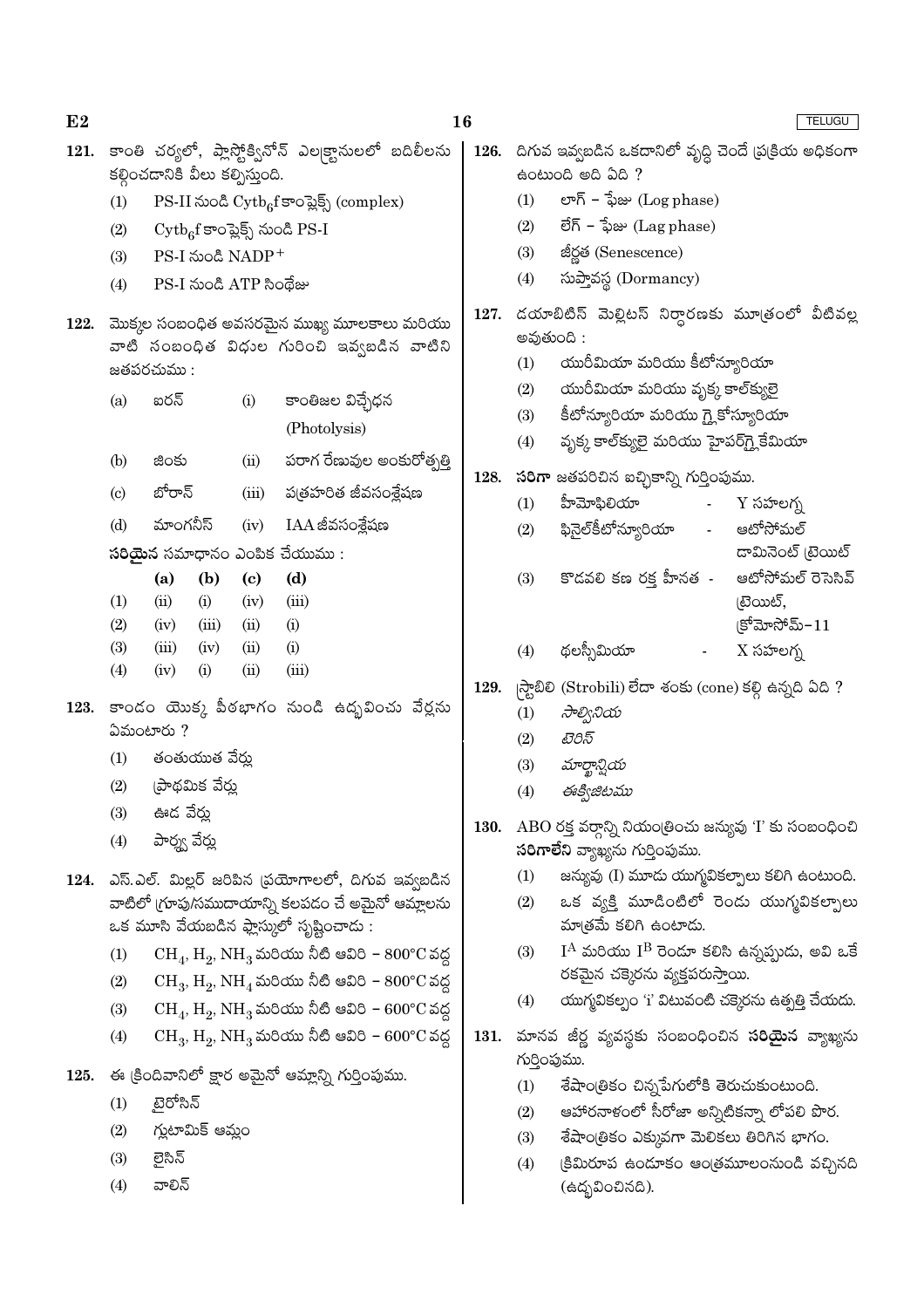| <b>TELUGU</b> |                             |                                                  |                     |                                        |                                    |                                                              | 17                |                             |                    |                      |                                     |                                          |       | E2                                                     |
|---------------|-----------------------------|--------------------------------------------------|---------------------|----------------------------------------|------------------------------------|--------------------------------------------------------------|-------------------|-----------------------------|--------------------|----------------------|-------------------------------------|------------------------------------------|-------|--------------------------------------------------------|
| 132.          |                             |                                                  |                     |                                        |                                    | ఈ క్రింది వానిలో ఏది మూత్రానుకూలనాన్ని (డైయురెసిస్)ను        |                   |                             |                    |                      |                                     | $136.$ దిగువ వాటిని సరిగా జతపరుచుము:     |       |                                                        |
|               |                             |                                                  |                     | నిరోధించడంలో తోడ్పడుతుంది ?            |                                    |                                                              |                   | (a)                         |                    |                      | ఉత్పేరక చర్య నిరోధకము               |                                          | (i)   | రిసిన్                                                 |
|               | (1)                         |                                                  | పున:శోషణము          |                                        |                                    | $ADH$ తక్కువ (సావమువలన ఎక్కువ నీటి                           |                   | (b)                         |                    |                      | పెప్త్టెడు బంధాలు కల్గినవి          |                                          | (ii)  | మెలనేట్                                                |
|               | (2)                         |                                                  |                     |                                        |                                    | ఆల్తోస్టిరాన్ వలన వృక్క నాళికలనుండి $\mathrm{Na}^+$ మరియు    |                   | $\left( \mathrm{c} \right)$ |                    |                      | శిలీం(ధ కణకవచ పదార్థం               |                                          | (iii) | ఖైటిన్                                                 |
|               |                             |                                                  | నీటి ఫున:శోషణ       |                                        |                                    |                                                              |                   | (d)                         |                    |                      |                                     | ద్వితీయ జీవక్రియోత్సన్నము                | (iv)  | కొల్హాజిను                                             |
|               | (3)                         |                                                  |                     |                                        | (వేసోకన్ స్టిక్షన్)ను కలిగిస్తుంది | కర్ణికా నాట్రీయురెటిక్ కారకం రక్తనాళ సంకోచనాన్ని             |                   |                             |                    |                      |                                     | <b>సరియైన</b> ఐచ్చికాన్ని ఎంపిక చేయుము : |       |                                                        |
|               | (4)                         |                                                  |                     |                                        |                                    | $JG$ కణాలచే రెనిన్ (సావములో తగ్గుదల                          |                   | (1)                         | (a)<br>(ii)        | (b)<br>(iv)          | $\left( \mathrm{e}\right)$<br>(iii) | (d)<br>(i)                               |       |                                                        |
| 133.          |                             |                                                  |                     |                                        |                                    | క్షయకరణ విభజనకు సంబంధించి దిగువ వాటిని                       |                   | (2)                         | (iii)              | (i)                  | (iv)                                | (ii)                                     |       |                                                        |
|               |                             | జతపరుచుము :                                      |                     |                                        |                                    |                                                              |                   | (3)                         | (iii)              | (iv)                 | (i)                                 | (ii)                                     |       |                                                        |
|               | (a)                         | జైగోటీన్                                         |                     | (i)                                    |                                    | అంతమొందుట                                                    |                   | (4)                         | (ii)               | (iii)                | (i)                                 | (iv)                                     |       |                                                        |
|               |                             |                                                  |                     |                                        |                                    | (Terminalization)                                            | 137.              |                             |                    |                      |                                     |                                          |       | ఒక వాహకానికి సంబంధించిన విషయంలో, ఏ రకమైన               |
|               | (b)                         | పాఖీటీన్                                         |                     | (ii)                                   | ఖయస్మాట                            |                                                              |                   |                             |                    |                      |                                     |                                          |       | (క్రమకం DNA బంధిత కాపీ సంఖ్యను నిర్దేశిస్తుంది.<br>అది |
|               | $\left( \mathrm{c} \right)$ | డిప్లోటీన్                                       |                     | (iii)                                  | వినిమయం                            |                                                              |                   | <b>ఏది</b> ?                |                    |                      |                                     |                                          |       |                                                        |
|               | (d)                         |                                                  | డయాఖైనిసిస్         | (iv)                                   |                                    | సూత్రయుగ్మనం (Synapsis)                                      |                   | (1)                         |                    |                      |                                     | సెలెక్టెబుల్ మార్కర్ (Selectable marker) |       |                                                        |
|               |                             |                                                  |                     | <b>సరియైన</b> ఐచ్చికాన్ని గుర్తించుము. |                                    |                                                              |                   | (2)                         |                    | ಓರಿ ಸಚಿತ್ (Ori site) |                                     |                                          |       |                                                        |
|               | (1)                         | (a)<br>(iii)                                     | (b)<br>(iv)         | $\left( \mathbf{c} \right)$<br>(i)     | (d)<br>(ii)                        |                                                              |                   | (3)                         |                    |                      |                                     |                                          |       | పాలిండ్రోమిక్ క్రమకం (Palindromic sequence)            |
|               | (2)                         | (iv)                                             | (iii)               | (ii)                                   | (i)                                |                                                              |                   | (4)                         |                    |                      |                                     | రికగ్నిషన్ సైటు (Recognition site)       |       |                                                        |
|               | (3)                         | (i)                                              | (ii)                | (iv)                                   | (iii)                              |                                                              |                   |                             |                    |                      |                                     |                                          |       |                                                        |
|               | (4)                         | (ii)                                             | (iv)                | (iii)                                  | (i)                                |                                                              | 138.              |                             |                    |                      |                                     | అంటార్మిటికాలోని మంచు అంధత్వంకు కారణం:   |       |                                                        |
|               |                             |                                                  |                     |                                        |                                    | 134. విత్తన సుప్తావస్థను నిర్దేశించే డు(కియను నిరోధించనిది   |                   | (1)                         |                    |                      |                                     |                                          |       | తక్కువ ఉష్మోగతలచే కళ్ళలోని (దవాలు గడ్డ కట్టడం          |
|               | ఏది ?                       |                                                  |                     |                                        |                                    |                                                              |                   | (2)                         |                    |                      |                                     |                                          |       | అధిక దోసులలో UV-B రేడియేషన్ కారణంగా                    |
|               | (1)                         |                                                  | జిబ్బరిల్లిక్ ఆమ్లం |                                        |                                    |                                                              |                   |                             |                    | కార్నియాలో వాపు      |                                     |                                          |       |                                                        |
|               | (2)                         |                                                  | అబ్సిసిక్ ఆమ్లం     |                                        |                                    |                                                              |                   | (3)                         |                    |                      |                                     | మంచునుండి కాంతి అధిక పరావర్షనం           |       |                                                        |
|               | (3)                         |                                                  | ఫినాలిక్ ఆమ్లం      |                                        |                                    |                                                              |                   | (4)                         |                    |                      |                                     |                                          |       | ఇన్(ఫ్రారెడ్ కిరణాలచే కళ్ళలోని రెటినా పాడవటం           |
| 135.          | (4)                         |                                                  |                     | పారా–ఆస్కార్భిక్ ఆమ్లం                 |                                    | ఈ క్రింది వరుసలలోని వానిని జతపరిచి <b>సరియైన</b> ఐచ్చికాన్ని | 139.              |                             |                    |                      |                                     |                                          |       | రాబర్ట్ మే (పకారంగా (పపంచంలోని (పజాతుల వైవిధ్యం        |
|               | గుర్తింపుము.                |                                                  |                     |                                        |                                    |                                                              |                   | దాదాపు :                    |                    |                      |                                     |                                          |       |                                                        |
|               |                             | వరుస - I                                         |                     |                                        |                                    | వరుస - II                                                    |                   | (1)                         |                    | $1.5$ మిలియన్న       |                                     |                                          |       |                                                        |
|               | (a)                         | Bt పత్తి                                         |                     |                                        | (i)                                | జన్యు చికిత్స                                                |                   | (2)                         |                    | 20 మిలియన్లు         |                                     |                                          |       |                                                        |
|               | (b)                         | ఎడినోసిన్                                        |                     |                                        | (ii)                               | కణస్థాయిలో రక్షణ                                             |                   | (3)                         |                    | 50 మిలియన్లు         |                                     |                                          |       |                                                        |
|               |                             |                                                  | డీఅమైనేజ్ లోపం      |                                        |                                    |                                                              |                   | (4)                         |                    | 7 మిలియన్లు          |                                     |                                          |       |                                                        |
|               | $\left( \mathrm{c}\right)$  | RNAi                                             |                     |                                        | (iii)                              | ${\rm HIV}$ వ్యాధి నిర్ధారణ                                  | 140.              |                             |                    |                      |                                     |                                          |       | బికనీరి యూస్ మరియు మరీనో రామ్స్ మధ్య సంపర్కం ద్వారా    |
|               | (d)                         | PCR                                              |                     |                                        | (iv)                               | బాసిల్లస్<br>థూరింజియెన్సిస్                                 |                   |                             | సంకరణానికి ఉదాహరణ: |                      |                                     |                                          |       | అభివృద్ధి చేసిన కొత్త జాతి గొ(రె 'హిసార్దేల్' ఈ రకమైన  |
|               |                             | (d)<br>(b)<br>(a)<br>$\left( \mathbf{c} \right)$ |                     |                                        |                                    | (1)                                                          |                   | బాహ్య సంపర్కం               |                    |                      |                                     |                                          |       |                                                        |
|               | (1)                         | (iv)                                             | (i)                 | (ii)                                   | (iii)                              |                                                              |                   | (2)                         |                    |                      | ఉత్పరివర్తన (పజననం                  |                                          |       |                                                        |
|               | (2)<br>(3)                  | (iii)<br>(ii)                                    | (ii)<br>(iii)       | (i)<br>(iv)                            | (iv)<br>(i)                        |                                                              |                   | (3)                         |                    | పర (పజననం            |                                     |                                          |       |                                                        |
|               | (4)                         | (iii)<br>(i)<br>(ii)<br>(iv)                     |                     |                                        |                                    |                                                              | (4)<br>అంతః¦పజననం |                             |                    |                      |                                     |                                          |       |                                                        |
|               |                             |                                                  |                     |                                        |                                    |                                                              |                   |                             |                    |                      |                                     |                                          |       |                                                        |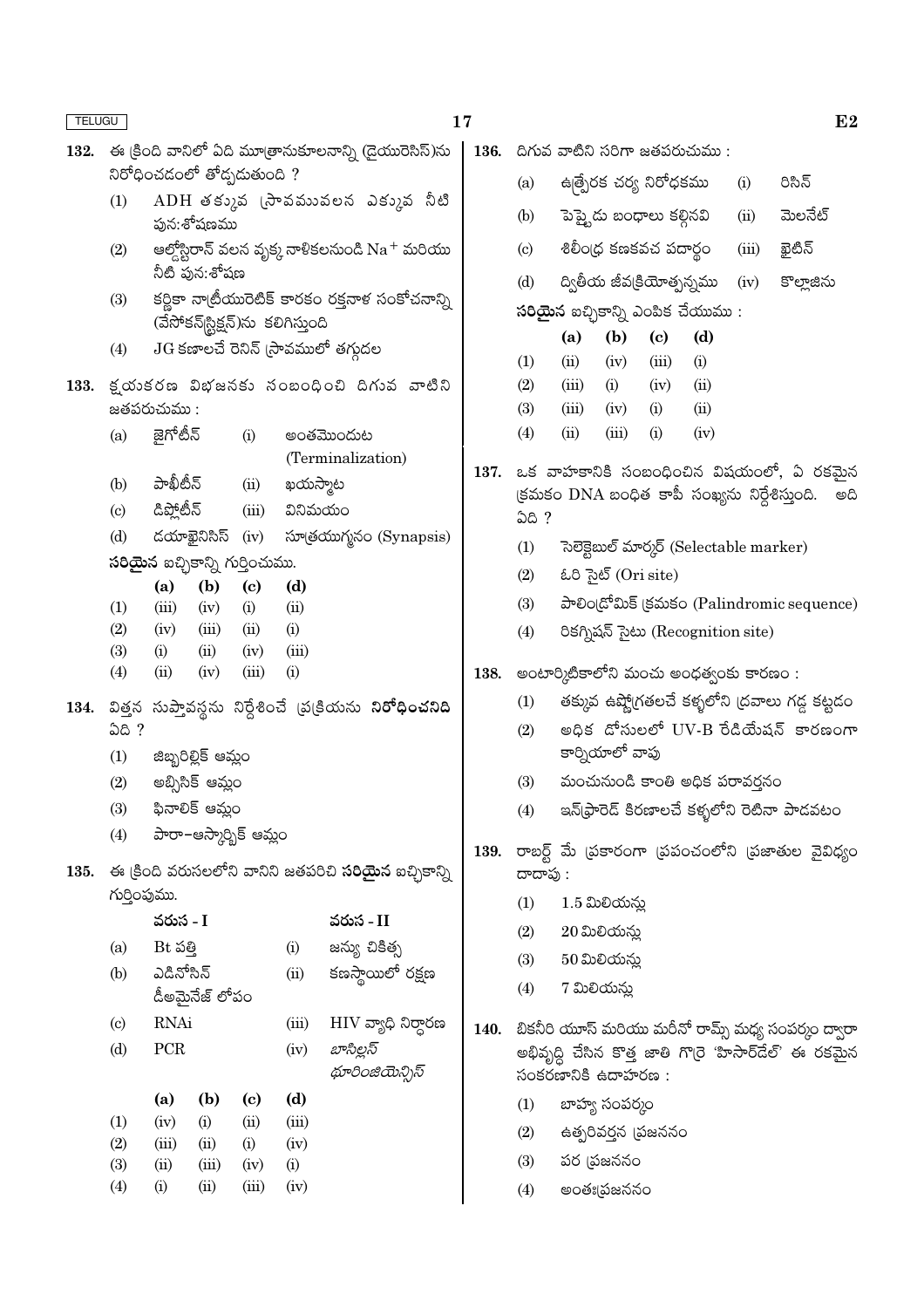| 141. | 600?                       |                                                       |              |                                      |             | (పపంచములోని ఏ (పదేశంలో అధిక (పజాతుల వైవిధ్యం                 |  | 145. దిగువ ఇవ్వబడిన జతలలో (pairs) ఏ జత ఏకకణ శైవలాలకు<br>చెందినది ? |                                                                               |  |
|------|----------------------------|-------------------------------------------------------|--------------|--------------------------------------|-------------|--------------------------------------------------------------|--|--------------------------------------------------------------------|-------------------------------------------------------------------------------|--|
|      | (1)                        | వెస్టర్న్ ఘాట్స్ ఆఫ్ ఇండియా                           |              |                                      |             |                                                              |  | (1)                                                                | లామినేరియా మరియు సర్దాసం                                                      |  |
|      | (2)                        | మెడగాస్కర్                                            |              |                                      |             |                                                              |  | (2)                                                                | <i>జెలిడియం</i> మరియు <i>గ్రాసిలేరియా</i>                                     |  |
|      | (3)<br>(4)                 | హిమాలయాస్<br>అమెజాన్ ఫారెస్టు                         |              |                                      |             |                                                              |  | (3)                                                                | <i>అనాబినా</i> మరియు <i>వాలువాక్స్</i>                                        |  |
|      |                            |                                                       |              |                                      |             |                                                              |  | (4)                                                                | <i>క్లోరెల్లా</i> మరియు <i>స్పిరులినా</i>                                     |  |
| 142. | గుర్తింపుము.               |                                                       |              |                                      |             | ఈ క్రింది వరుసలలోని వానిని జతపరిచి <b>సరియైన</b> ఐచ్చికాన్ని |  |                                                                    |                                                                               |  |
|      |                            | వరుస - I                                              |              |                                      |             | వరుస - II                                                    |  |                                                                    | 146. ద్వితీయ అండమాతృకణ యొక్క క్షయకరణ విభజన పూర్తి                             |  |
|      | (a)                        | $6 - 15$ జతల మొప్ప                                    |              |                                      | (i)         | టైగాన్                                                       |  |                                                                    | అయ్యే సమయం :                                                                  |  |
|      |                            | చీలికలు                                               |              |                                      |             |                                                              |  | (1)                                                                | అందోత్సర్గానికి ముందు                                                         |  |
|      | (b)                        | హెటెరోసర్మల్                                          |              |                                      | (ii)        | సైక్లోస్టోములు                                               |  | (2)                                                                | లైంగిక సంపర్క సమయలో                                                           |  |
|      |                            | పుచ్ఛవాజము                                            |              |                                      |             |                                                              |  |                                                                    |                                                                               |  |
|      | $\left( \mathrm{c}\right)$ | వాయు కోశము                                            |              |                                      | (iii)       | కాండ్రిక్టిస్                                                |  | (3)                                                                | సంయుక్త బీజము ఏర్పడిన తరువాత                                                  |  |
|      | (d)                        | విషపు ముల్లు<br>(a)                                   | (b)          | $\left( \mathbf{c} \right)$          | (iv)<br>(d) | అస్టిక్దిస్                                                  |  | (4)                                                                | శు(కకణము అండముతో అతుక్కుంటున్నప్పుడు<br>(అతికేటప్పుడు)                        |  |
|      | (1)                        | (ii)                                                  | (iii)        | (iv)                                 | (i)         |                                                              |  |                                                                    |                                                                               |  |
|      | (2)<br>(3)                 | (iii)<br>(iv)                                         | (iv)<br>(ii) | (i)<br>(iii)                         | (ii)<br>(i) |                                                              |  |                                                                    | 147. ద్వితీయ జీవ(కియ ఉత్పన్నాలు - ఉదాహరణకి నికోటిన్,                          |  |
|      | (4)                        | (iii)<br>(ii)<br>(i)<br>(iv)                          |              |                                      |             |                                                              |  |                                                                    | స్టికినిన్ మరియు కఫిన్లను మొక్కలు ఉత్పత్తి చేస్తాయి -                         |  |
| 143. |                            | ఈ క్రింది వ్యాఖ్యలలో సరిగాలేని వ్యాఖ్యను గుర్తింపుము. |              |                                      |             |                                                              |  |                                                                    | ఎందుకొరకు:                                                                    |  |
|      | (1)                        | వూనవునిలో                                             |              |                                      | ఇన్సులిన్   | (పోఇన్సులిన్ గా                                              |  | (1)                                                                | పోషక విలువ                                                                    |  |
|      |                            | సంశ్లేషించబడుతుంది.                                   |              |                                      |             |                                                              |  | (2)                                                                | పెరుగుదల (పతిస్పందన                                                           |  |
|      | (2)                        | ఉంటుంది.                                              |              |                                      |             | (పోఇన్సులిన్ C−పెప్కైడ్ అనే అదనపు పెప్తైడ్ కలిగి             |  | (3)                                                                | రక్షణ చర్య                                                                    |  |
|      | (3)                        |                                                       |              |                                      |             | క్రియాశీల ఇన్సులిన్ A మరియు B శృంఖలాలు కలిగి                 |  | (4)                                                                | ప్రత్యుత్పత్తి పై (పభావం                                                      |  |
|      |                            |                                                       |              |                                      |             | $\mathrm{H}^{+}$ బంధాలతో సహలగ్నమయి ఉంటాయి.                   |  |                                                                    |                                                                               |  |
|      | (4)                        | లో ఉత్పత్తి అవుతుంది.                                 |              |                                      |             | జన్యు ఇంజనీరింగ్ ద్వారా లభించే ఇన్సులిన్ $\emph{E-Coli}$     |  |                                                                    | 148. కార్డేటా వర్గానికి సంబంధించిన ఈ క్రింది వానిలో ఏ వ్యాఖ్యలు<br>సరియైనవి ? |  |
| 144. |                            |                                                       |              |                                      |             | కింది జీవులను జీవ సాంకేతిక ఆధారంగా జతపరుచుము.                |  | (a)                                                                | యూరోకార్డేటాలో పృష్ఠవంశం తలనుండి తోక వరకు                                     |  |
|      | (a)                        | బాసిల్లస్                                             |              |                                      | (i)         | క్లోనింగ్ వెక్తార్                                           |  |                                                                    | ఉండి జీవిత పర్యంతము ఉంటుంది.                                                  |  |
|      |                            | థూరింజియెన్సిస్                                       |              |                                      |             |                                                              |  | (b)                                                                | వర్టిబేటాలో పృష్ఠవంశము పిందాభివృద్ధి దశలో మాత్రమే                             |  |
|      | (b)                        | థర్మస్ ఎక్వాటికస్                                     |              |                                      | (ii)        | మొదటి rDNA                                                   |  |                                                                    | ఉంటుంది.                                                                      |  |
|      |                            |                                                       |              |                                      |             | అణువును నిర్మించుట                                           |  | $\left( \mathrm{c}\right)$                                         | కేంద్ర నాడీ వ్యవస్థ పృష్ఠ భాగాన ఉండి బోలుగా                                   |  |
|      | $\left( \mathrm{c}\right)$ | ఆగోబాక్టీరియం                                         |              |                                      | (iii)       | డి.ఎన్.ఎ.                                                    |  |                                                                    | ఉంటుంది.                                                                      |  |
|      | (d)                        | ట్యుమిఫేసియన్స్<br>సాల్మనెల్లా                        |              |                                      | (iv)        | పాలిమరేజు<br>$\mathrm{Cry}$ (పోటీన్ను                        |  | (d)                                                                | $\mathfrak{so}_2$ టా 3 ఉవవర్గాలుగా విభజించబడింది:                             |  |
|      |                            | టైఫిమ్యురియం                                          |              |                                      |             |                                                              |  |                                                                    | హెమికార్డేటా, ట్యూనికేటా మరియు సెఫాలోకార్డేటా                                 |  |
|      |                            | సరియైన సమాధానం ఇవ్వండి:                               |              |                                      |             |                                                              |  | (1)                                                                | $(d)$ మరియు $(c)$                                                             |  |
|      | (1)                        | (a)<br>(ii)                                           | (b)<br>(iv)  | $\left( \mathbf{c} \right)$<br>(iii) | (d)<br>(i)  |                                                              |  | (2)                                                                | $(c)$ మరియు $(a)$                                                             |  |
|      | (2)                        | (iv)                                                  | (iii)        | (i)                                  | (ii)        |                                                              |  | (3)                                                                | $(a)$ మరియు $(b)$                                                             |  |
|      | (3)                        | (iii)                                                 | (ii)         | (iv)                                 | (i)         |                                                              |  | (4)                                                                | (b) మరియు (c)                                                                 |  |
|      | (4)                        | (iii)                                                 | (iv)         | (i)                                  | (ii)        |                                                              |  |                                                                    |                                                                               |  |

18

TELUGU

 $E2$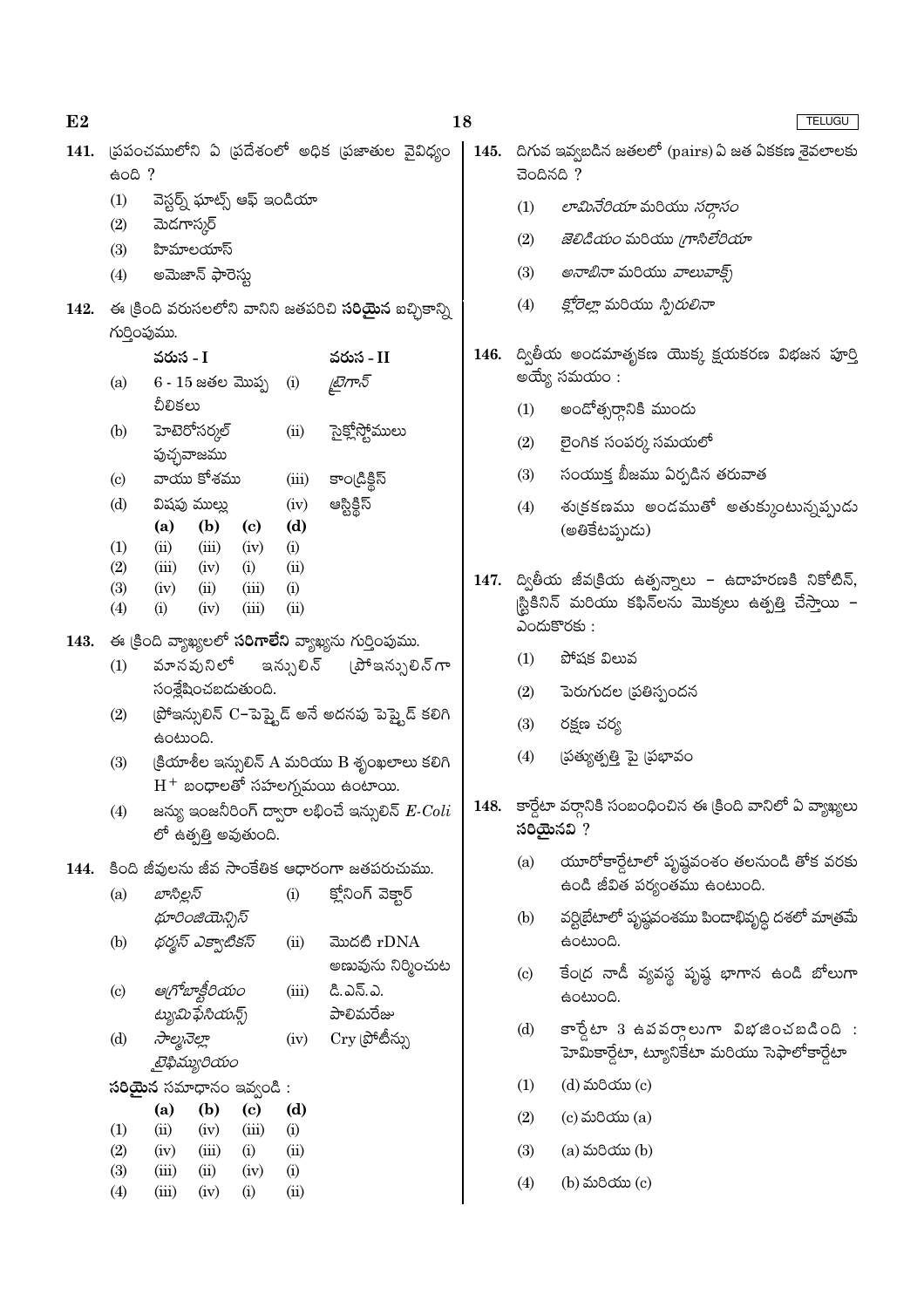- 149. *బాసిల్లస్ థూరింజియెన్సిస్* (Bt) యొక్క హానికారక జన్యువును (పవేశపెట్టి అభివృద్ధి చేసిన Bt పత్తి వంగడం (రకం) దీనికి రోగనిరోధకత (దాఢినుండి తట్టుకునే సామర్థ్యం) కలిగి ఉంటుంది.
	- కీటకాల చీడఫురుగులు  $(1)$
	- శిలీం(ధ వ్యాధులు  $(2)$
	- $(3)$ వృక్ష నిమటోడ్లు
	- కీటక పరభక్షులు  $(4)$
- 150. లెగ్యుమినస్ కుటుంబములోని వేరు బొడిపలలో నైటోజినేజు జరుపు ఉత్పేరక చర్యచే (catalyzed) ఏర్పడిన ఉత్పన్నం (ఉత్పన్నాలు):
	- అమ్మోనియా మాత్రమే  $(1)$
	- నైట్రేట్ మాత్రమే  $(2)$
	- $(3)$ అమ్మోనియా మరియు ఆమ్లజని
	- అమ్మోనియా మరియు ఉదజని  $(4)$
- 151. ఈ క్రింది వరుసలలోని వానిని జతపరిచి సరియైన ఐచ్చికాన్ని గుర్తింపుము.

|                             | వరుస - I   |                 |                            |       | వరుస - II                                    |
|-----------------------------|------------|-----------------|----------------------------|-------|----------------------------------------------|
| (a)                         |            | పీయూష (గంథి     |                            | (i)   | (గేవ్స్ వ్యాధి                               |
| (b)                         |            | థైరాయిడ్ గ్రంథి |                            | (ii)  | దయాబిటిస్ మెల్లిటస్                          |
| $\left( \mathrm{c} \right)$ |            | అధివృక్క (గంథి  |                            | (iii) | డయాబిటిస్<br>ఇన్సిపిదస్                      |
| (d)                         | క్తోమము    |                 |                            | (iv)  | ఆడిసన్స్ వ్యాధి                              |
|                             | (a)        | (b)             | $\left( \mathrm{c}\right)$ | (d)   |                                              |
| (1)                         | (iv)       | (iii)           | (i)                        | (ii)  |                                              |
| (2)                         | (iii)      | (ii)            | (i)                        | (iv)  |                                              |
| (3)                         | (iii)      | (i)             | (iv)                       | (ii)  |                                              |
| (4)                         | (ii)       | (i)             | (iv)                       | (iii) |                                              |
| ౹పోటీను ?                   |            |                 |                            |       | ఈ క్రిందివానిలో ఏది జంతువులలో పుష్కలంగా ఉండే |
| (1)                         | హీమోగోబిన్ |                 |                            |       |                                              |

- $(2)$
- కొల్తాజెన్
- లెక్టిన్  $(3)$

152.

 $(4)$ ఇన్ఫులిన్

- 19
	- 153. అంతరదశలో  $G_1$  దశకు సంబంధించిన సరియైన వ్యాఖ్యను గుర్తింపుము.
		- $DNA$  సంశ్లేషణ లేక (పతికృతి జరుగుతుంది.  $(1)$
		- కణాంగాలన్నీ పునర్య్యవస్థీకరించబడతాయి.  $(2)$
		- కణం జీవ(కియాత్మకంగా చురుకుగా ఉండి,  $(3)$ పెరుగుతుంది కాని DNA ప్రతికృతి చేసుకోదు.
		- รื่อเదรี มิฮุลล์ ลองก์อ้อด.  $(4)$
	- 154. గడ్డి మైదానాలలోని (పజాతుల సంబంధిత పోషక స్థాయి - $\tilde{\mathbf{a}}$ రియైన ఉదాహరణలతో జతపరుచుము.
		- నాలుగవ పోషక స్థాయి  $(i)$ కాకి  $(a)$
		- రెండవ పోషక స్థాయి  $(b)$  $(ii)$ వల్చర్
		- ట్రథమ పోషక స్థాయి కుందేలు  $\left( \mathrm{c}\right)$  $(iii)$
		- మూడవ పోషక స్థాయి  $(d)$  $(iv)$ గడ్డి
		- సరియైన సమాధానము తెలుపుము :

|                   | (a)      | (b)        | (c)   | (d)  |
|-------------------|----------|------------|-------|------|
| $\left( 1\right)$ | (ii)     | (iii)      | (iv)  | (i)  |
| (2)               | (iii)    | (ii)       | (i)   | (iv) |
| (3)               | (iv)     | (iii)      | (ii)  | (i)  |
| (4)               | $\rm(i)$ | $\rm (ii)$ | (iii) | (iv) |
|                   |          |            |       |      |

- 155. అర్ధ నిమ్న (half inferior) అందాశయం దీనిలో ఉంటుంది ?
	- $(1)$ వంకాయ
	- $(2)$ ಆನ್ಐಬ
	- సన్ఫ్లవర్  $(3)$
	- $(4)$ **e** (Plum)
- 156. ఏ (వదేశం/స్థానములో అండము యొక్క దేహము, అండవృంతము (funicle) తో కలిసి ఉంటుంది:
	- $(1)$ విత్తుదార (Hilum)
	- $(2)$ అండద్వారం (Micropyle)
	- මංයාණ: ජඝෂාවර (Nucellus)  $(3)$
	- $(4)$ ජලාස (Chalaza)
- 157. EcoRI చే గుర్తించబడే ఒక (వత్యేక పాలిం(డోమిక్ వరుస $($ కమం:
	- 5' GAATTC 3'  $(1)$ 
		- 3' CTTAAG 5'
	- $(2)$ 5' - GGAACC - 3'
		- 3' CCTTGG 5'
	- 5' CTTAAG 3'  $(3)$  $3'$  -  $GAATTC$  -  $5'$
	- 5' GGATCC 3'  $(4)$ 3' - CCTAGG - 5'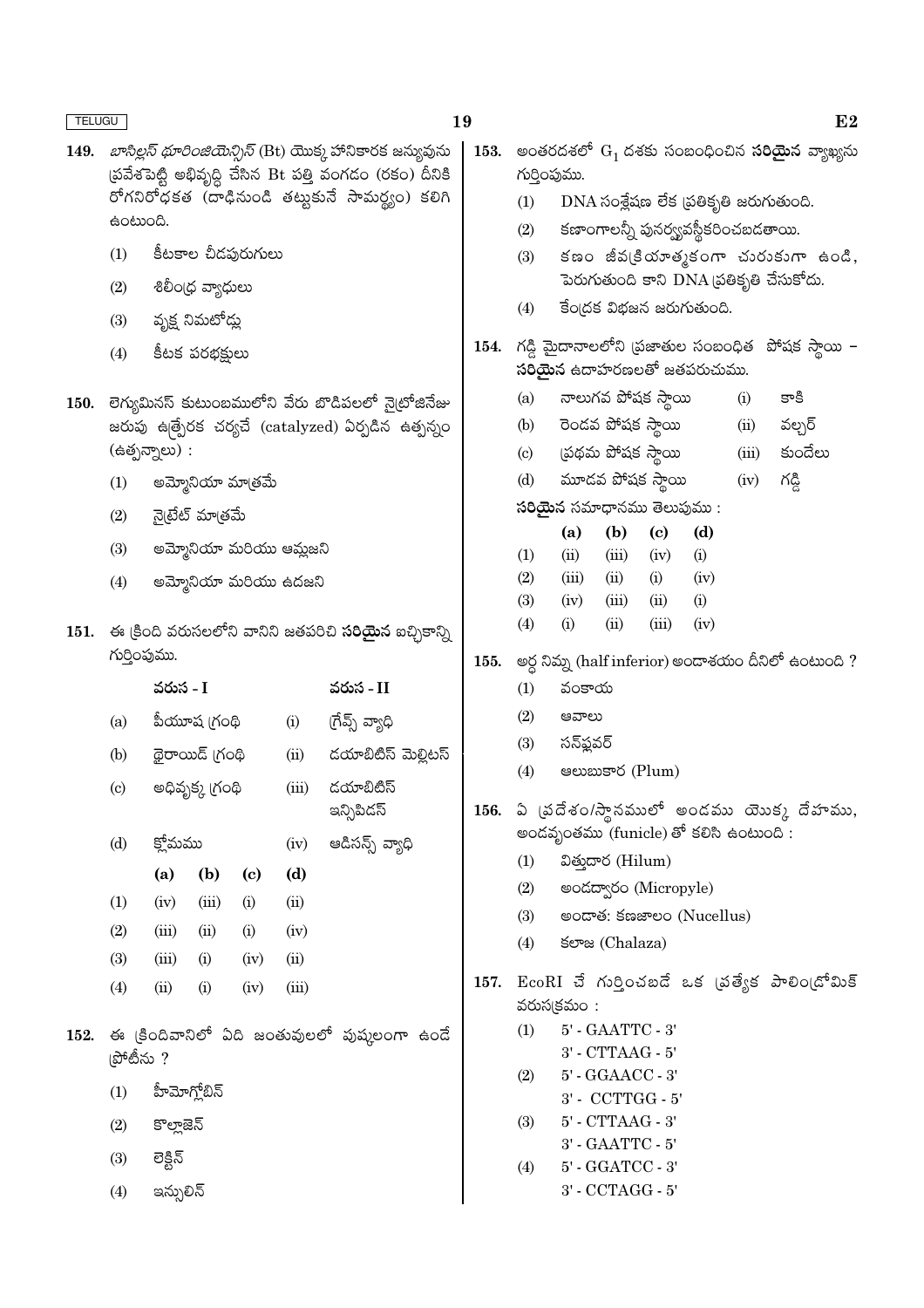| E2   |                                                         |                                                                 | 20<br><b>TELUGU</b> |                                                                              |                                                                                                      |                                      |              |               |               |                                                              |
|------|---------------------------------------------------------|-----------------------------------------------------------------|---------------------|------------------------------------------------------------------------------|------------------------------------------------------------------------------------------------------|--------------------------------------|--------------|---------------|---------------|--------------------------------------------------------------|
| 158. |                                                         | వైరాయిద్స్ట్ సంబంధించి దిగువ వాటిలో ఏది <b>సరియైనది</b> ?       | 162.                |                                                                              |                                                                                                      | <b>సరియైన</b> వ్యాఖ్యను గుర్తింపుము. |              |               |               |                                                              |
|      | (1)                                                     | వీటిలో (పోటీను తొడుగు కల్గిన ఆర్.ఎన్.ఎ.(RNA)                    |                     | (1)                                                                          | గ్లూకోకార్టికాయిడ్లు గ్లూకోనియోజెనెసిస్సు (పేరేపిస్తాయి.<br>గ్లూకగాన్ అనునది హైపోగ్లైసీమియాతో సంబంధం |                                      |              |               |               |                                                              |
|      |                                                         | ఉందుట.                                                          |                     | (2)                                                                          |                                                                                                      |                                      |              |               |               |                                                              |
|      | (2)                                                     | వీటిలో (పోటీను తొడుగు లేని స్వేచ్చా ఆర్.ఎన్.ఎ.                  |                     |                                                                              |                                                                                                      | కలిగి ఉంటుంది.                       |              |               |               |                                                              |
|      |                                                         | $(RNA)$ ఉందుట.                                                  |                     | (3)                                                                          |                                                                                                      |                                      |              |               |               | క్లోమకణాలు మరియు ఎడిపోసైట్లపై ఇన్సులిన్ పని                  |
|      | (3)                                                     | వీటిలో (పోటీను తొడుగు కల్గిన డి.ఎన్.ఎ. (DNA)<br>ఉందుట.          |                     |                                                                              | చేస్తుంది.                                                                                           |                                      |              |               |               |                                                              |
|      |                                                         |                                                                 |                     | (4)                                                                          | ఉంటుంది.                                                                                             |                                      |              |               |               | ఇన్సులిన్, హైపర్గ్లెసీమియాతో సంబంధం కలిగి                    |
|      | (4)                                                     | వీటిలో (పోటీను తొడుగు లేని స్వేచ్చా డి.ఎన్.ఎ.<br>(DNA) සංයාහ.   |                     |                                                                              |                                                                                                      |                                      |              |               |               |                                                              |
|      |                                                         |                                                                 | 163.                |                                                                              |                                                                                                      |                                      |              |               |               | ఈ క్రింది వరుసలలోని వానిని జతపరిచి <b>సరియైన</b> ఐచ్చికాన్ని |
|      | 159.  బుడగా తామర మరియు నీటి లిల్లీ మొక్కలలో దీని ద్వారా |                                                                 |                     | గుర్తింపుము.                                                                 |                                                                                                      |                                      |              |               |               |                                                              |
|      | పరాగ సంపర్మము జరుగును :                                 |                                                                 |                     |                                                                              | వరుస - I                                                                                             |                                      |              |               |               | వరుస - II                                                    |
|      | (1)                                                     | కీటకాలు లేదా గాలి                                               |                     | గుంపులుగా ఉన్న,<br>(a)<br>పాలీఫాగస్ కీటకం                                    |                                                                                                      |                                      |              | (i)           | ఆస్టరియాస్    |                                                              |
|      | (2)                                                     | నీటి అలలు మాత్రమే                                               |                     | (b)                                                                          | కిరణ వలయ సౌష్ఠవంతో                                                                                   |                                      |              |               | (ii)          | తేలు                                                         |
|      | (3)                                                     | గాలి మరియు నీరు                                                 |                     |                                                                              |                                                                                                      | కూడిన (పౌఢ జీవి మరియు                |              |               |               |                                                              |
|      | (4)                                                     | కిటకాలు మరియు నీరు                                              |                     |                                                                              |                                                                                                      | ద్విపార్మ్స సౌష్ఠవం                  |              |               |               |                                                              |
| 160. |                                                         | మొక్క యొక్క అడ్డు కోతలో దిగువ ఇవ్వబడిన అంతర్నిర్మాణ             |                     |                                                                              | కలిగిన డింభకం                                                                                        |                                      |              |               |               |                                                              |
|      |                                                         | లక్షణాలు కన్పిస్తాయి :                                          |                     | $\left( \mathrm{c}\right)$                                                   | పుస్తకాకార ఊపిరితితులు                                                                               |                                      | (iii)        | టినోప్తానా    |               |                                                              |
|      | (a)                                                     | ఎక్కువ సంఖ్యలో వెదజల్లబడిన పుంజసహిత తొడుగు                      |                     | (d)                                                                          | జీవసందీప్తి                                                                                          |                                      |              | (iv)          |               |                                                              |
|      |                                                         | కల్లిన నాళికా పుంజాలు.                                          |                     |                                                                              | (a)                                                                                                  | (b)                                  | (c)          | (d)           |               |                                                              |
|      | (b)                                                     | నంధాయక కణజాలము (వన్పుటంగా అధిక                                  |                     | (1)<br>(2)                                                                   | (i)<br>(iv)                                                                                          | (iii)<br>(i)                         | (ii)<br>(ii) | (iv)<br>(iii) |               |                                                              |
|      |                                                         | మృదుకణజాలము ఉందుట.                                              |                     | (3)                                                                          | (iii)                                                                                                | (ii)                                 | (i)          | (iv)          |               |                                                              |
|      | $\left( \mathrm{c}\right)$                              | సంయుక్త మరియు సంవృత నాళికాపుంజాలు ఉందుట                         |                     | (4)                                                                          | (ii)                                                                                                 | (i)                                  | (iii)        | (iv)          |               |                                                              |
|      | (d)                                                     | పోషక కణజాల మృదుకణజాలం లేక పోవడం                                 |                     |                                                                              |                                                                                                      |                                      |              |               |               |                                                              |
|      | మొక్క రకాన్ని మరియు మొక్క భాగాన్ని గుర్తింపుము.         |                                                                 | 164.                | ఈ క్రింది వరుసలలోని వానిని జతపరిచి <b>సరియైన</b> ఐచ్చికాన్ని<br>గుర్తింపుము. |                                                                                                      |                                      |              |               |               |                                                              |
|      | (1)                                                     | ఏకదళ బీజ కాండం                                                  |                     |                                                                              | వరుస - I                                                                                             |                                      |              |               | వరుస - II     |                                                              |
|      | (2)                                                     | ఏకదళ బీజ వేరు                                                   |                     | (a)                                                                          | ఇసనోఫిల్స్                                                                                           |                                      |              | (i)           |               | ఇమ్యూన్ (పతిచర్య                                             |
|      | (3)                                                     | ద్విదళ బీజ కాండం                                                |                     | (b)                                                                          | బేసోఫిల్స్                                                                                           |                                      |              | (ii)          | క్రిమిభక్షణము |                                                              |
|      | (4)                                                     | ద్విదళ బీజ వేరు                                                 |                     | $\left( \mathrm{c}\right)$                                                   | స్యూటోఫిల్స్                                                                                         |                                      |              | (iii)         | హిస్టమినేజ్,  |                                                              |
|      |                                                         | 161. కింది వ్యాఖ్యలలో ఏది వాస్తవమైనది ?                         |                     |                                                                              |                                                                                                      |                                      |              |               | వినాశకారి     |                                                              |
|      |                                                         |                                                                 |                     |                                                                              |                                                                                                      |                                      |              |               |               | ఎంజైముల విడుదల                                               |
|      | (1)                                                     | రెండు H-బాండ్స్ (బంధాల) ద్వారా అడినిన్, థైమిన్తో<br>జత కడుతుంది |                     | (d)                                                                          | లింఫోసైట్స్                                                                                          |                                      |              | (iv)          |               | హిస్టమిన్ ఉన్న కణికల                                         |
|      | (2)                                                     | ఒక H-బాండ్ (బంధం) ద్వారా అడినిన్, థైమిన్తో                      |                     |                                                                              |                                                                                                      |                                      |              |               | విడుదల        |                                                              |
|      |                                                         | జత కడుతుంది                                                     |                     |                                                                              | (a)                                                                                                  | (b)                                  | (c)          | (d)           |               |                                                              |
|      | (3)                                                     | 3 H-బాండ్స్ (బంధాల) ద్వారా అడినిన్, థైమిన్తో                    |                     | (1)<br>(2)                                                                   | (iii)<br>(iv)                                                                                        | (iv)<br>(i)                          | (ii)<br>(ii) | (i)<br>(iii)  |               |                                                              |
|      |                                                         | జత కడుతుంది                                                     |                     | (3)                                                                          | (i)                                                                                                  | (ii)                                 | (iv)         | (iii)         |               |                                                              |
|      | (4)                                                     | అడినిన్, థైమిన్తో జత కట్టదు                                     |                     | (4)                                                                          | (ii)                                                                                                 | (i)                                  | (iii)        | (iv)          |               |                                                              |
|      |                                                         |                                                                 |                     |                                                                              |                                                                                                      |                                      |              |               |               |                                                              |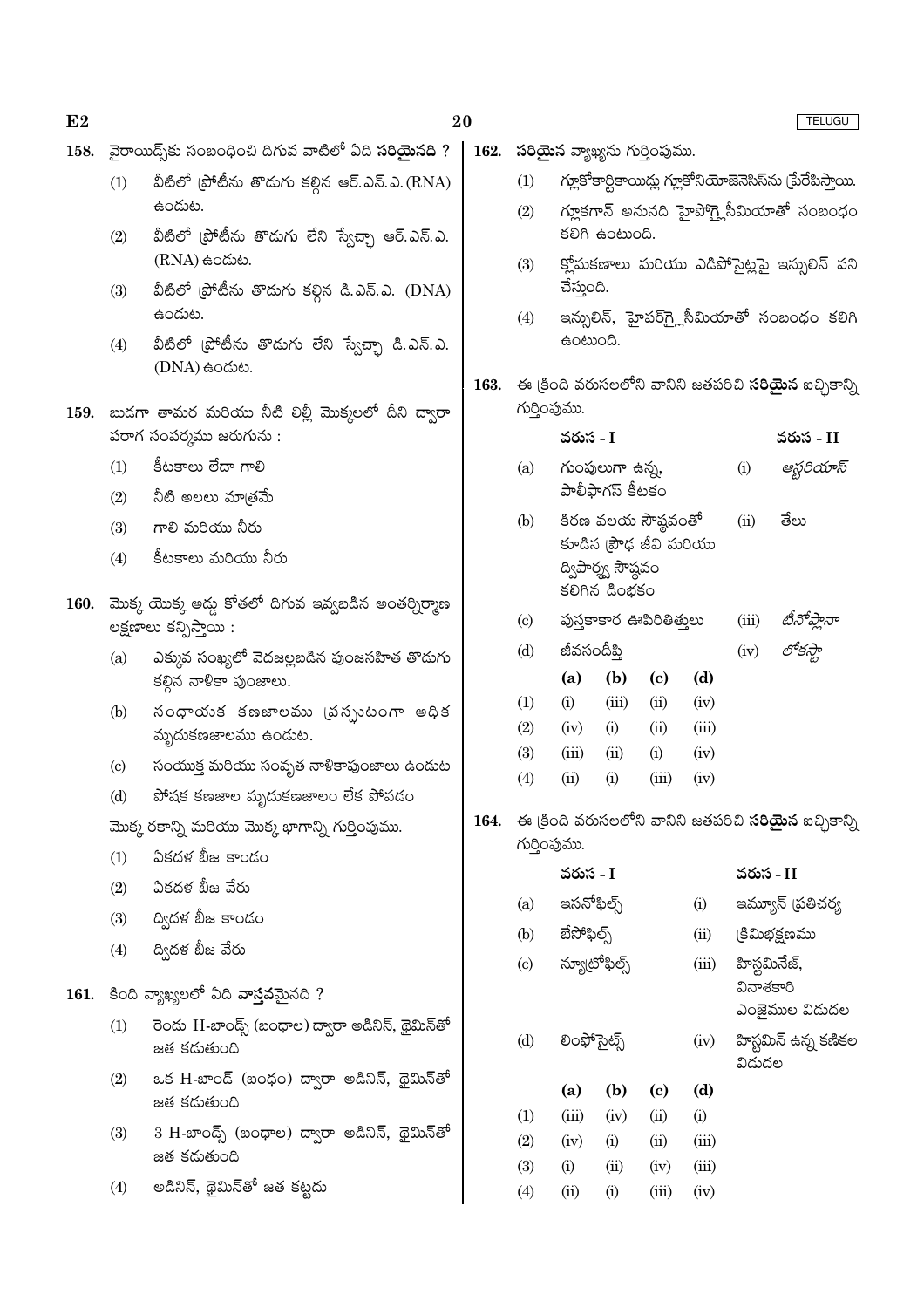| TELUGU |                                                                                                                 |                                                                                                                        | $\bf{21}$ |                                                                              |                                              |                     |                             |                          | $\bf{E2}$                                 |  |  |
|--------|-----------------------------------------------------------------------------------------------------------------|------------------------------------------------------------------------------------------------------------------------|-----------|------------------------------------------------------------------------------|----------------------------------------------|---------------------|-----------------------------|--------------------------|-------------------------------------------|--|--|
| 165.   | బొద్దింక తలను తీసివేసినప్పటికీ అది కొన్ని రోజుల వరకు<br>జీవించి ఉండగలగడానికి గల కారణం:                          |                                                                                                                        | 170.      | ఈ క్రింది వరుసలలోని దానిని జతపరిచి <b>సరియైన</b> ఐచ్చికాన్ని<br>గుర్తింపుము. |                                              |                     |                             |                          |                                           |  |  |
|        | (1)                                                                                                             | బొద్దింకలోని అధ్యాహార వాహికా నాడీ సంధులు                                                                               |           |                                                                              | వరుస - I                                     |                     |                             |                          | వరుస - II                                 |  |  |
|        |                                                                                                                 | ఉదరంలోని ఉదరభాగంలో ఉంటాయి.                                                                                             |           | (a)                                                                          | జరాయువు                                      |                     |                             | (i)                      | అం[దోజెన్లు                               |  |  |
|        | (2)<br>(3)                                                                                                      | బొద్దింకలో నాడీవ్యవస్థ ఉండదు.<br>తల నాడీ వ్యవస్థలో కొద్ది భాగం కలిగి మిగిలిన<br>భాగమంతా శరీరంలోని ఉదర భాగమంతా ఉంటుంది. |           | (b)                                                                          |                                              | జోనా పెల్లుసిడా     |                             | (ii)                     | మానవ కోరియానిక్<br>గోనాడో(టాపిన్<br>(hCG) |  |  |
|        | (4)                                                                                                             | తలలో 1/3 వంతు నాడీ వ్యవస్థ ఉండి మిగిలినది<br>శరీరంలోని పృష్ఠ భాగమంతా ఉంటుంది.                                          |           | $\left( \mathrm{c} \right)$                                                  | బల్బో–యురె[తల్<br><b>గ్రంథులు</b>            |                     |                             | (iii)                    | అందత్వచము                                 |  |  |
| 166.   | అనులేఖన సమయంలో DNA కుండలిని తెరచుటకు ఏ<br>ఎంజైమ్ సహాయపడుతుంది ?                                                 |                                                                                                                        |           | లేడిగ్ కణాలు<br>(d)                                                          |                                              |                     | (iv)                        | మేహనం జారేటట్టు<br>చేయుట |                                           |  |  |
|        | (1)                                                                                                             | DNA లైగేజ్                                                                                                             |           |                                                                              | (a)                                          | (b)                 | $\left( \mathbf{c} \right)$ | (d)                      |                                           |  |  |
|        | (2)                                                                                                             | DNA హెలికేజ్                                                                                                           |           | (1)                                                                          | (iv)                                         | (iii)               | (i)                         | (ii)                     |                                           |  |  |
|        | (3)                                                                                                             | $DNA$ పాలీమరేజ్                                                                                                        |           | (2)                                                                          | (i)                                          | (iv)                | (ii)                        | (iii)                    |                                           |  |  |
|        | (4)                                                                                                             | $RNA$ పాలీమరేజ్                                                                                                        |           | (3)<br>(4)                                                                   | (iii)<br>(ii)                                | (ii)<br>(iii)       | (iv)<br>(iv)                | (i)<br>(i)               |                                           |  |  |
|        |                                                                                                                 |                                                                                                                        |           |                                                                              |                                              |                     |                             |                          |                                           |  |  |
|        | 167. పెంగ్విన్లు మరియు డాల్ఫిన్ల ఫ్లిప్పర్లు (రెక్కలు) దీనికి<br>ఉదాహరణ:                                        |                                                                                                                        | 171.      | ఈ క్రింది వరుసలలోని వానిని జతపరిచి <b>సరియైన</b> ఐచ్చికాన్ని<br>గుర్తింపుము. |                                              |                     |                             |                          |                                           |  |  |
|        | (1)                                                                                                             | ఉపయుక్త వికిరణము                                                                                                       |           |                                                                              | వరుస - I                                     |                     |                             |                          | వరుస - II                                 |  |  |
|        | (2)                                                                                                             | అభిసార పరిణామం                                                                                                         |           | (a)                                                                          |                                              | క్లాథ్టీడియం        |                             | (i)                      | సైక్లోస్పోరిన్–A                          |  |  |
|        | (3)                                                                                                             | పారి(శామిక మెలానిజం                                                                                                    |           |                                                                              |                                              | బ్యుటిలికమ్         |                             |                          |                                           |  |  |
|        | (4)                                                                                                             | (పకృతి వరణము                                                                                                           |           | (b)                                                                          | టైకోడర్మా<br>హేలీస్పోరమ్                     |                     |                             | (ii)                     | బ్యుటిరిక్ ఆమ్లం                          |  |  |
|        | 168.   ఈ క్రింది వానిలో ఏ హార్మోన్ స్థాయిలు అందోత్సర్గాన్ని (అండం<br>విడుదల) (గాఫియన్ పుటికలనుండి కలిగిస్తాయి ? |                                                                                                                        |           | మొనాస్కస్<br>$\left( \mathrm{c}\right)$<br>పర్మ్యూరియస్                      |                                              |                     |                             | (iii)                    | సి(టిక్ ఆమ్లం                             |  |  |
|        | (1)                                                                                                             | ఇస్టోజన్ అధిక గాఢత                                                                                                     |           | ఆస్పర్జిలస్ నిగర్<br>(d)                                                     |                                              |                     |                             | (iv)                     | రక్త కోలెస్టెరాల్సు                       |  |  |
|        | (2)                                                                                                             | ప్రోజెస్టెరాన్ అధిక గాఢత                                                                                               |           |                                                                              |                                              |                     |                             |                          | తగ్గించే కారకం                            |  |  |
|        | (3)                                                                                                             | $LH$ యొక్క తక్కువ గాఢత                                                                                                 |           |                                                                              | (a)                                          | (b)                 | $\left( \mathbf{c} \right)$ | (d)                      |                                           |  |  |
|        | (4)                                                                                                             | FSH యొక్క తక్కువ గాఢత                                                                                                  |           | (1)                                                                          | (iii)                                        | (iv)                | (ii)                        | (i)                      |                                           |  |  |
|        |                                                                                                                 |                                                                                                                        |           | (2)                                                                          | (ii)                                         | (i)                 | (iv)                        | (iii)                    |                                           |  |  |
| 169.   | సాధారణ క్షీరద కణంలో రెండు (పక్కపక్కనగల క్షార జతల<br>వుధ్య దూరం $0.34$ nm అయినవృుడు మరియు                        |                                                                                                                        |           | (3)                                                                          | (i)                                          | (ii)<br>(iii)       | (iv)                        | (iii)                    |                                           |  |  |
|        | ద్వికుండలాకార DNA యొక్క మొత్తం క్షార జతల సంఖ్య                                                                  |                                                                                                                        |           | (4)                                                                          | (iv)                                         |                     | (ii)                        | (i)                      |                                           |  |  |
|        | $6.6 \times 10^9$ bp అయినప్పుడు ఆ DNA యొక్క పొడవు                                                               |                                                                                                                        | 172.      |                                                                              | ఆహారనాళంలోని గోబ్లెట్ కణాలు దీనినుండి మార్పు |                     |                             |                          |                                           |  |  |
|        | సుమారుగా ఇంత ఉంటుంది:                                                                                           |                                                                                                                        |           | చెందినవి:                                                                    |                                              |                     |                             |                          |                                           |  |  |
|        | (1)                                                                                                             | $2.0$ మీటర్లు                                                                                                          |           | (1)                                                                          | శల్మల ఉపకళా కణాలు                            |                     |                             |                          |                                           |  |  |
|        | (2)                                                                                                             | $2.5$ మీటర్లు                                                                                                          |           | స్తంభాకార ఉపకళా కణాలు<br>(2)<br>కాం[దోసైట్లు<br>(3)                          |                                              |                     |                             |                          |                                           |  |  |
|        | (3)                                                                                                             | $2.2$ మీటర్లు                                                                                                          |           |                                                                              |                                              |                     |                             |                          |                                           |  |  |
|        | (4)                                                                                                             | $2.7$ మీటర్లు                                                                                                          |           | (4)                                                                          |                                              | సంయుక్త ఉపకళా కణాలు |                             |                          |                                           |  |  |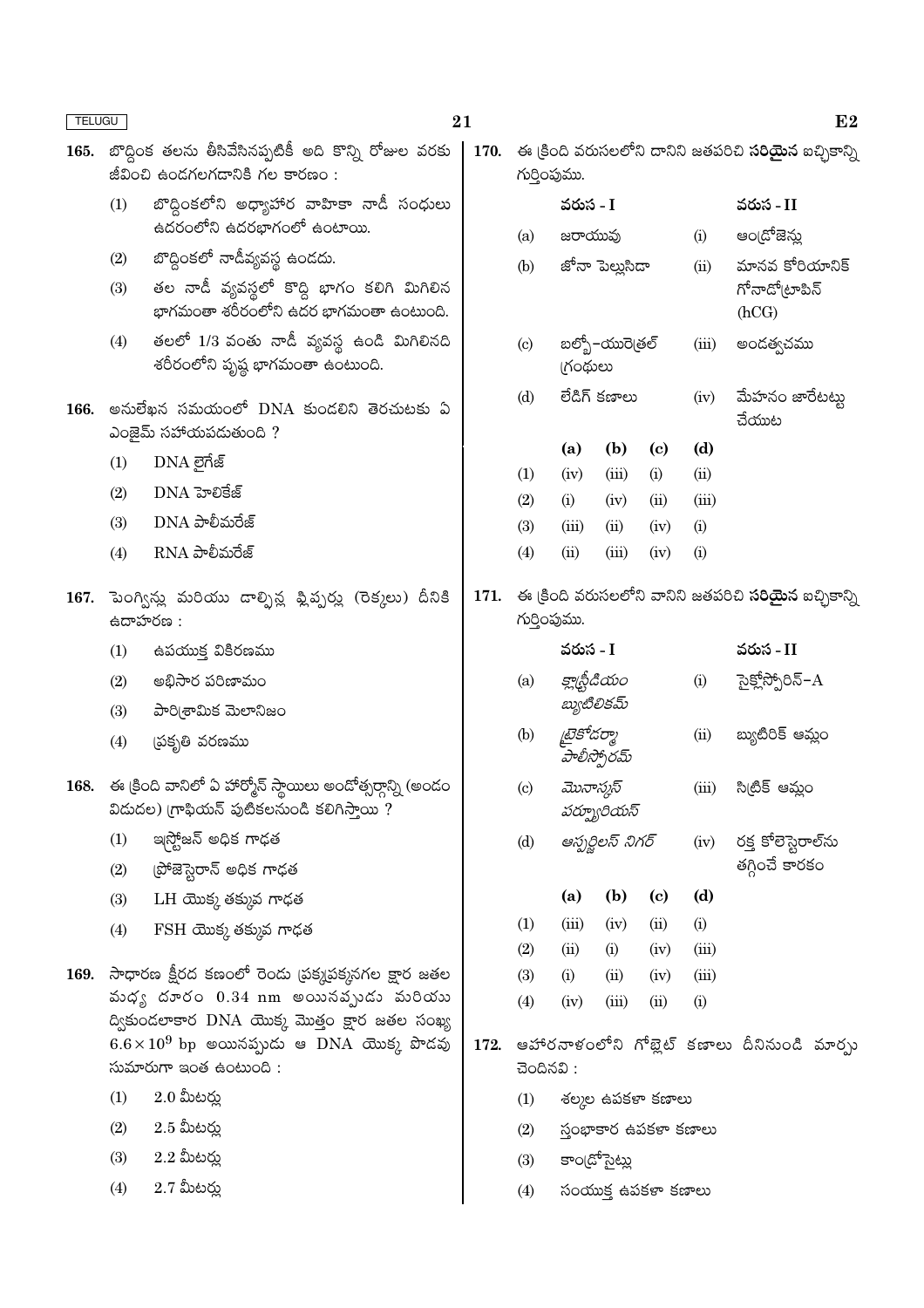TELUGU

- 173. క్రోమోజోముల ద్వారా వంశపారంప్యత అనే సిద్ధాంతాన్ని  $\beta$ బేయోగాత్మకంగా నిరూపించిన శాస్త్రవేత్త ఎవరు ?
	- ಮಂದಲ್  $(1)$
	- సట్టన్  $(2)$
	- బవేరి  $(3)$
	- మోర్గాన్  $(4)$
- 174. గడ్డి పత్రాలలో రాత్రి మరియు ఉదయం పూట నీరు (దవ రూపములో వాటి అగ్రభాగాల ద్వారా వెలువడును. ఈ (ప(కియను ఏమంటారు?
	- బాష్పోత్సేకం  $(1)$
	- $(2)$ వేరు ఒత్తిడి
	- నిపానం  $(3)$
	- కణ(దవ్యసంకోచము  $(4)$
- 175. దిగువ ఇవ్వబడిన వాటిల్లోని ఏ నిర్మాణాలలో వరుసగా గ్లై కోసైడిక్ బంధము (glycosidic bond) మరియు పెప్టైదు හංග (peptide bonds) සංහංග ?
	- ఖైటిన్, కొలెస్టెరాల్  $(1)$
	- $(2)$ గ్రిసరాల్, (టిప్నిన్
	- సెల్యులోజు, లెసిథిన్  $(3)$
	- $(4)$ ఇన్యులిను, ఇన్సులిన్
- 176. దిగువ ఇవ్వబడిన వాటిలో ఒకటి జనాభకు సంబంధించినది కాదు
	- లింగ నిష్పత్తి  $(1)$
	- జనన సంఖ్య (Natality)  $(2)$
	- $(3)$ మరణ సంఖ్య
	- జాతుల మధ్య జరిగే (ప్రక్రియ  $(4)$
- 177. ఎంటెరోకైనేజ్ ఎంజైమ్ దీనిని మార్సు చేయడంలో  $\delta$ హోయపడుతుంది:
	- (పోటీనును పాలీపెప్తై దులుగా  $(1)$
	- (టిప్సినోజెన్ను (టిప్సిన్గా  $(2)$
	- కాసినోజెన్ను కాసిన్గా  $(3)$
	- ెపెప్పినోజెన్ను పెప్పిన్గా  $(4)$
- 178. కణచ(కంలో విభజన చెందే కొన్ని కణాలు నిష్మమిస్తాయి (exit). ఇవి క్రియాశూన్యత కల్గిన శాకీయ కణాల్లోకి (పవేశిస్తాయి. దీనిని శాంత (quiescent -  $G_0$ ) దశ అంటారు. దిగువ ఇవ్వబడిన వాటిల్లో ఏ ప్రుక్రియలో ఇది చివరిగా జరుగుతుంది ?
	- $(1)$  $M$ దశ
	- $(2)$  $G_1$ దశ
	- $(3)$  $S \, \breve{\circ} \breve{\circ}$
	- $(4)$  $G_2$ దశ
- 179. ఆవరణ వ్యవస్థలో మొత్తం (పాథమిక ఉత్పాదన మరియు నికర (పాథమిక ఉత్పాదనల సంబంధిత విషయాలలో దిగువ ఇవ్వబడిన వ్యాఖ్యలలో ఏది **సమంజసమైనది** ?
	- స్థూల (పాథమిక ఉత్పాదన, నికర (పాథమిక ఉత్పాదన  $(1)$ కంటె ఎప్పుడూ తక్కువే.
	- $(2)$ స్థూల (పాథమిక ఉత్పాదన, నికర (పాథమిక ఉత్పాదన కంటె ఎప్పుడూ ఎక్కువే.
	- స్థూల (పాథమిక ఉత్పాదన, నికర (పాథమిక  $(3)$ ఉత్పాదనలు ఒకలాగే ఉంటాయి.
	- స్థూల (పాథమిక ఉత్పాదనకు, నికర (పాథమిక  $(4)$ ఉత్పాదనకు ఎలాంటి సంబంధం లేదు.
- 180. మురుగు (పక్షాళనలో ఈ క్రింది వానిలో దేనిని అవాయు స్లడ్జ్ డైజెస్టర్లో వేసారు ?
	- (పాథమిక స్లడ్జ్ (బురద)  $(1)$
	- తేలియాదే చెత్త  $(2)$
	- (పాథమిక చికిత్స తరువాతి వ్యర్థాలు  $(3)$
	- $(4)$ సక్రియమైన బురద

 $-$  0  $0$  o  $-$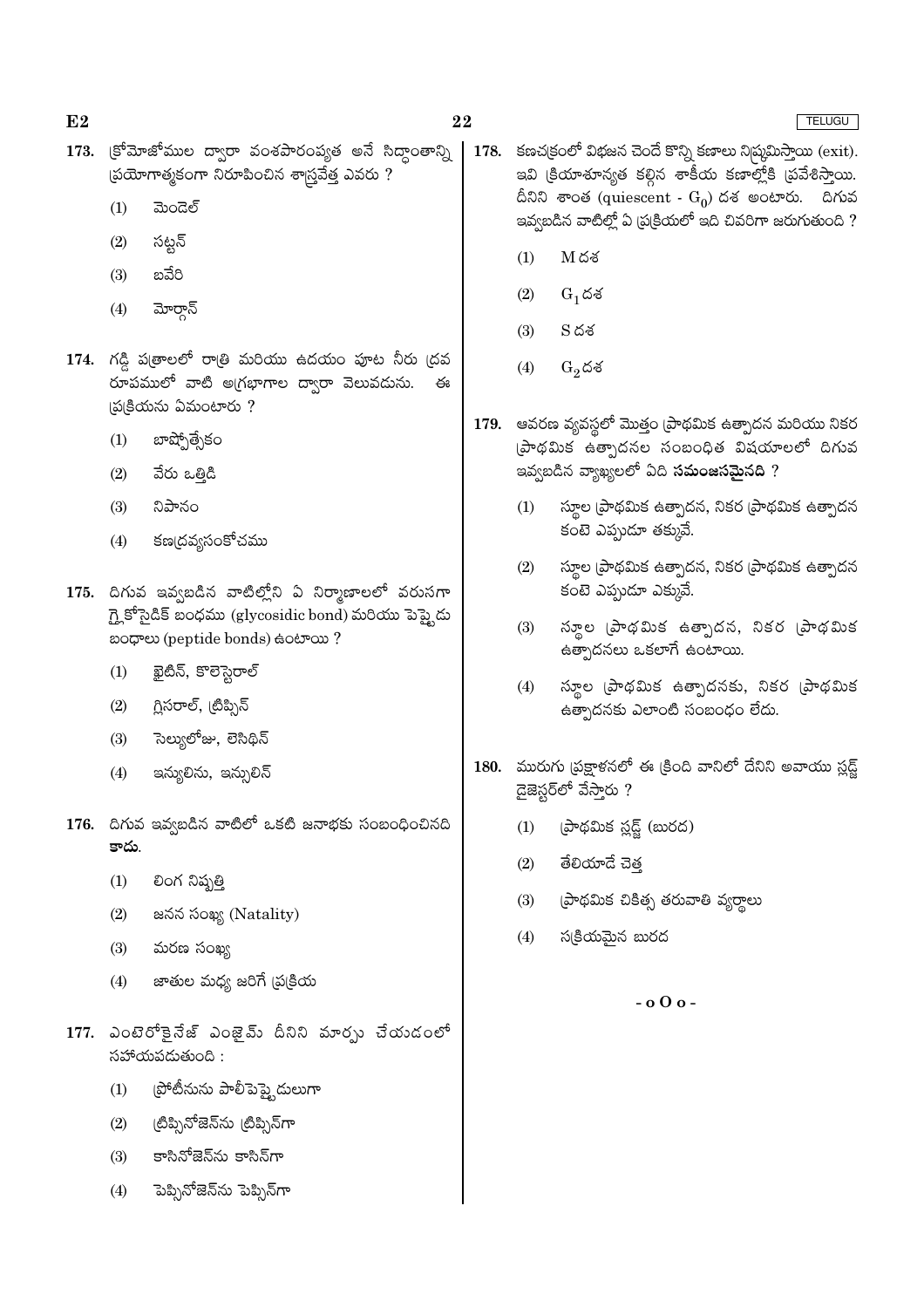Space For Rough Work / చిత్తుపని గురించి కేటాయించిన స్థలం